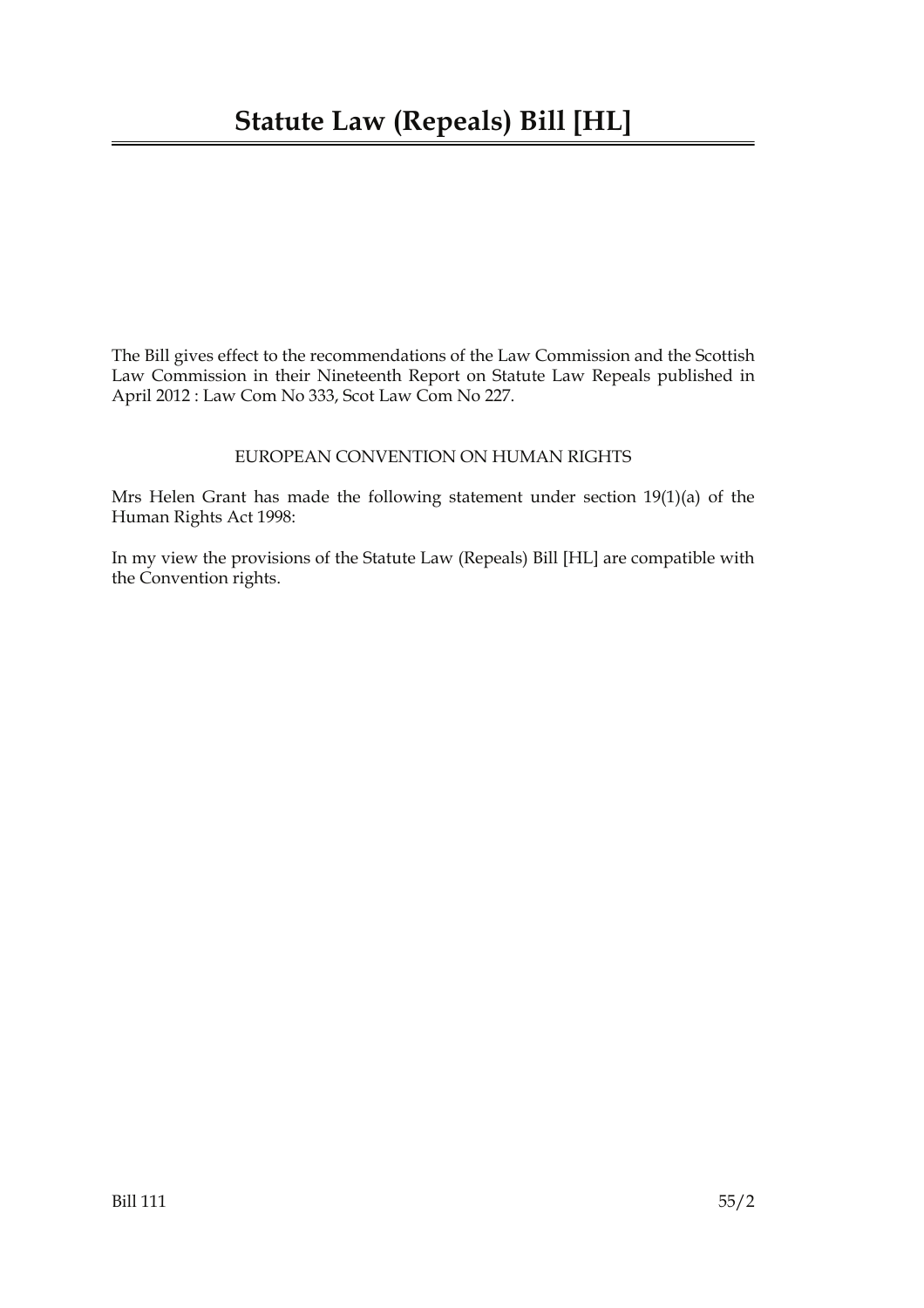# **Statute Law (Repeals) Bill [HL]**

## **CONTENTS**

- 1 Repeals and revocations
- 2 Extent
- 3 Short title and commencement
	- Schedule 1 Repeals and Revocations
		- Part 1 Benevolent Institutions
		- Part 2 Civil and Criminal Justice
		- Part 3 Indian Railways
		- Part 4 Ireland (Dublin City)
		- Part 5 Local Courts and Administration of Justice
		- Part 6 London
		- Part 7 Lotteries
		- Part 8 Poor Relief
		- Part 9 Railways
		- Part 10 Taxation and Pensions
		- Part 11 Turnpikes
	- Schedule 2 Savings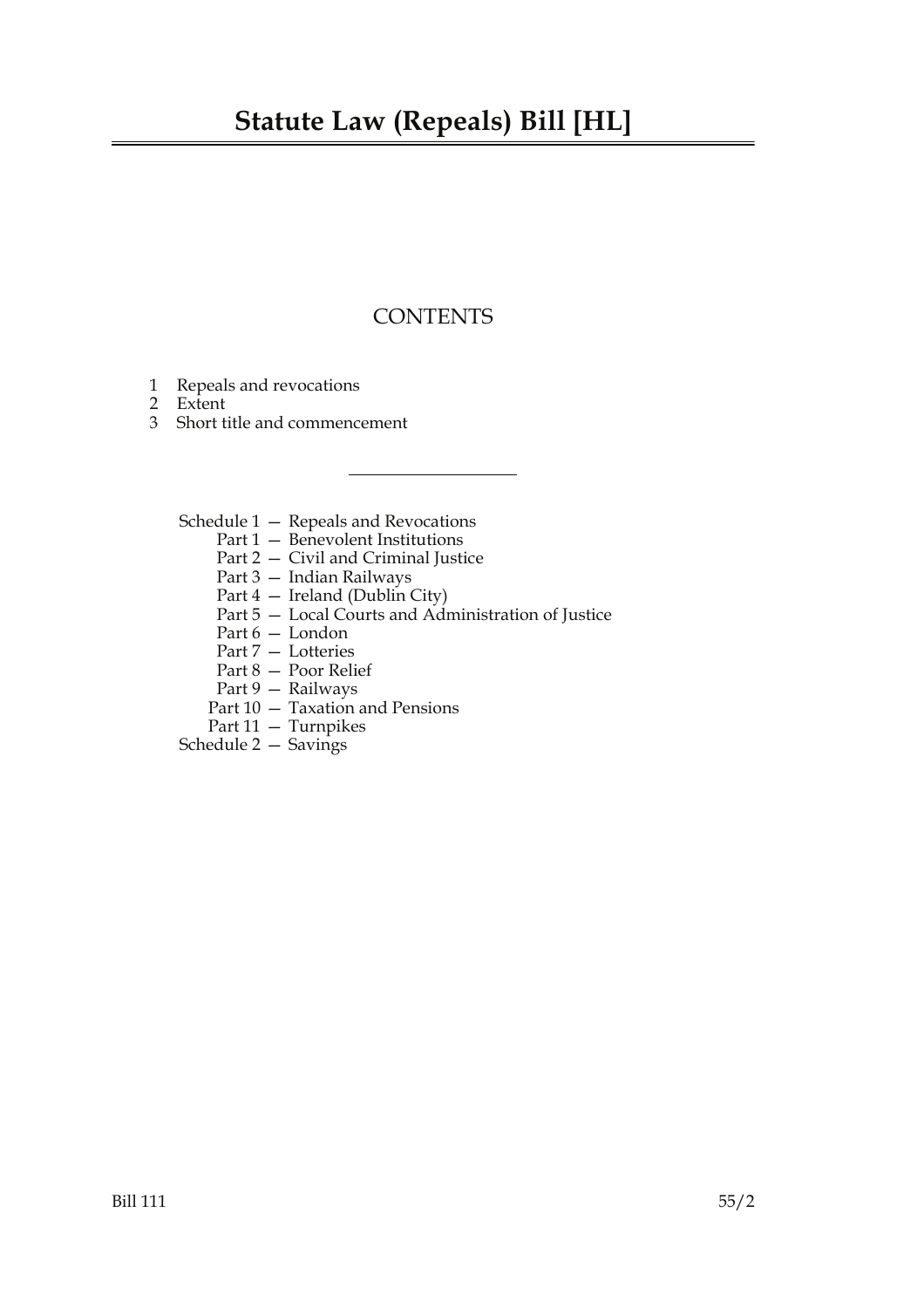# A **BILL** TO

Promote the reform of the statute law by the repeal, in accordance with recommendations of the Law Commission and the Scottish Law Commission, of certain enactments which (except in so far as their effect is preserved) are no longer of practical utility.

E IT ENACTED by the Queen's most Excellent Majesty, by and with the advice and consent of the Lords Spiritual and Temporal, and Commons, in this present **B** E IT ENACTED by the Queen's most Excellent Majesty, by and with consent of the Lords Spiritual and Temporal, and Commons, Parliament assembled, and by the authority of the same, as follows:  $-$ 

#### **1 Repeals and revocations**

The enactments referred to in Schedule 1 are repealed or revoked to the extent shown, subject to the savings contained in Schedule 2.

#### **2 Extent**

- (1) Any repeal or revocation made by this Act (and any saving in Schedule 2 which relates to it) extends to the part or parts of the United Kingdom to which the enactment being repealed or revoked extends. *5*
- (2) Her Majesty may by Order in Council provide for any repeal or revocation made by this Act to extend, with or without modifications, to any of the Channel Islands, the Isle of Man or any British overseas territory.

#### **3 Short title and commencement**

- (1) This Act may be cited as the Statute Law (Repeals) Act 2012.
- (2) This Act comes into force on the day on which it is passed.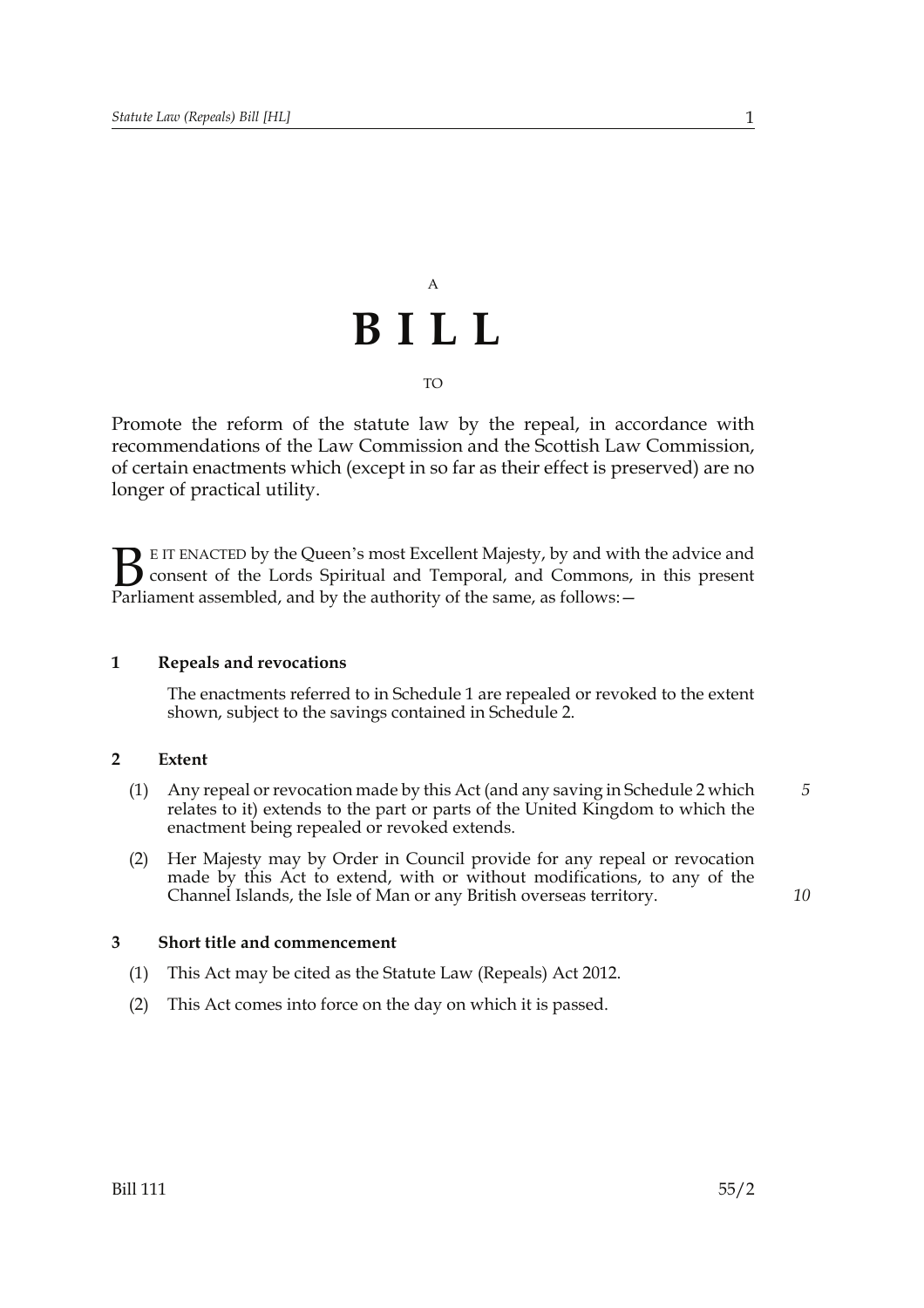## SCHEDULES

#### SCHEDULE 1 Section 1

*5*

REPEALS AND REVOCATIONS

#### PART 1

#### BENEVOLENT INSTITUTIONS

#### GROUP 1 - SUTTON'S HOSPITAL IN CHARTERHOUSE

*Reference Extent of repeal*

| (1721)<br>c.29<br>8<br>Geo.1<br>(Charterhouse<br>Governors<br>(Quorum) Act)                                  | The whole Act. | 10 |
|--------------------------------------------------------------------------------------------------------------|----------------|----|
| Hospital<br>Sutton's<br>in<br>Charterhouse<br>Charity<br>Scheme Confirmation Act<br>1948 (11 & 12 Geo.6 c.v) | The whole Act. |    |
| Sutton's<br>Hospital<br>(Charterhouse)<br>Charity<br>Scheme Confirmation Act<br>1956 (4 & 5 Eliz.2 c.lvi)    | The whole Act. | 15 |

#### GROUP 2 - ADDENBROOKE'S HOSPITAL

| Reference                                                                    | Extent of repeal | 20 |
|------------------------------------------------------------------------------|------------------|----|
| (1767)<br>c.99<br>Geo.3<br>(Addenbrooke's<br>Hospital,<br>Cambridge Act)     | The whole Act.   |    |
| Addenbrooke's<br>Hospital<br>Scheme Confirmation Act<br>1903 (3 Edw.7 c.clv) | The whole Act.   | 25 |

#### GROUP 3 - MAGDALEN HOSPITAL

| Reference                                                               | Extent of repeal |    |
|-------------------------------------------------------------------------|------------------|----|
| 9 Geo.3 c.31 (1769) (Magdalen   The whole Act.<br>Hospital, London Act) |                  | 30 |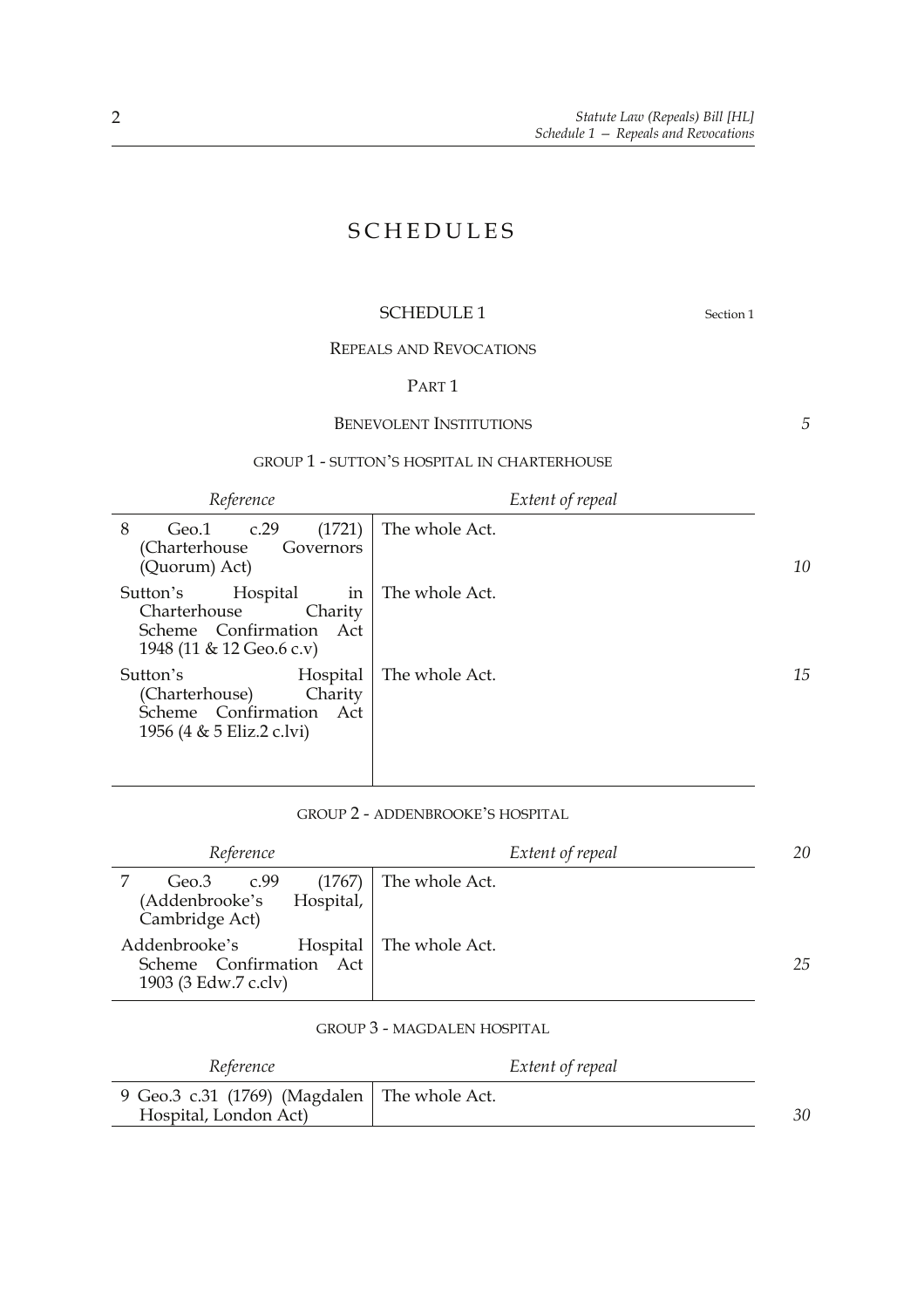| Reference                                                                                  | Extent of repeal |                |
|--------------------------------------------------------------------------------------------|------------------|----------------|
| Magdalen<br>Hospital<br>Amendment Act 1848 (11 &<br>12 Vict. c.xvii)                       | The whole Act.   |                |
| Magdalen<br>Hospital<br>Amendment Act 1866 (29 &<br>30 Vict. c.cxxx)                       | The whole Act.   | $\overline{5}$ |
| Magdalen Hospital Charity<br>Scheme Confirmation Act<br>1937 (1 Edw.8 & 1 Geo.6<br>c.xxiv) | The whole Act.   | 10             |

#### GROUP 4 - FEMALE ORPHAN ASYLUM

| Reference                                                                                                                  | Extent of repeal |    |
|----------------------------------------------------------------------------------------------------------------------------|------------------|----|
| 39 & 40 Geo.3 c.lx (1800) The whole Act.<br>(Female Orphan Asylum Act)                                                     |                  | 15 |
| 5 Geo.4 c.v $(1824)$ (Asylum for   The whole Act.<br>Female Orphans Act)                                                   |                  |    |
| Orphan Asylum   The whole Act.<br>Female<br>Amendment Act 1870 (33 &<br>$34$ Vict. c.xv)                                   |                  | 20 |
| Board of Education Scheme   The whole Act.<br>(Female Orphan Asylum &c.)<br>Confirmation Act 1924 (14 &<br>15 Geo.5 c.xxi) |                  |    |

#### GROUP 5 - DURHAM COUNTY SCHOOLS

| Reference                                                                                | Extent of repeal |    |
|------------------------------------------------------------------------------------------|------------------|----|
| 41 Geo.3 c.cxx (1801) (Durham   The whole Act.<br>County Schools Act)                    |                  |    |
| 3 Geo.4 <i>c.</i> 26 (1822) (Durham   The whole Act.<br>County Schools Amendment<br>Act) |                  | 30 |

#### GROUP 6 - PHILANTHROPIC SOCIETY

| Reference                                                                         | Extent of repeal |    |
|-----------------------------------------------------------------------------------|------------------|----|
| Philanthropic Society's Act 1806   The whole Act.<br>$(46 \text{ Geo.3 c.cxliv})$ |                  | 35 |
| Philanthropic Society's Act 1823   The whole Act.<br>$(4 \text{ Geo.}4 c.18)$     |                  |    |
| Philanthropic Society's Act 1848   The whole Act.<br>$(11 \& 12$ Vict. c.cix)     |                  |    |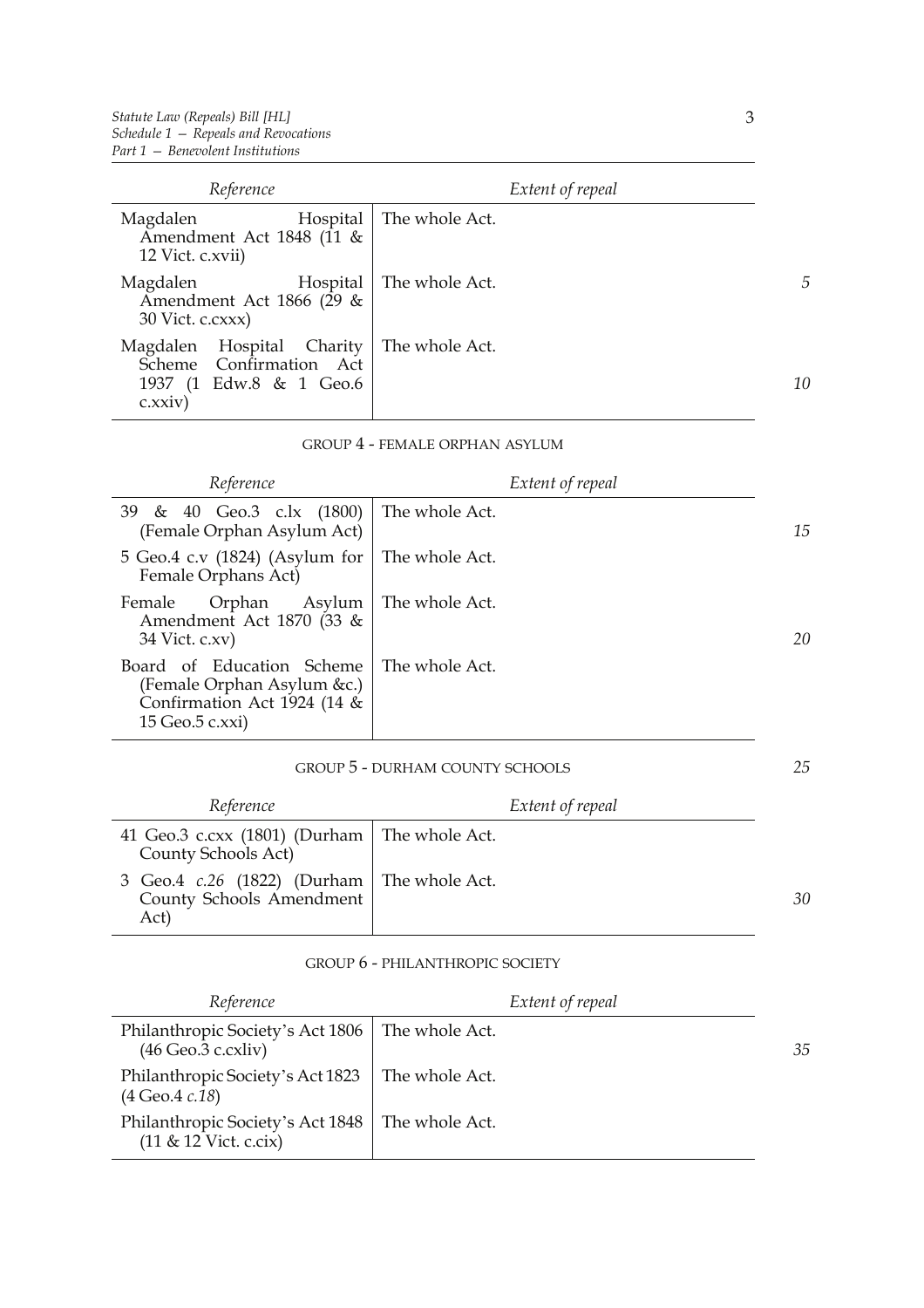*25*

#### GROUP 7 - BETHLEM HOSPITAL

| Reference                                                                  | Extent of repeal |   |
|----------------------------------------------------------------------------|------------------|---|
| Geo.3 c.cxcviii (1810) The whole Act.<br>50<br>(Bethlem Hospital Act)      |                  |   |
| 2 & 3 Vict. <i>c.</i> 20 (1839) (Bethlem   The whole Act.<br>Hospital Act) |                  | 5 |
| Bethlem Hospital Act 1871 (34   The whole Act.<br>& 35 Vict. c.cxxii)      |                  |   |

#### GROUP 8 - EARL OF LEICESTER'S HOSPITAL

| Reference                                                                                                                 | Extent of repeal | 10 |
|---------------------------------------------------------------------------------------------------------------------------|------------------|----|
| 53 Geo.3 c.ccxiii (1813) (Earl of The whole Act.<br>Hospital,<br>Leicester's<br>Warwick Act)                              |                  |    |
| Robert Earl of Leicester's The whole Act.<br>Hospital Charity<br>Scheme<br>Confirmation Act 1926 (16 &<br>17 Geo.5 c.xxv) |                  | 15 |

#### GROUP 9 - BRISTOL SCHOOL FOR THE BLIND

| Reference                                                                                                 | Extent of repeal |    |
|-----------------------------------------------------------------------------------------------------------|------------------|----|
| 2 & 3 Will.4 c.xxxix (1832) The whole Act.<br>(Bristol Asylum or School of<br>Industry for the Blind Act) |                  | 20 |
| Bristol Blind Asylum Act 1905   The whole Act.<br>(5 Edw.7 c.clxxi)                                       |                  |    |

#### GROUP 10 - MIDDLESEX HOSPITAL

| Reference                                                              | Extent of repeal |    |
|------------------------------------------------------------------------|------------------|----|
| 6 & 7 Will.4 c.vii $(1836)$ The whole Act.<br>(Middlesex Hospital Act) |                  |    |
| Middlesex Hospital Act 1938 (1   The whole Act.<br>& 2 Geo.6 c.xii)    |                  | 30 |

#### GROUP 11 - NEWCASTLE HOSPITAL

| Reference                                                                                                | Extent of repeal |    |
|----------------------------------------------------------------------------------------------------------|------------------|----|
| 10 & 11 Vict. <i>c.34</i> (1847) (Holy   The whole Act.<br>Jesus Hospital, Newcastle-<br>upon-Tyne Act)  |                  | 35 |
| Saint Mary Magdalene Hospital   The whole Act.<br>(Newcastle-upon-Tyne) Act<br>1940 (3 & 4 Geo.6 c.xxxv) |                  |    |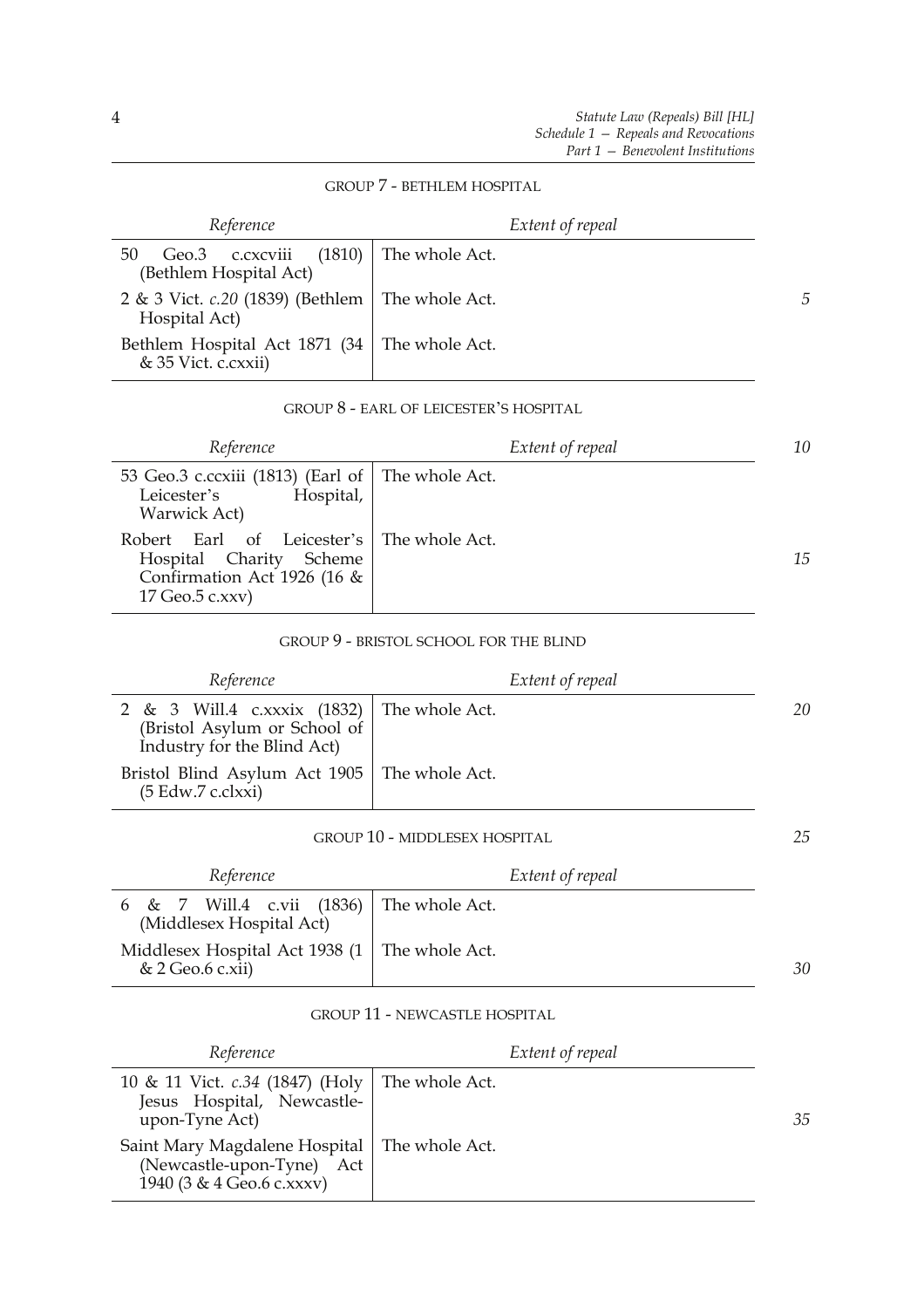| Reference                                                               | Extent of repeal |
|-------------------------------------------------------------------------|------------------|
| London Hospital Act 1884 (47 $\&$   The whole Act.<br>48 Vict. c.xviii) |                  |
| London Hospital Act 1899 (62 $\&$   The whole Act.<br>63 Vict. c.l)     |                  |

#### GROUP 12 - LONDON HOSPITAL

#### GROUP 13 - IRELAND

| Reference                                                                         | Extent of repeal |    |
|-----------------------------------------------------------------------------------|------------------|----|
| (1808)<br>48<br>Geo.3<br>c.cxlv<br>(Maynooth Academy Act)                         | The whole Act.   | 10 |
| 50 Geo.3 c.cviii (1810) (Kilkenny<br>City Asylum Act)                             | The whole Act.   |    |
| 50 Geo.3 c.clii (1810) (Kildare<br>County Infirmary Act)                          | The whole Act.   |    |
| 11 Geo.4 & 1 Will.4 c.lxxii (1830)<br>(Barrington's<br>Hospital,<br>Limerick Act) | The whole Act.   | 15 |
| 2 & 3 Will.4 c.ciii (1832) (Cork<br>General Hospital Act)                         | The whole Act.   |    |
| 9 Vict. c.25<br>&<br>(1845)<br>8<br>(Maynooth College Act)                        | The whole Act.   | 20 |
| 42 & 43 Vict. c.ccxx (1879)<br>(Mungret<br>Agricultural<br>School, &c. Act)       | The whole Act.   |    |
| Barrington's<br>Hospital<br>Amendment Act 1885 (48 &<br>49 Vict. c.xlvii)         | The whole Act.   | 25 |
| Galway Hospital Act 1892 (55 $\&$<br>56 Vict. c.ccxvii)                           | The whole Act.   |    |
| Waterford Infirmary Act 1896<br>(59 & 60 Vict. c.xxii)                            | The whole Act.   | 30 |
| Waterford and Bishop Foy<br>Endowed Schools Act 1902 (2<br>Edw.7 $c.xxxv$ )       | The whole Act.   |    |

#### GROUP 14 - GENERAL REPEALS

| Reference                                                                                   | Extent of repeal |    |
|---------------------------------------------------------------------------------------------|------------------|----|
| Geo.3 c.lxxvii (1808) The whole Act.<br>48<br>(Hospital for Poor French<br>Protestants Act) |                  |    |
| 52 Geo.3 c.clvii (1812) (Wigan   The whole Act.<br>Free Grammar School Act)                 |                  | 40 |

*35*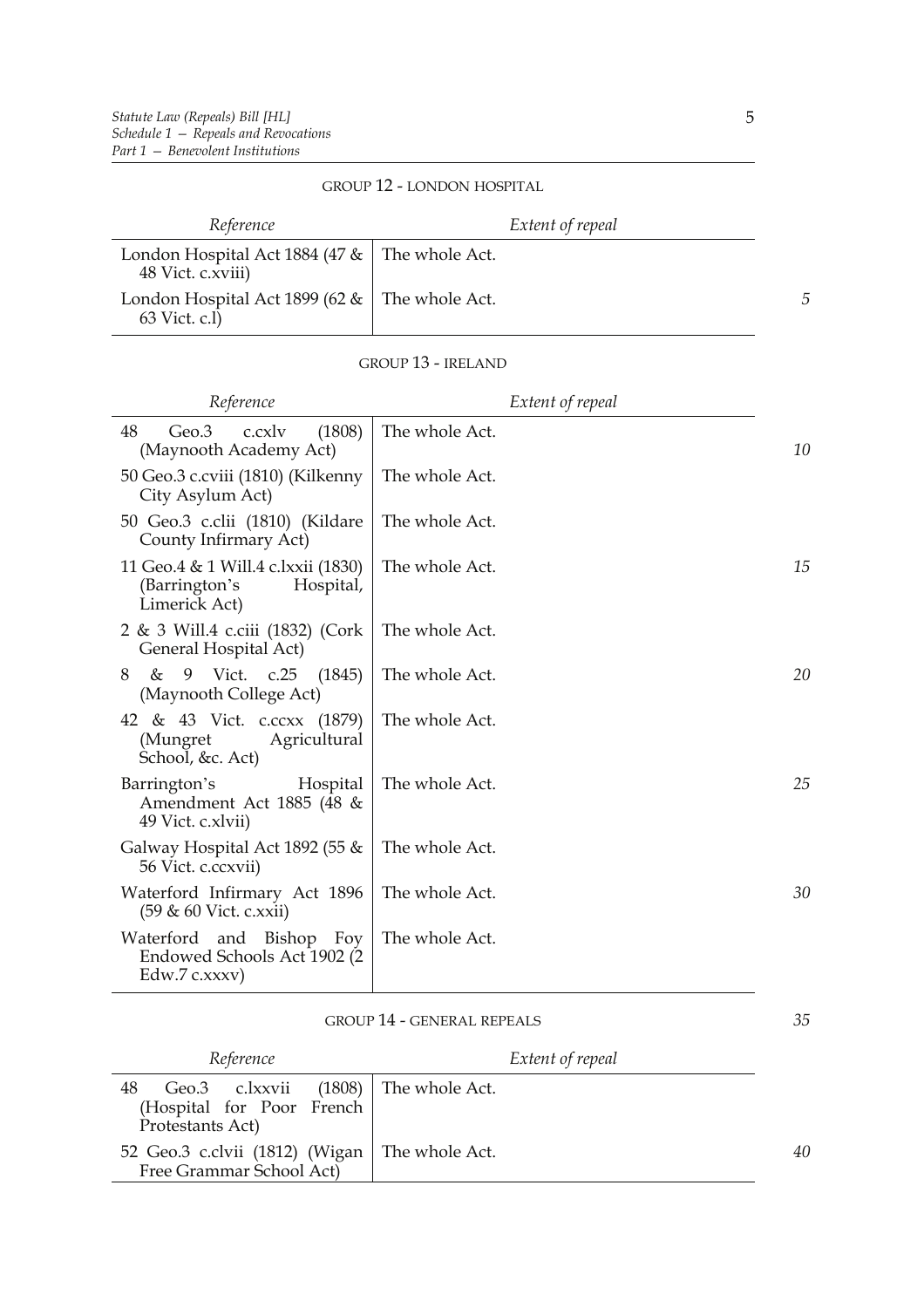| Reference                                                                                                               | Extent of repeal |    |
|-------------------------------------------------------------------------------------------------------------------------|------------------|----|
| 3 & 4 Will.4 c.cxvii (1833)<br>Fund<br>$($ or<br>(Troopers)<br>St.<br>George's Fund Society) Act)                       | The whole Act.   |    |
| 4 & 5 Will.4 c.xxxviii (1834) (St.<br>George's Hospital,<br>Hyde<br>Park Corner Act)                                    | The whole Act.   | 5  |
| 6 & 7 Will.4 c.xx<br>(1836)<br>(Westminster Hospital Act)                                                               | The whole Act.   |    |
| 1 & 2 Vict. c.lxxi (1838) (Refuge<br>for the Destitute Act)                                                             | The whole Act.   | 10 |
| 3 & 4 Vict. c.cxxv (1840) (Lord<br>Scudamore's Charity Act)                                                             | The whole Act.   |    |
| Imprisoned Debtors Discharge<br>Society's Act 1856 (19 & 20<br>Vict. c.cxxxiii)                                         | The whole Act.   | 15 |
| Mason's Orphanage Act 1897<br>$(60 \& 61$ Vict. c.xix)                                                                  | The whole Act.   |    |
| Infant Orphan Asylum Act 1899<br>$(62 \& 63$ Vict. c.xlix)                                                              | The whole Act.   | 20 |
| Alton Military Hospital Act<br>1907 (7 Edw.7 c.xc)                                                                      | The whole Act.   |    |
| Whittington Charity Scheme<br>Confirmation Act 1909<br>(9<br>Edw.7 c.cxlviii)                                           | The whole Act.   | 25 |
| Haberdashers' Company Loan<br>Bearing<br>Fund<br>Interest<br>Scheme<br>Confirmation Act<br>1912 (2 & 3 Geo.5 c.clxxiii) | The whole Act.   |    |
| Bournemouth<br>Hospitals<br>Confirmation<br>Scheme<br>Act<br>1913 (3 & 4 Geo.5 c.clxxv)                                 | The whole Act.   | 30 |
| Hospital<br>Charity<br>Lucas's<br>Scheme Confirmation<br>Act<br>1923 (13 & 14 Geo.5 c.lvi)                              | The whole Act.   | 35 |
| French Protestant Episcopal<br>Church of the Savoy Act 1925<br>(15 & 16 Geo.5 c.xlvi)                                   | The whole Act.   |    |
| Passmore Edwards (Tilbury)<br>Cottage Hospital<br>Charity<br>Scheme Confirmation Act<br>1926 (16 & 17 Geo.5 c.xxiii)    | The whole Act.   | 40 |
| Feltwell Fuel Allotment Charity<br>Confirmation Act<br>Scheme<br>1927 (17 & 18 Geo.5 c.xxxii)                           | The whole Act.   | 45 |
| Richmond Parish Charity Lands<br>Scheme Confirmation Act<br>1928 (18 & 19 Geo.5 c.xv)                                   | The whole Act.   |    |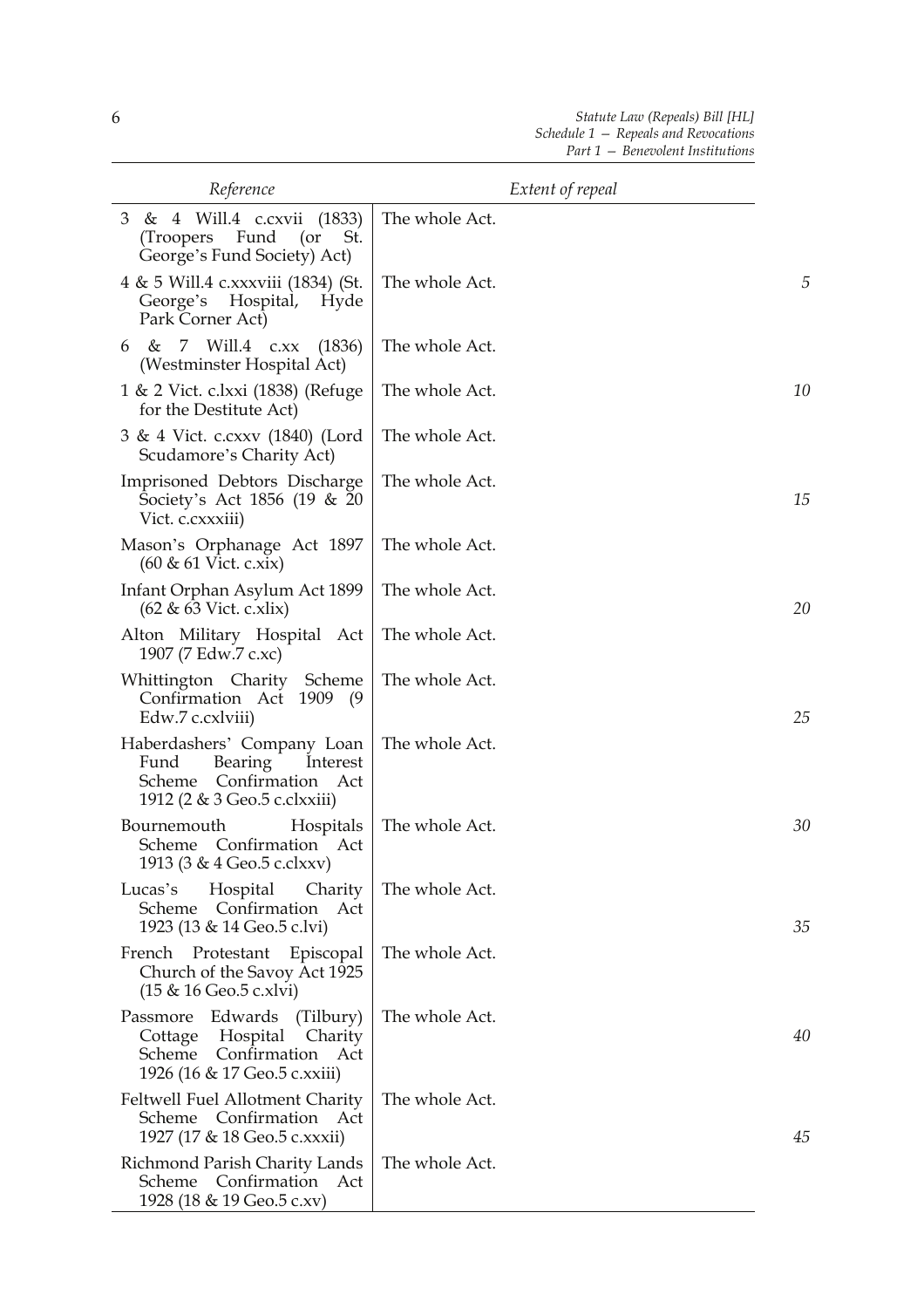| Reference                                                                                                         | Extent of repeal |    |
|-------------------------------------------------------------------------------------------------------------------|------------------|----|
| Goldsmiths'<br>Consolidated<br>Charities<br>Scheme<br>Confirmation Act 1932 (22 &<br>23 Geo.5 c.xvii)             | The whole Act.   | 5  |
| Ford Street Charity Scheme<br>Confirmation Act 1932 (22 $\&$<br>23 Geo.5 c.xviii)                                 | The whole Act.   |    |
| Hospital<br>(Chipping)<br>Jesus<br>Scheme<br>Charity<br>Barnet)<br>Confirmation Act 1933 (23 &<br>24 Geo.5 c.xiv) | The whole Act.   | 10 |
| Cancer Hospital (Free) Act 1933<br>(23 & 24 Geo.5 c.xxxvi)                                                        | The whole Act.   |    |
| Samaritan Free Hospital for<br>Women Act 1933 (23 & 24<br>Geo. $5$ c.xc)                                          | The whole Act.   | 15 |
| Prince of Wales's Hospital<br>Plymouth Act 1934 (24 & 25<br>Geo.5 c.lii)                                          | The whole Act.   | 20 |
| Buckingham's<br>Charity<br>(Dunstable)<br>Scheme<br>Confirmation Act 1936 (26<br>Geo.5 & 1 Edw.8 c.lxxvi)         | The whole Act.   |    |
| Almshouse<br>Reading<br>and<br>Municipal Charities Scheme<br>Confirmation Act 1958 (6 & 7<br>Eliz.2 $c.x$ )       | The whole Act.   | 25 |
| St James's Dwellings Charity<br>Confirmation Act<br>Scheme<br>1958 (6 & 7 Eliz.2 c.xii)                           | The whole Act.   | 30 |

## PART 2

## CIVIL AND CRIMINAL JUSTICE

#### GROUP 1 - CRIMINAL PROCESS

| Reference                                                                      | Extent of repeal | 35 |
|--------------------------------------------------------------------------------|------------------|----|
| Criminal Law (Scotland) Act   Section 2.<br>1830 (11 Geo.4 & 1 Will.4)<br>c.37 | Section 6.       |    |

## GROUP 2 - DISTRESS

| Reference                    | Extent of repeal                                                          | 40 |
|------------------------------|---------------------------------------------------------------------------|----|
| (statutes of uncertain date) | Statutes of the Exchequer   Chapter 12 (relating to the Exchequer Court). |    |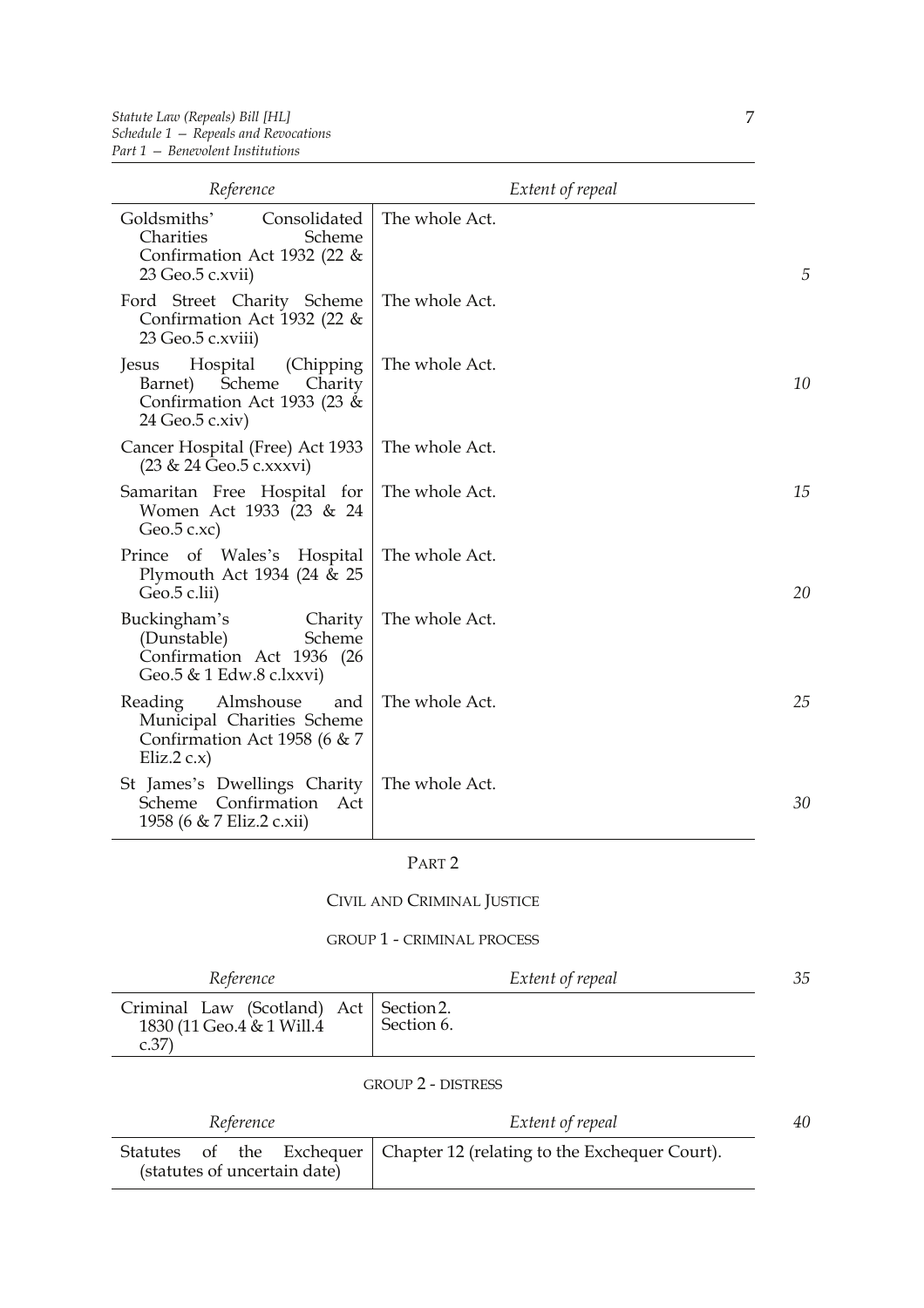| Reference                                                                                            | Extent of repeal                                    |    |
|------------------------------------------------------------------------------------------------------|-----------------------------------------------------|----|
| Extradition Act 1873 (36 & 37<br>Vict. $c.60$ )                                                      | The whole Act.                                      |    |
|                                                                                                      | <b>GROUP 4 - FORGERY</b>                            | 5  |
| Reference                                                                                            | Extent of repeal                                    |    |
| Forgery of Foreign Bills Act<br>1803 (43 Geo.3 c.139)                                                | The whole Act.                                      |    |
|                                                                                                      | <b>GROUP 5 - FRAUD</b>                              |    |
| Reference                                                                                            | Extent of repeal                                    | 10 |
| Criminal Justice (Scotland) Act<br>1987 (c. 41)                                                      | Sections 51 to 53.                                  |    |
| Criminal Justice Act 1988 (c.33)                                                                     | In Schedule 15, paragraph 111.                      |    |
|                                                                                                      | <b>GROUP 6 - POLICE</b>                             |    |
| Reference                                                                                            | Extent of repeal                                    | 15 |
| Police Act 1969 (c.63)                                                                               | The whole Act.                                      |    |
|                                                                                                      | <b>GROUP 7 - SALE OF PUBLIC OFFICES</b>             |    |
| Reference                                                                                            | Extent of repeal                                    |    |
| Sale of Offices Act 1551 (5 & 6<br>Edw.6 c.16)                                                       | The whole Act.                                      | 20 |
| Sale of Offices Act 1809 (49<br>Geo.3 c.126)                                                         | The whole Act.                                      |    |
| of<br>Government<br>Ireland<br>(Adaptation of Enactments)<br>(No.3) Order 1922 (SR&O<br>1922 No.183) | Article 41(a).                                      | 25 |
| Common Informers Act 1951(14                                                                         | In the Schedule, the entry relating to section 6 of |    |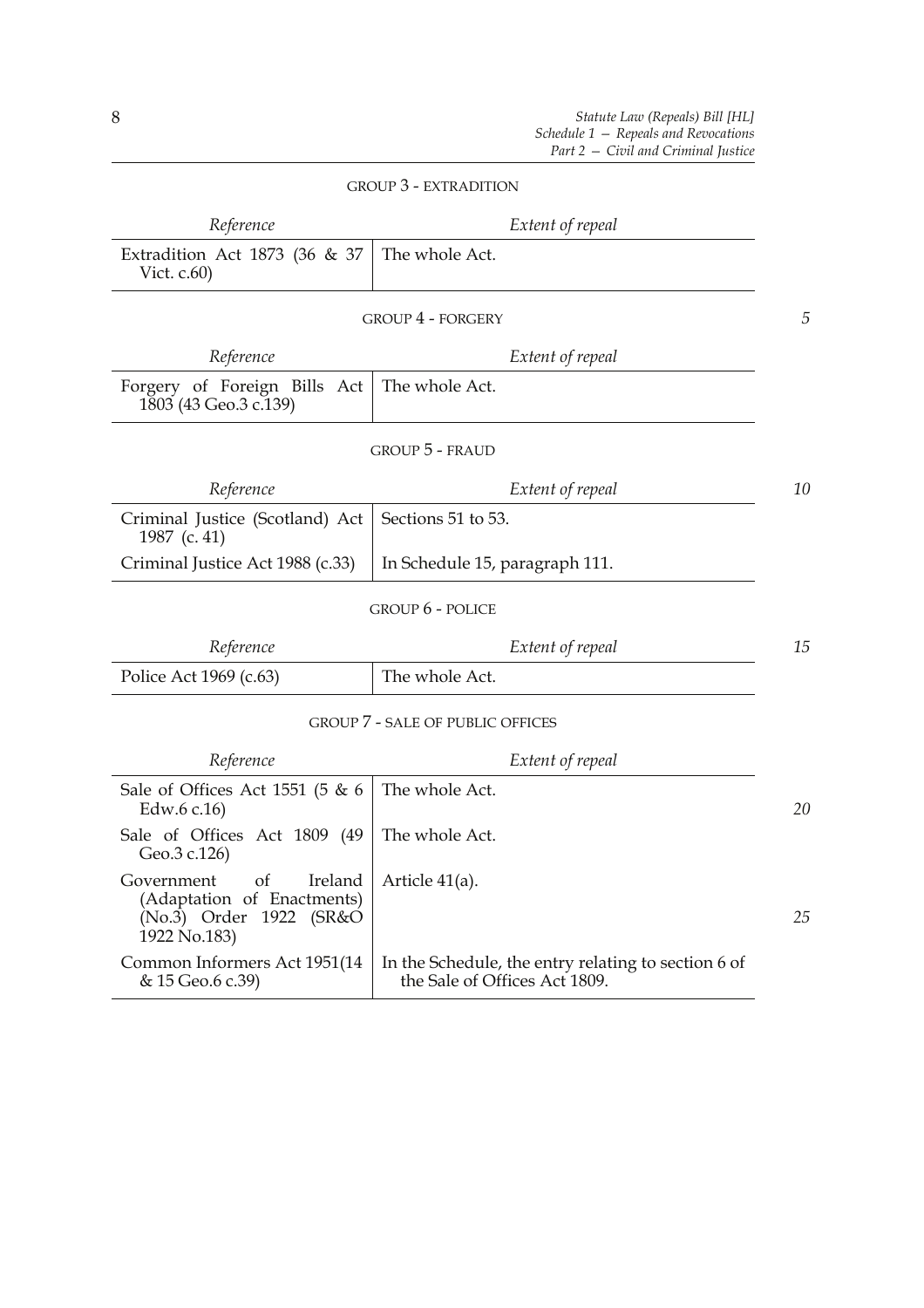## PART 3

#### INDIAN RAILWAYS

#### GROUP 1 - ASSAM RAILWAYS AND TRADING COMPANY

| Reference                                                                                         | Extent of repeal |    |
|---------------------------------------------------------------------------------------------------|------------------|----|
| Assam Railways and Trading   The whole Act.<br>Company's Act 1897 (60 & 61)<br>Vict. c.xvii)      |                  | 5  |
| Assam Railways and Trading   The whole Act.<br>Company's Act 1910 (10<br>Edw.7 $& 1$ Geo.5 c.xiv) |                  | 10 |

#### GROUP 2 - BENGAL AND NORTH WESTERN RAILWAY COMPANY

| Reference                                                                                             | Extent of repeal |    |
|-------------------------------------------------------------------------------------------------------|------------------|----|
| Bengal and North Western   The whole Act.<br>Railway Company Limited<br>Act 1914 (4 & 5 Geo.5 c.viii) |                  | 15 |

### GROUP 3 - BOMBAY BARODA AND CENTRAL INDIA RAILWAY COMPANY

| Reference                                                                                       | Extent of repeal |    |
|-------------------------------------------------------------------------------------------------|------------------|----|
| Bombay Baroda and Central   The whole Act.<br>India Railway Act 1906 (6<br>Edw.7 c.lix)         |                  | 20 |
| Bombay Baroda and Central   The whole Act.<br>India Railway Act 1924 (14 &<br>15 Geo.5 c.vii)   |                  |    |
| Bombay Baroda and Central   The whole Act.<br>India Railway Act 1938 (1 $\&$ 2<br>Geo. $6$ c.x) |                  | 25 |
| Bombay Baroda and Central   The whole Act.<br>India Railway Act 1942 (5 & 6<br>Geo. $6$ c.v)    |                  |    |

#### GROUP 4 - CALCUTTA AND SOUTH EASTERN RAILWAY COMPANY

| Reference                                                                                  | Extent of repeal |
|--------------------------------------------------------------------------------------------|------------------|
| Calcutta and South-eastern   The whole Act.<br>Railway Act 1857 (20 & 21<br>Vict. c.xxiii) |                  |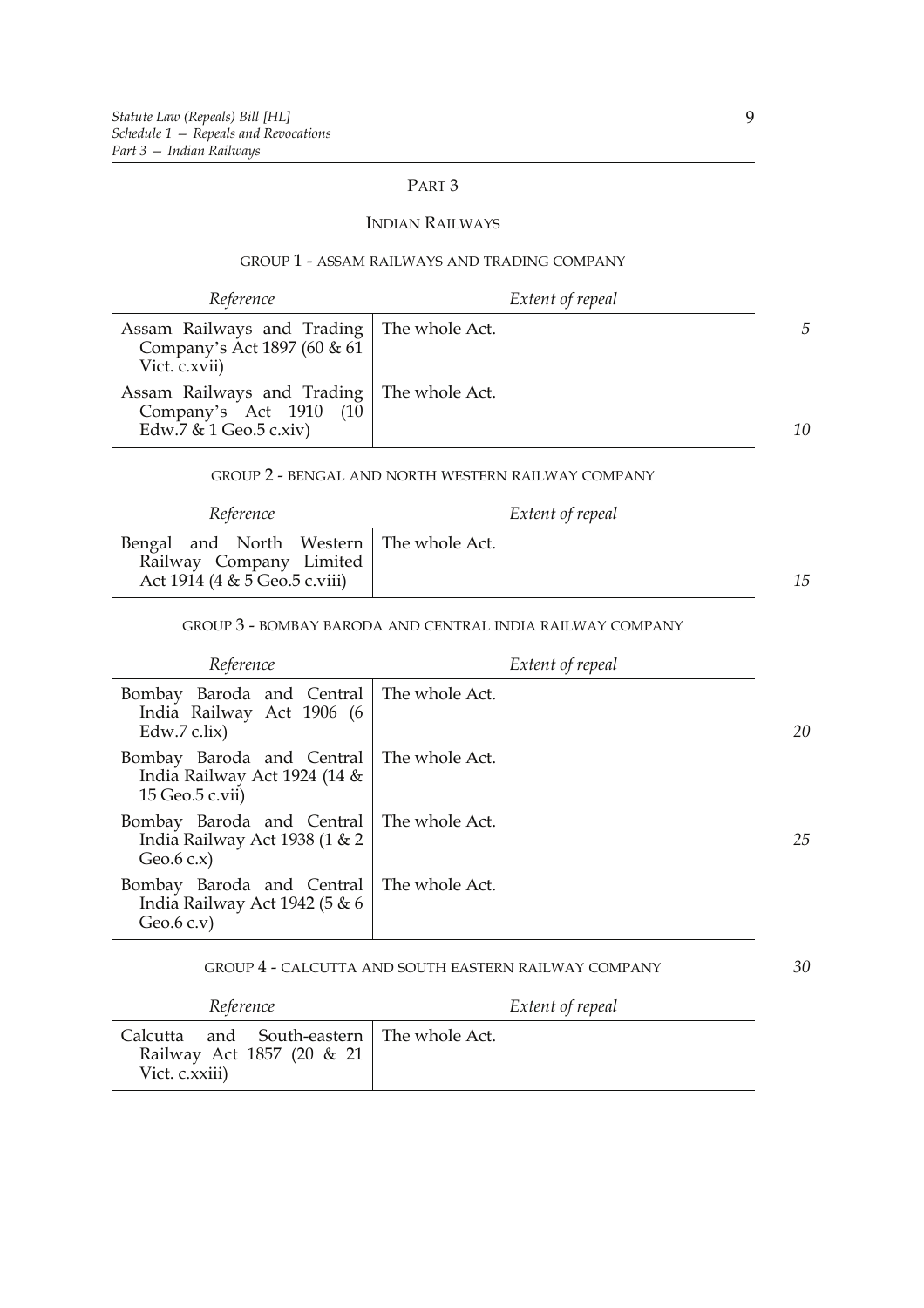## GROUP 5 - CEYLON RAILWAY COMPANY

| Reference                                                                                    | Extent of repeal |   |
|----------------------------------------------------------------------------------------------|------------------|---|
| Ceylon Railway Company's Act   The whole Act.<br>1856 (19 & 20 Vict. c.ci)                   |                  |   |
| Ceylon Railway Company's   The whole Act.<br>Dissolution Act 1862 (25 $\&$ 26<br>Vict. c.ci) |                  | 5 |

### GROUP 6 - EAST INDIAN RAILWAY COMPANY

| Reference                                                                   | Extent of repeal |    |
|-----------------------------------------------------------------------------|------------------|----|
| 12 & 13 Vict. c.xciii (1849) (East<br>Indian Railway Act)                   | The whole Act.   | 10 |
| 16 & 17 Vict. c.ccxxvi (1853)<br>Indian<br>Railway<br>(East<br>Company Act) | The whole Act.   |    |
| 18 & 19 Vict. c.xxxviii (1855)<br>(East Indian Railway Act)                 | The whole Act.   | 15 |
| 19 & 20 Vict. c.cxxi (1856) (East<br>Indian Railway Company<br>Act)         | The whole Act.   |    |
| Indian<br>East<br>Railway<br>Company's Act 1864 (27 & 28)<br>Vict. c.clvii) | The whole Act.   | 20 |
| East Indian Railway Company<br>Purchase Act 1879 (42 & 43<br>Vict. c.ccvi)  | The whole Act.   | 25 |
| East Indian Railway Company<br>Sinking Fund Act 1892 (55 &<br>56 Vict. c.x) | The whole Act.   |    |
| Indian<br>East<br>Railway<br>Company's Act 1895 (58 & 59)<br>Vict. $c.xx$ ) | The whole Act.   | 30 |

#### GROUP 7 - EASTERN BENGAL RAILWAY COMPANY

| Reference                                                                                            | Extent of repeal |    |
|------------------------------------------------------------------------------------------------------|------------------|----|
| Eastern Bengal Railway Act   The whole Act.<br>1857 (20 & 21 Vict. c.clix)                           |                  | 35 |
| Eastern Bengal Railway Act   The whole Act.<br>1866 (29 & 30 Vict. c.cxxxvi)                         |                  |    |
| Bengal Railway   The whole Act.<br>Eastern<br>Company Purchase Act 1884<br>$(47 \& 48$ Vict. c.cciv) |                  | 40 |

 $\overline{a}$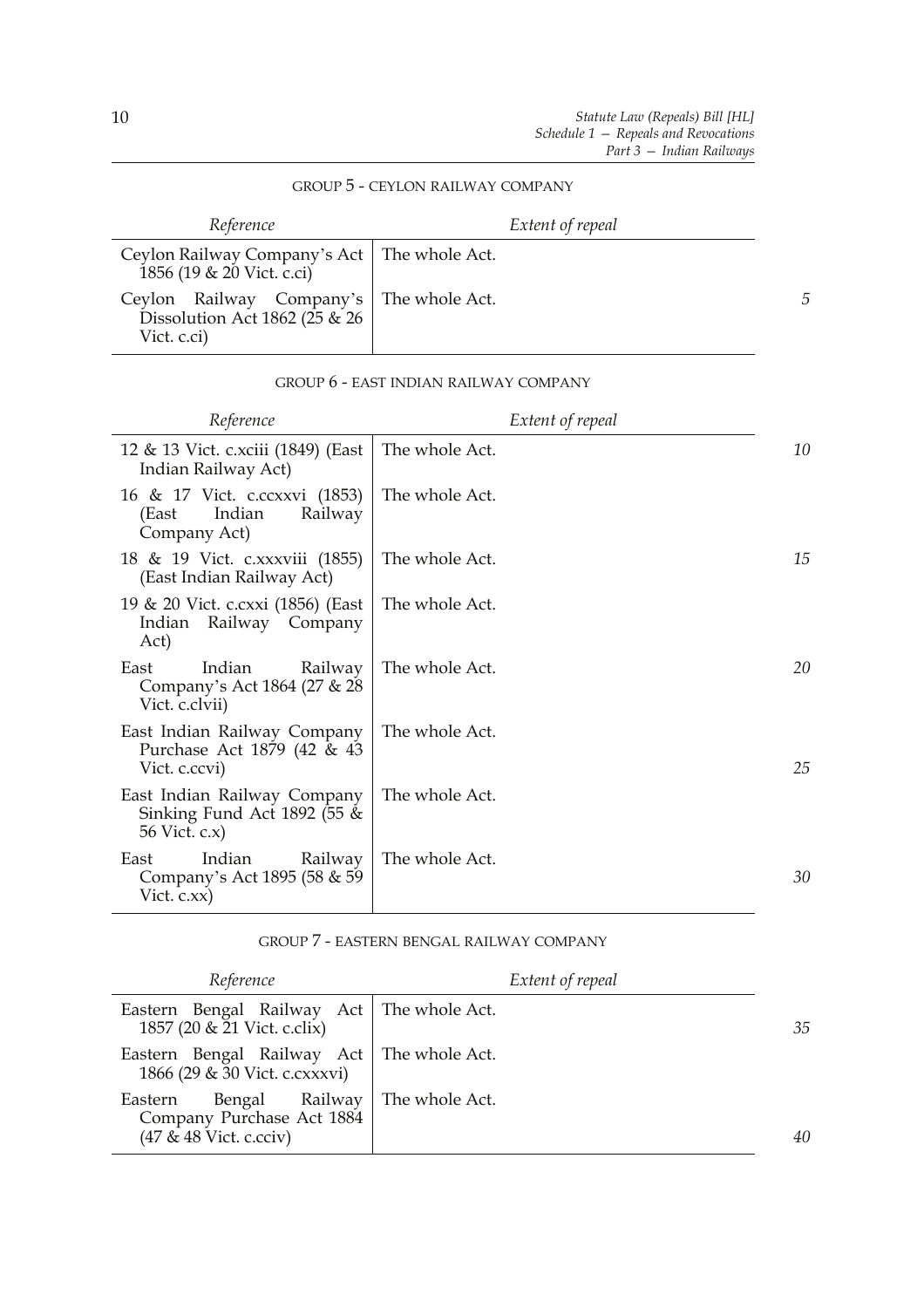#### GROUP 8 - GREAT INDIAN PENINSULA RAILWAY COMPANY

| Reference                                                                                | Extent of repeal |                |
|------------------------------------------------------------------------------------------|------------------|----------------|
| 12 & 13 Vict. c.lxxxiii (1849)<br>Indian<br>Peninsula<br>(Great)<br>Railway Company Act) | The whole Act.   | $\overline{D}$ |
| 17 & 18 Vict. c.xliv (1854) (Great<br>Indian Peninsula Railway<br>Company Act)           | The whole Act.   |                |
| Great Indian Peninsula Railway<br>Purchase Act 1900 (63 & 64<br>Vict. c.cxxxviii)        | The whole Act.   | 10             |
| Great Indian Peninsula Railway<br>Annuities Act 1927 (17 & 18)<br>Geo. $5$ c.v)          | The whole Act.   |                |

#### GROUP 9 - MADRAS RAILWAY COMPANY

| Reference                                                      | Extent of repeal |    |
|----------------------------------------------------------------|------------------|----|
| 16 & 17 Vict. c.xlvi (1853)<br>(Madras Railway Act)            | The whole Act.   |    |
| 17 & 18 Vict. c.xxix (1854)<br>(Madras Railway Company<br>Act) | The whole Act.   | 20 |
| 18 & 19 Vict. c.xl (1855) (Madras<br>Railway Act)              | The whole Act.   |    |
| Madras Railway Annuities Act<br>1908 (8 Edw.7 c.iii)           | The whole Act.   | 25 |
| Madras Railway Annuities Act<br>1922 (12 & 13 Geo.5 c.vii)     | The whole Act.   |    |

#### GROUP 10 - OUDE RAILWAY COMPANY

| Reference                                                           | Extent of repeal |    |
|---------------------------------------------------------------------|------------------|----|
| Oude Railway Act 1858 (21 & 22   The whole Act.<br>Vict. c.lxxxiii) |                  | 30 |

#### GROUP 11 - SCINDE RAILWAY COMPANY

| Reference                                                                                      | Extent of repeal |    |
|------------------------------------------------------------------------------------------------|------------------|----|
| Scinde Railway Act 1857 (20 $\&$   The whole Act.<br>21 Vict. c.clx)                           |                  | 35 |
| Scinde Railway Company's   The whole Act.<br>Amalgamation Act 1869 (32<br>$& 33$ Vict. c.lxxx) |                  |    |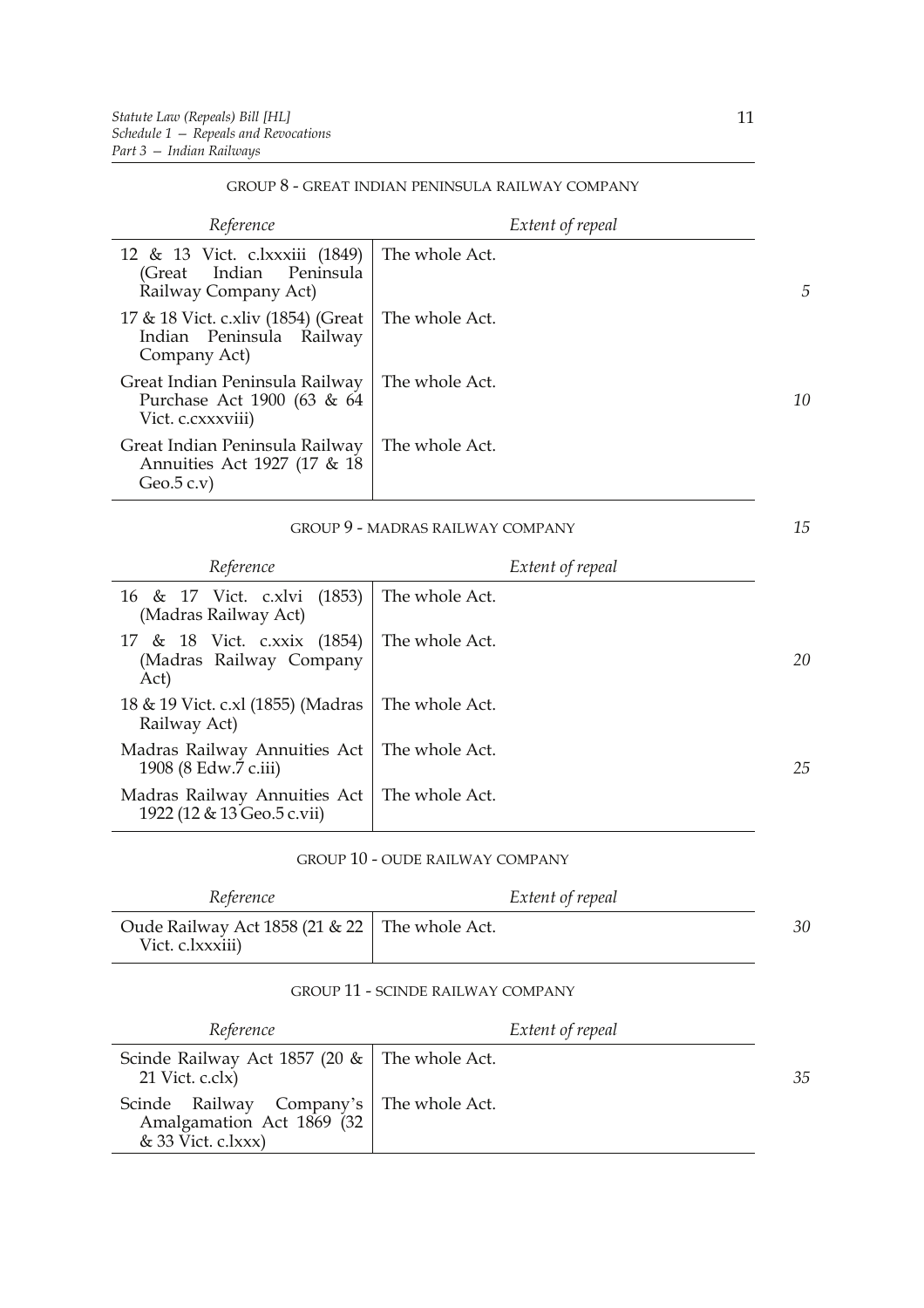| Reference                                                                                            | Extent of repeal                               |   |
|------------------------------------------------------------------------------------------------------|------------------------------------------------|---|
| Scinde, Punjaub and Delhi   The whole Act.<br>Railway Purchase Act 1886<br>$(49 \& 50$ Vict. c.xlii) |                                                |   |
|                                                                                                      | <b>GROUP 12 - SOUTH INDIAN RAILWAY COMPANY</b> | 5 |

| Reference                                                                          | Extent of repeal |    |
|------------------------------------------------------------------------------------|------------------|----|
| India<br>of<br>Great<br>Southern<br>Railway Act 1858 (21 & 22<br>Vict. c.cxxxviii) | The whole Act.   |    |
| Southern of India<br>Great<br>Railway Amendment Act<br>1860 (23 & 24 Vict. c.xlix) | The whole Act.   | 10 |
| South Indian Railway Act 1874<br>(37 & 38 Vict. c.cxii)                            | The whole Act.   |    |
| South<br>Indian<br>Railway<br>(Additional Powers) Act 1888<br>(51 & 52 Vict. c.v)  | The whole Act.   | 15 |

## PART 4

## IRELAND (DUBLIN CITY)

|                                                                                                         | <b>GROUP 1 - DUBLIN STEAM PACKET COMPANY</b> | 20 |
|---------------------------------------------------------------------------------------------------------|----------------------------------------------|----|
| Reference                                                                                               | Extent of repeal                             |    |
| 3 & 4 Will.4 c.cxv (1833) (City of<br>Dublin<br>Steam<br>Packet<br>Company Act)                         | The whole Act.                               |    |
| 6 & 7 Will.4 c.c (1836) (Dublin<br>Steam Packet Act)                                                    | The whole Act.                               | 25 |
| City of Dublin Steam Packet<br>Company's Act 1860 (23 & 24<br>Vict. c.xcviii)                           | The whole Act.                               |    |
| City of Dublin Steam Packet<br>Company's (Consolidation of<br>Shares) Act 1861 (24 & 25<br>Vict. c.iii) | The whole Act.                               | 30 |
| City of Dublin Steam Packet<br>Company's Act 1868 (31 & 32<br>Vict. c.xxx)                              | The whole Act.                               | 35 |
| City of Dublin Steam Packet<br>Company's Act 1876 (39 & 40)<br>Vict. c.xi)                              | The whole Act.                               |    |
| City of Dublin Steam Packet<br>Company's Act 1884 (47 & 48)<br>Vict. c.cxxx)                            | The whole Act.                               | 40 |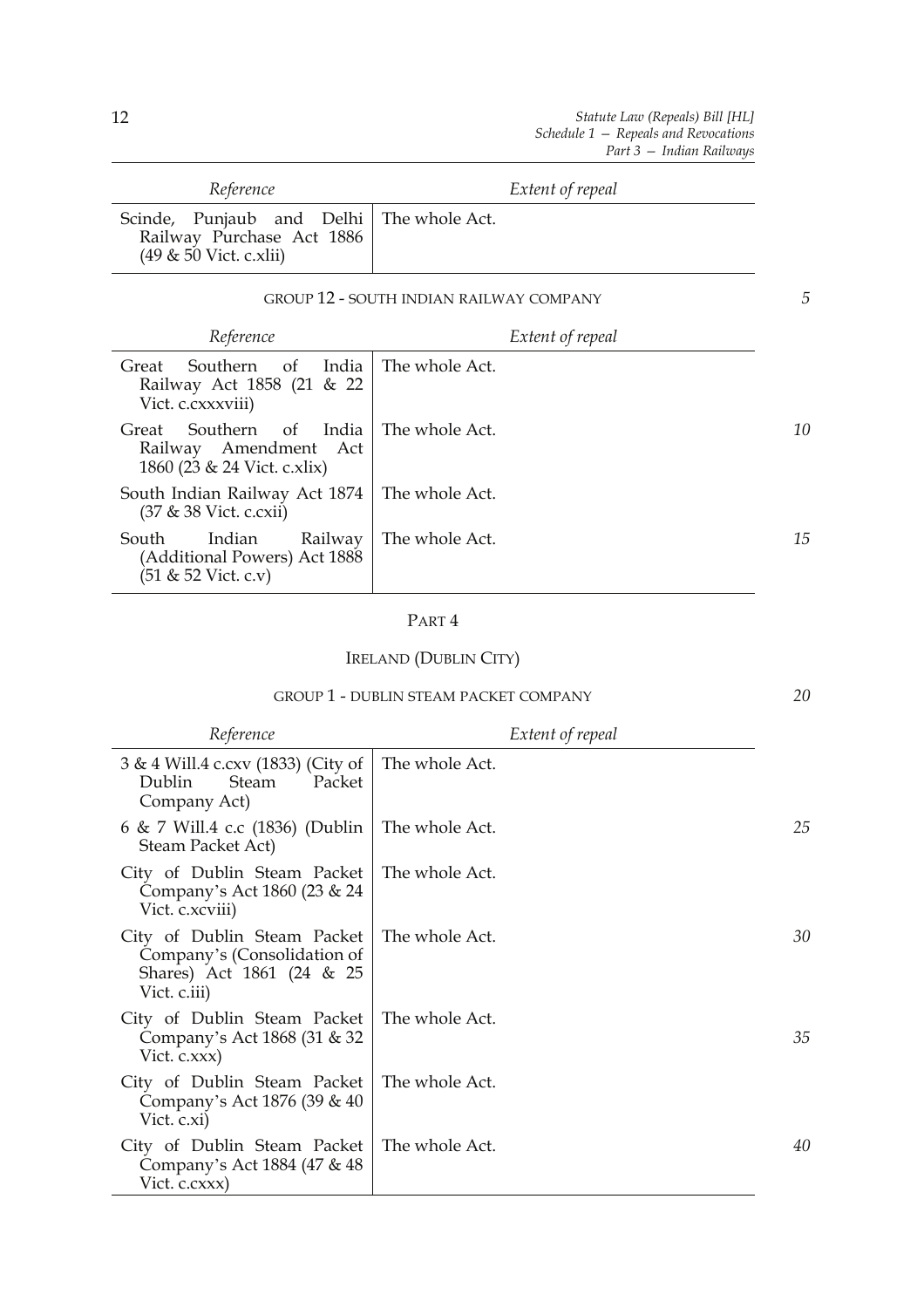| Reference                                                                                          |                | Extent of repeal |    |
|----------------------------------------------------------------------------------------------------|----------------|------------------|----|
| City of Dublin Steam Packet<br>Company's Act 1895 (58 & 59)<br>Vict. c.cxxiii)                     | The whole Act. |                  |    |
| City of Dublin Steam Packet   The whole Act.<br>Company's Act 1910 (10<br>Edw.7 $& 1$ Geo.5 c.vii) |                |                  | 5  |
| City of Dublin Steam Packet<br>Company's Act 1916 (6 & 7<br>Geo.5 c.viii)                          | The whole Act. |                  | 10 |
| City of Dublin Steam Packet<br>Company's Act 1920 (10 & 11)<br>Geo. $5$ c.i)                       | The whole Act. |                  |    |

#### GROUP 2 - DUBLIN HOSPITALS

| Reference                                                                            | Extent of repeal | 15 |
|--------------------------------------------------------------------------------------|------------------|----|
| 50 Geo.3 c.cxcii (1810) (Dublin<br>Foundling Hospital Act)                           | The whole Act.   |    |
| 54 Geo.3 c.128 (1814) (Dublin<br>Foundling Hospital Act)                             | The whole Act.   |    |
| 55 Geo.3 c.lxxxi (1815) (Meath<br>Hospital and County<br>of<br>Dublin Infirmary Act) | The whole Act.   | 20 |
| 59 Geo.3 c.lxi (1819) (Meath<br>Hospital and County of<br>Dublin Infirmary Act)      | The whole Act.   | 25 |
| 1 Geo.4 c.29 (1820) (Dublin<br>Foundling Hospital Act)                               | The whole Act.   |    |
| 1 Geo.4 c.49 (1820) (Dublin<br>House of Industry Act)                                | The whole Act.   |    |
| 3 Geo.4 c.35 (1822) (Dublin<br>Foundling Hospital Act)                               | The whole Act.   | 30 |
| Dublin Hospitals Regulation<br>Act 1856 (19 & 20 Vict. c.110)                        | The whole Act.   |    |
| Dublin Eye and Ear Hospital<br>Act 1897 (60 & 61 Vict. c.cvi)                        | The whole Act.   | 35 |

#### GROUP 3 - DUBLIN POLICE AND JUSTICE

| Reference                                                        | Extent of repeal |    |
|------------------------------------------------------------------|------------------|----|
| 5 Geo.4 c.102 (1824) (Dublin   The whole Act.<br>Justices Act)   |                  |    |
| 6 & 7 Will.4 c.29 (1836) (Dublin   The whole Act.<br>Police Act) |                  | 40 |
| 2 & 3 Vict. c.78 (1839) (Dublin   The whole Act.<br>Police Act)  |                  |    |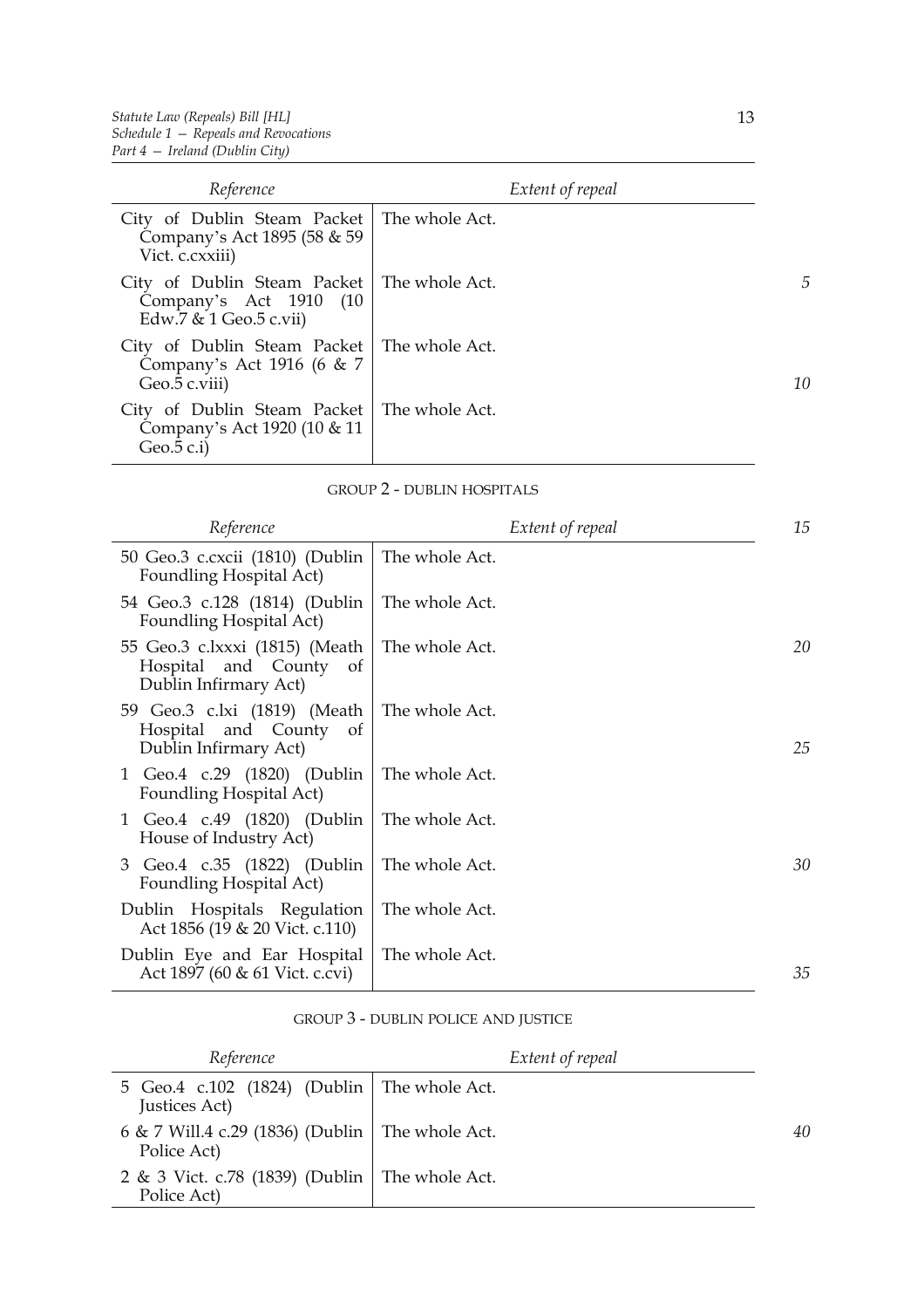| Reference                                                       |                | Extent of repeal |                |
|-----------------------------------------------------------------|----------------|------------------|----------------|
| 5 & 6 Vict. c.24 (1842) (Dublin<br>Police Act)                  | The whole Act. |                  |                |
| (1848)<br>11 & 12 Vict. c.113<br>(Dublin Police Act)            | The whole Act. |                  | $\overline{D}$ |
| Four Courts (Dublin) Extension<br>Act 1858 (21 & 22 Vict. c.84) | The whole Act. |                  |                |
| Dublin Police Act 1859 (22 & 23<br>Vict. $c.52$ )               | The whole Act. |                  |                |
| 30 & 31 Vict. c.95 (1867) (Dublin<br>Police Act)                | The whole Act. |                  | 10             |

#### GROUP 4 - DUBLIN GENERAL POST OFFICE AND RECORD OFFICE

| Reference                                                     | Extent of repeal |    |
|---------------------------------------------------------------|------------------|----|
| 48 Geo.3 c.48 (1808) (Dublin<br>General Post Office Act)      | The whole Act.   | 15 |
| 49 Geo.3 c.70 (1809) (Dublin<br>General Post Office Act)      | The whole Act.   |    |
| 54 Geo.3 c.63 (1814) (Dublin<br>General Post Office Act)      | The whole Act.   |    |
| 54 Geo.3 c.113 (1814) (Dublin<br>Site of Record Office Act)   | The whole Act.   | 20 |
| 7 Geo.4 c.13 (1826) (Site for<br>Record Office (Ireland) Act) | The whole Act.   |    |

#### GROUP 5 - DUBLIN CARRIAGES

| Reference                                                                 | Extent of repeal | 25 |
|---------------------------------------------------------------------------|------------------|----|
| Dublin Carriage Act 1853 (16 $\&$   The whole Act.<br>17 Vict. c.112)     |                  |    |
| Dublin Amended Carriage Act   The whole Act.<br>1854 (17 & 18 Vict. c.45) |                  |    |
| Dublin Amended Carriage Act   The whole Act.<br>1855 (18 & 19 Vict. c.65) |                  | 30 |

#### GROUP 6 - DUBLIN CORPORATION

| Reference                                                                     | Extent of repeal |    |
|-------------------------------------------------------------------------------|------------------|----|
| 13 & 14 Vict. c.81 (1850) (Dublin   The whole Act.<br>Corporation Act)        |                  | 35 |
| Dublin Corporation Loans Act   The whole Act.<br>1889 (52 & 53 Vict. c.cxxix) |                  |    |
| Dublin Corporation Act 1893   The whole Act.<br>(56 & 57 Vict. c.xv)          |                  |    |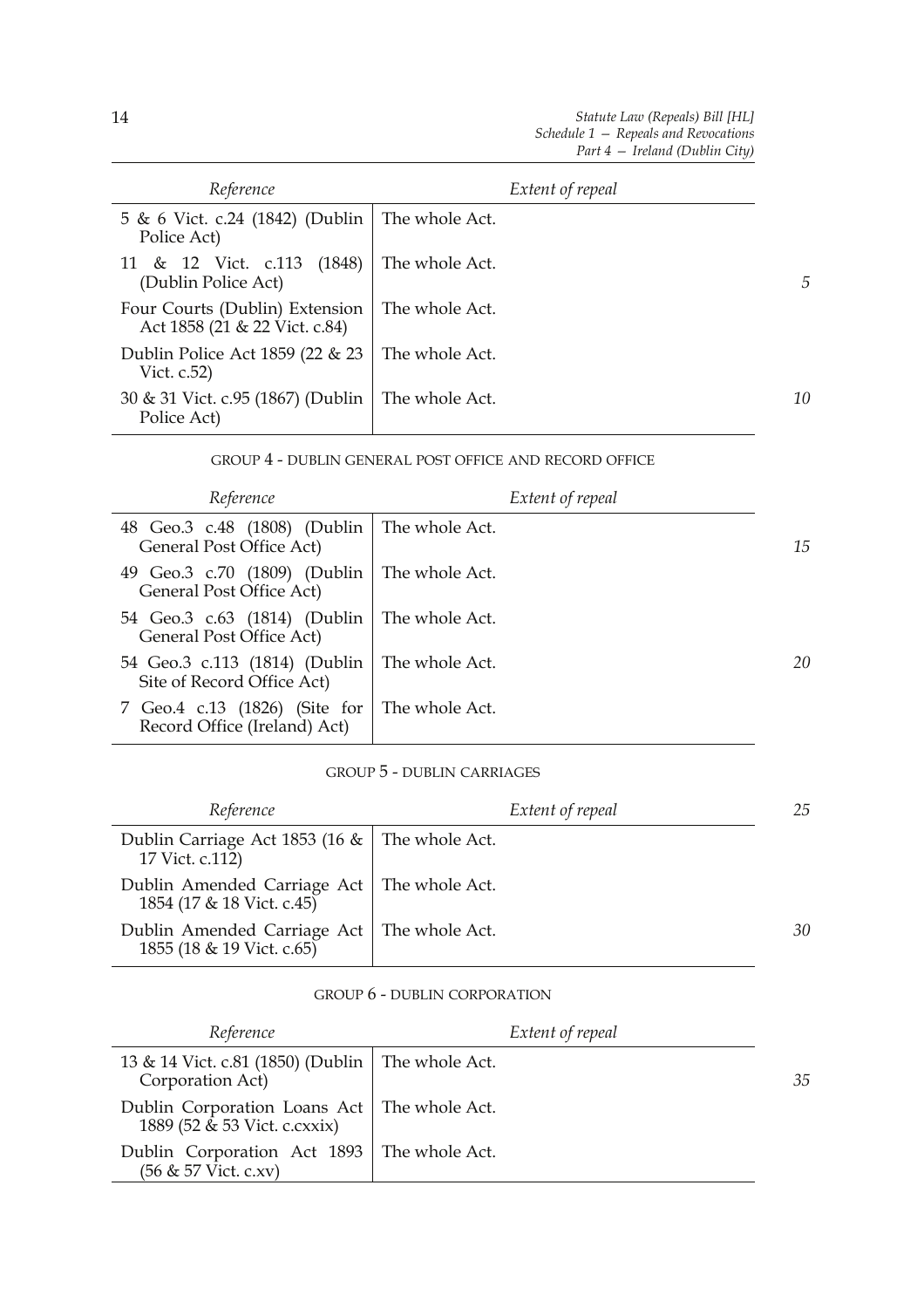| Reference                                                                            | Extent of repeal |
|--------------------------------------------------------------------------------------|------------------|
| Dublin Corporation Act 1900   The whole Act.<br>$(63 \& 64 \text{ V}$ ict. c.cclxiv) |                  |

#### PART 5

## LOCAL COURTS AND ADMINISTRATION OF JUSTICE

|   | ŕ |  |
|---|---|--|
| ٠ |   |  |

| Reference                                                                                                                          | Extent of repeal                        |    |
|------------------------------------------------------------------------------------------------------------------------------------|-----------------------------------------|----|
| Will. & Mar. <i>c.17</i> (1688)<br>1<br>Newcastle-upon-<br>(Erecting)<br>Tyne Court of Conscience<br>Act)                          | The whole Act.                          | 10 |
| Will. & Mar. <i>c.18</i><br>(1688)<br>1<br><b>Bristol</b><br>and<br>(Erecting)<br>Gloucester<br>Courts<br>of<br>Conscience Act)    | The whole Act.                          |    |
| 45 Geo.3 c.lxi (1805) (High Peak<br>and Castleton Courts Baron<br>Act)                                                             | The whole Act.                          | 15 |
| 46 Geo.3 c.iii<br>(1806)<br>(West)<br>Riding of Yorkshire Court<br>Houses Act)                                                     | The whole Act.                          | 20 |
| 46 Geo.3 c.xxxi (1806) (York<br>Judges' House Act)                                                                                 | The whole Act.                          |    |
| Geo.3<br>c.lxxxvii<br>(1806)<br>46<br>(Southwark and East Brixton<br>Court of Requests Act)                                        | The whole Act.                          | 25 |
| 46 Geo.3 c.cxxx (1806) (Croydon<br>Court House, Market House<br>and Burial Ground Act)                                             | Sections 9 to 12.<br>Sections 15 to 18. |    |
| 47 Geo.3 Sess.2 c.xxxii (1807)<br>(Cumberland County Court<br>Act)                                                                 | The whole Act.                          | 30 |
| 48<br>Geo.3<br>(1808)<br>c.cxxxiv<br>(Kingston-upon-Thames and<br>Imworth<br>Inclosure,<br>Court<br>House and Market House<br>Act) | Sections 47 to 54.                      | 35 |
| Geo.3<br>(1809)<br>49<br>c.lxxv<br>(Lincolnshire<br>Courthouse<br>Act)                                                             | The whole Act.                          |    |
| Geo.3<br>49<br>c.clxxxv<br>(1809)<br>(Northumberland Gaol and<br>Courts of Justice Act)                                            | The whole Act.                          | 40 |
| 55 Geo.3 c.ix (1815) (Hereford<br>County Offices Act)                                                                              | The whole Act.                          |    |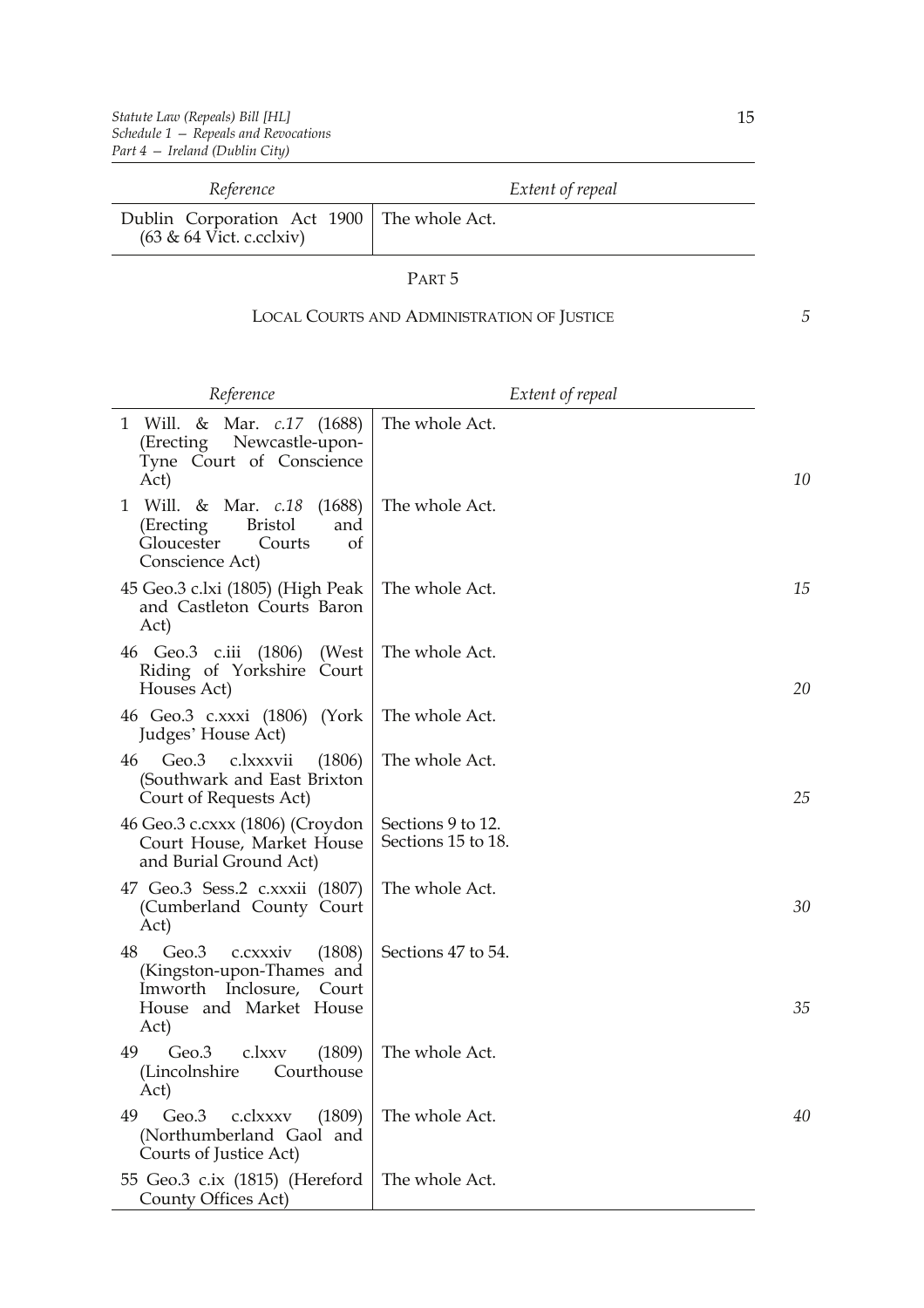| Reference                                                                                                                         | Extent of repeal               |    |
|-----------------------------------------------------------------------------------------------------------------------------------|--------------------------------|----|
| 55 Geo.3 c.xciii (1815) (City of<br>London Courts of Justice Act)                                                                 | The whole Act.                 |    |
| 1 & 2 Geo.4 c.xcvi (1821) (Salop<br>Judges'<br>County<br>Accommodations Act)                                                      | The whole Act.                 | 5  |
| 1 & 2 Geo.4 c.cxxiv (1821)<br>(Louth County Court House<br>Act)                                                                   | The whole Act.                 |    |
| Geo.4<br>c.lxxiv<br>3<br>(1822)<br>(Lincolnshire County Offices<br>Act)                                                           | The whole Act.                 | 10 |
| 10 Geo.4 c.xxxiii (1829) (St.<br>Albans Court House Act)                                                                          | The whole Act.                 |    |
| 1 & 2 Will.4 c.xxxiii (1831)<br>(Lincoln County Offices Act)                                                                      | The whole Act.                 | 15 |
| 4 & 5 Will.4 c.xl<br>(1834)<br>(Glamorgan,<br><b>Brecon</b><br>and<br>Monmouth<br>Court<br>of<br>Requests Act 1809 Repeal<br>Act) | The whole Act.                 | 20 |
| 6 & 7 Will.4 c.xi (1836) (Ipswich<br>Assizes Act)                                                                                 | The whole Act.                 |    |
| 6 & 7 Will.4 c.xii (1836) (Bodmin<br>Assizes Act)                                                                                 | The whole Act.                 | 25 |
| 1 & 2 Vict. c.xci (1838) (Ashby<br>de la Zouch<br>Court<br><sub>of</sub><br>Requests Act)                                         | The whole Act.                 |    |
| 2 & 3 Vict. c.xcvii<br>(1839)<br>(Hatfield (Yorkshire)<br>Small<br>Debts Recovery Act)                                            | The whole Act.                 | 30 |
| $2 \& 3$ Vict. c.xcix (1839)(Newark   The whole Act.<br><b>Small Debts Recovery Act)</b>                                          |                                |    |
| 4 Vict. c.lxix (1840)<br>3<br>&<br>(Kingsnorton and Northfield<br><b>Small Debts Recovery Act)</b>                                | The whole Act.                 | 35 |
| Justices of the Peace Act 1949<br>$(12, 13 \& 14 \text{ Geo.}6 \text{ c.}101)$                                                    | The whole Act.                 |    |
| Solicitors Act 1974 (c.47)                                                                                                        | In Schedule 3, paragraph 4.    |    |
| Access to Justice Act 1999 (c.22)                                                                                                 | Section 45.                    | 40 |
| Legal Services Act 2007 (c.29)                                                                                                    | In Schedule 21, paragraph 130. |    |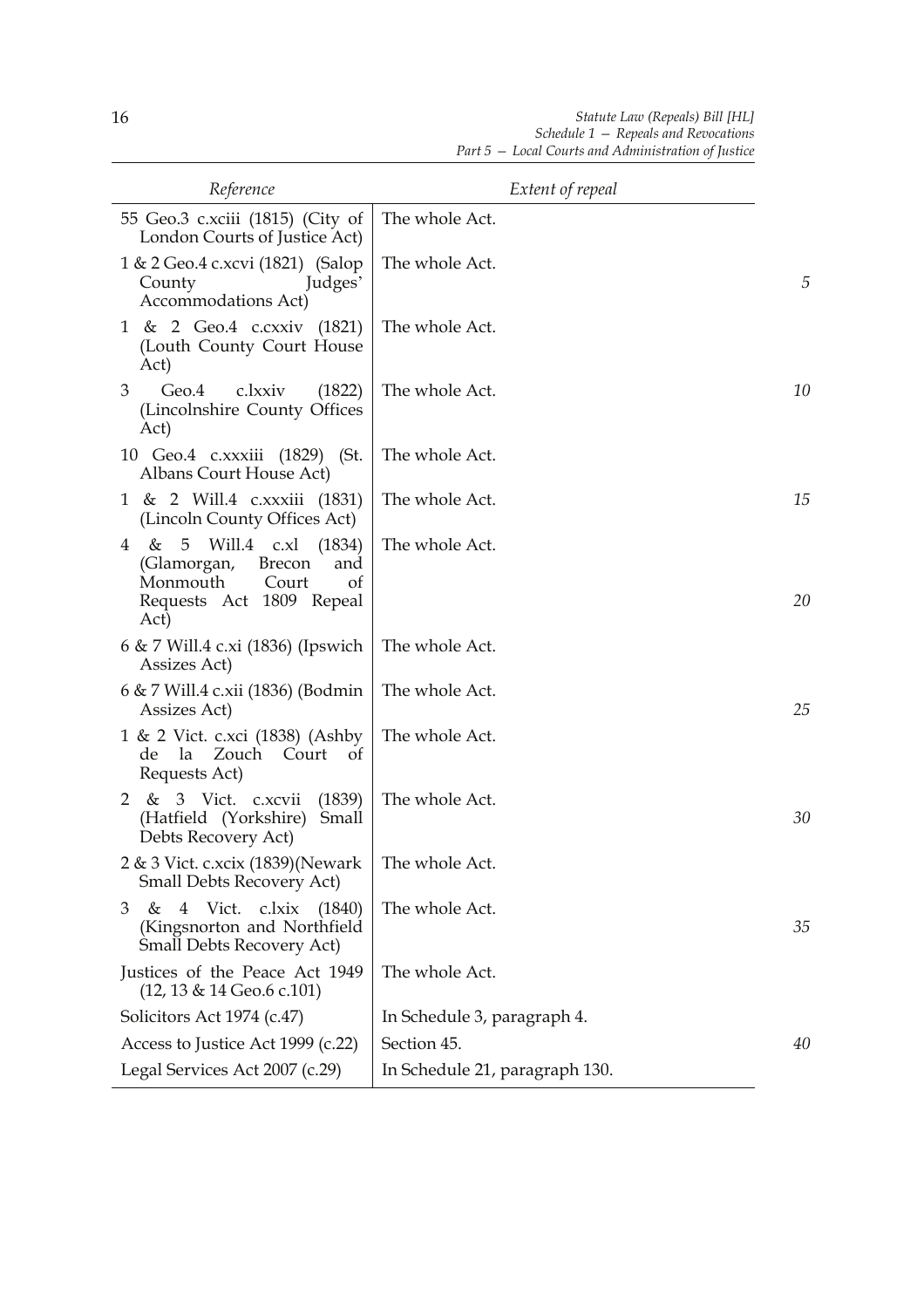## PART 6

#### LONDON

#### GROUP 1 - CHURCHES

| Reference                                                                                               | Extent of repeal |    |
|---------------------------------------------------------------------------------------------------------|------------------|----|
| 28 Hen.8 c.27 (1536) (Church of<br>Elsing Spytle, Parish Church<br>of St. Alphes Act)                   | The whole Act.   | 5  |
| 9 Will.3 c.14 (1696)<br>8<br>&<br>(Rebuilding of St. Paul's and<br>Westminster Abbey Act)               | The whole Act.   | 10 |
| Ann. c.17 (1710) (New<br>9<br>Churches in London and<br>Westminster Act)                                | The whole Act.   |    |
| Geo.1 St.2 c.23<br>1<br>(1714)<br>(Building)<br>of<br>Churches,<br>Westminster<br>London<br>and<br>Act) | The whole Act.   | 15 |
| 4 Geo.1 c.5 (1717) (St. Michael,<br>Cornhill Building Act)                                              | The whole Act.   |    |
| 4 Geo.1 c.14 (1717) (St. Giles in<br>the Fields Rebuilding Act)                                         | The whole Act.   | 20 |
| 5 Geo.2 c.4 (1731) (Church at<br>Woolwich Act)                                                          | The whole Act.   |    |
| 6 Geo.2 c.8 (1732) (Church of St.<br>George, Southwark Act)                                             | The whole Act.   | 25 |
| 10 Geo.2 c.18 (1736) (Church of<br>St. Olave, Southwark Act)                                            | The whole Act.   |    |
| 12 Geo.2 c.7 (1738) (Ealing<br>Church Act)                                                              | The whole Act.   |    |
| 12 Geo.2 c.9 (1738) (Woolwich<br>Church Act)                                                            | The whole Act.   | 30 |
| Geo.2 c.17<br>12<br>(1738)<br>(St.<br>Catherine Coleman Act)                                            | The whole Act.   |    |
| 15 Geo.2 c.12 (1741)<br>(St.<br>Catherine Coleman Act)                                                  | The whole Act.   | 35 |
| 24 Geo.2 c.15 (1750) (Islington<br>Church Act)                                                          | The whole Act.   |    |
| 26 Geo.2 c.94 (1753) (St. Botolph<br>Church Aldersgate Act)                                             | The whole Act.   |    |
| 1 Geo.3 c.38 (1760) (Croydon<br>Parish Church Act)                                                      | The whole Act.   | 40 |
| 28 Geo.3 c.62 (1788) (St. Peter le<br>Poor Parish Church Act)                                           | The whole Act.   |    |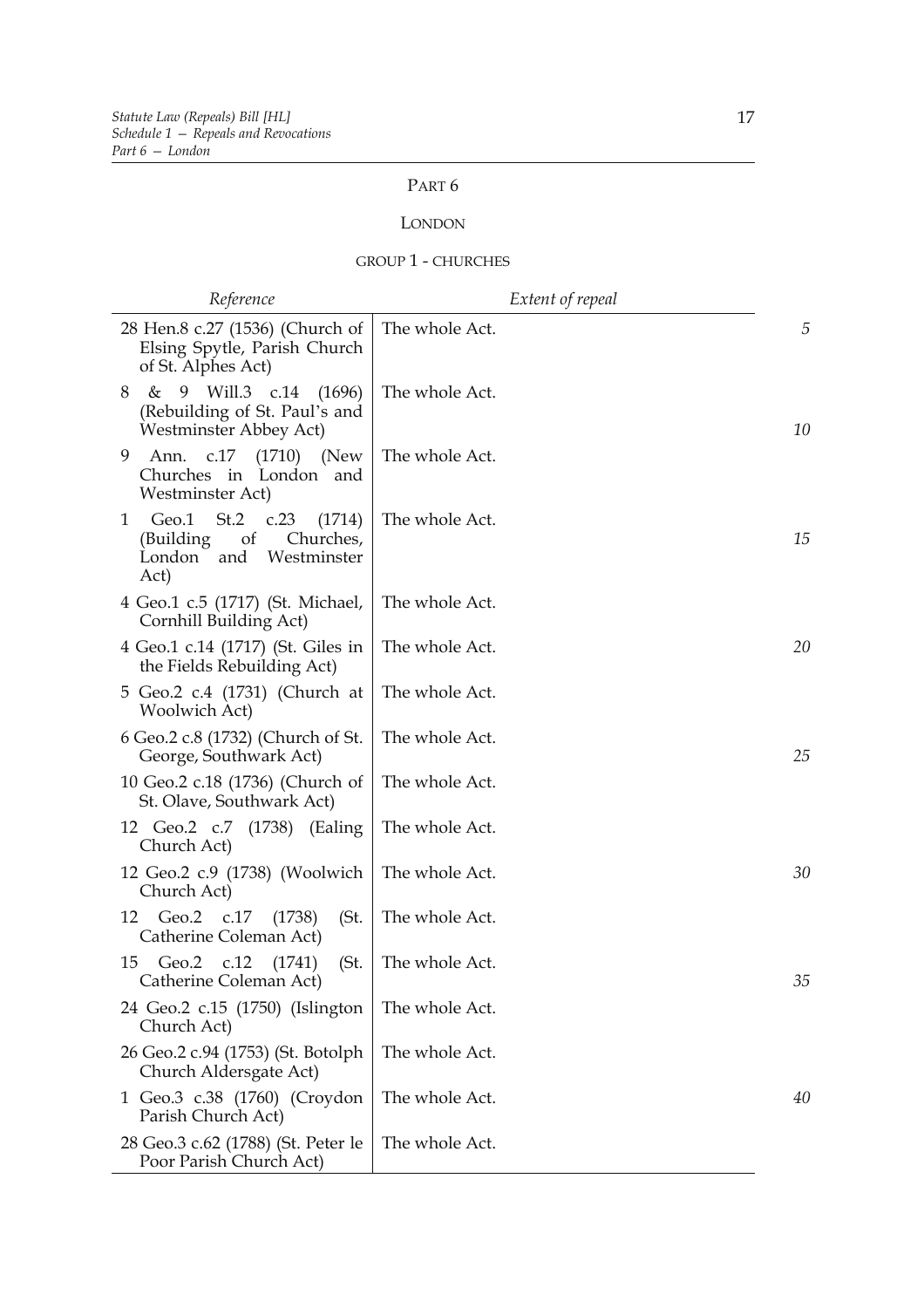| Reference                                                               | Extent of repeal |    |
|-------------------------------------------------------------------------|------------------|----|
| 32 Geo.3 c.39 (1792) (St. Botolph<br>Church Aldersgate Act)             | The whole Act.   |    |
| 32 Geo.3 c.64 (1792) (St. Bride<br>Church Act)                          | The whole Act.   | 5  |
| 36 Geo.3 c.35 (1796) (St. Bride's<br>Church, City Act)                  | The whole Act.   |    |
| 36 Geo.3 c.103 (1796) (St. Martin<br>Outwich Church, City Act)          | The whole Act.   |    |
| 39 Geo.3 c.lxxxi (1799) (St.<br>Mary-le-Bow<br>Lecturer's<br>Trust Act) | The whole Act.   | 10 |
| 47 Geo.3 Sess.1 c.xxviii (1807)<br>(Bridewell Hospital Chapel<br>Act)   | The whole Act.   | 15 |
| 57 Geo.3 c.vii (1817) (St. Olave<br>Southwark Rectory Act)              | The whole Act.   |    |

## GROUP 2 - IMPROVEMENTS

| Reference                                                                                    | Extent of repeal |    |
|----------------------------------------------------------------------------------------------|------------------|----|
| 8 & 9 Will.3 c.37 (1696) (Streets<br>(London) Act)                                           | The whole Act.   | 20 |
| Geo.1<br>c.37<br>(1725)<br>12<br>Chelsea<br>(Kensington,<br>and<br>Fulham Roads (Tolls) Act) | The whole Act.   |    |
| 4 Geo.2 c.34 (1730) (Fulham<br>Roads Act)                                                    | The whole Act.   | 25 |
| Geo.2<br>(1742)<br>16<br>c.6<br>(Charterhouse Square Rates<br>Act)                           | The whole Act.   |    |
| 23 Geo.2 c.10 (1749) (Fulham<br>Roads Act)                                                   | The whole Act.   | 30 |
| 23 Geo.2 c.18 (1749) (Southwark<br>Streets Act)                                              | The whole Act.   |    |
| 24 Geo.2 c.58 (1750) (Southwark<br>Roads Act)                                                | The whole Act.   | 35 |
| 27 Geo.2 c.25 (1754) (St. Luke's,<br>Middlesex<br>(Lighting)<br>and<br>Watching) Act)        | The whole Act.   |    |
| 29 Geo.2 c.43 (1756) (Bethnal<br>Green Road Act)                                             | The whole Act.   | 40 |
| 31 Geo.2 c.36 (1757) (Passage<br>from Charing Cross Act)                                     | The whole Act.   |    |
| Geo.3 c.54 (1764)<br>(South<br>4<br>London Roads Act)                                        | The whole Act.   |    |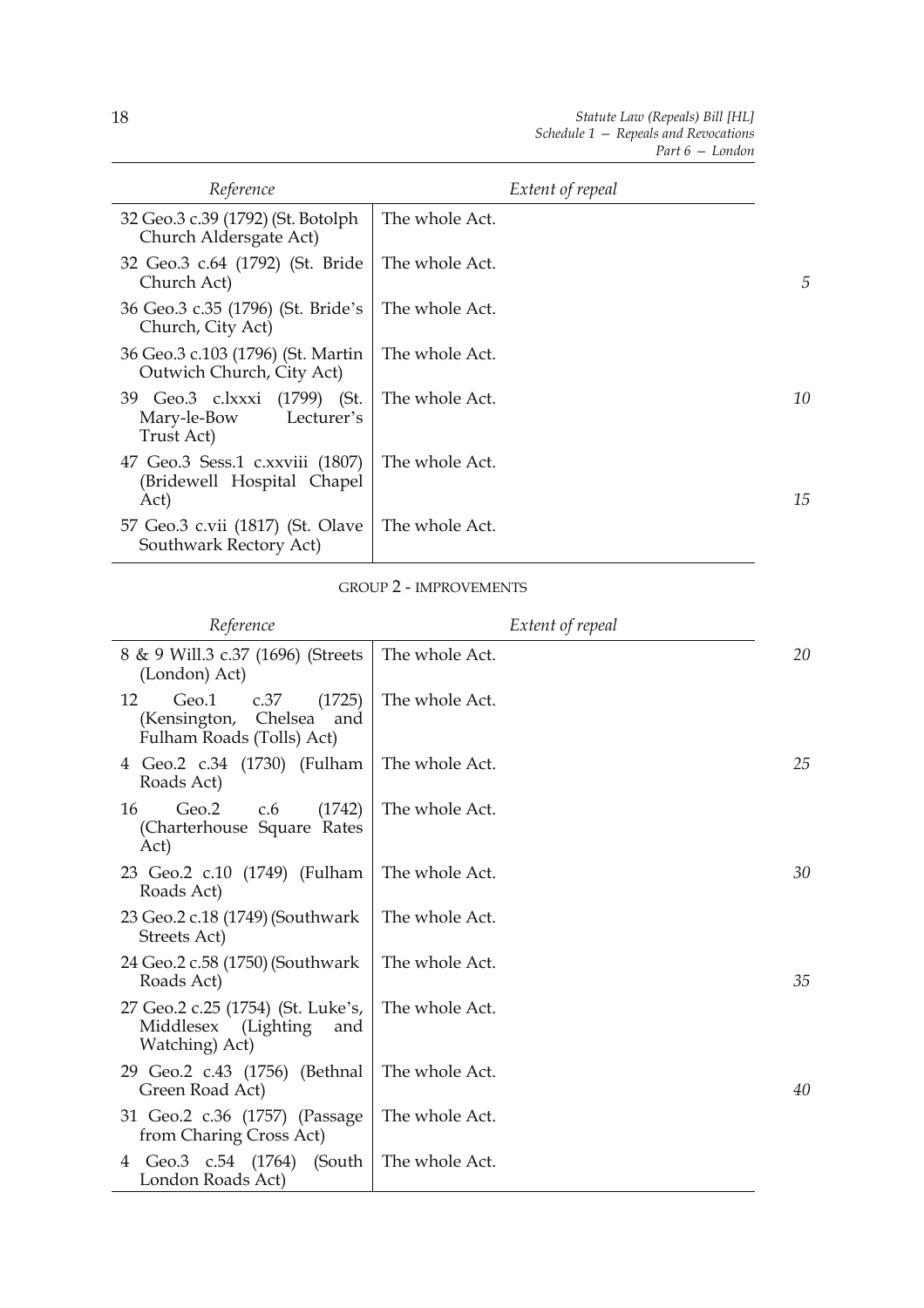| Reference                                                                              | Extent of repeal |    |
|----------------------------------------------------------------------------------------|------------------|----|
| 7 Geo.3 c.105 (1767) (Bethnal<br>Green Road Act)                                       | The whole Act.   |    |
| 8 Geo.3 c.33 (1768) (Shoreditch<br>Streets Act)                                        | The whole Act.   | 5  |
| Geo.3<br>c.38<br>12<br>(1772)<br>Middlesex<br>(Christchurch,<br>Act)                   | The whole Act.   |    |
| 16 Geo.3 c.60 (1776) (Shoreditch<br>Streets Act)                                       | The whole Act.   | 10 |
| 17 Geo.3 c.23 (1776) (London<br>Streets Act)                                           | The whole Act.   |    |
| 18 Geo.3 c.49 (1778) (Ratcliff<br>Highway Act)                                         | The whole Act.   |    |
| 18 Geo.3 c.50 (1778) (Goodman's<br>Fields Act)                                         | The whole Act.   | 15 |
| 18 Geo.3 c.51 (1778) (Southwark<br>Streets Act)                                        | The whole Act.   |    |
| 18 Geo.3 c.73 (1778) (London<br>Streets Act)                                           | The whole Act.   | 20 |
| 18 Geo.3 c.77 (1778) (Shoreditch<br>Streets Act)                                       | The whole Act.   |    |
| 18 Geo.3 c.78 (1778) (Spitalfields<br>Streets Act)                                     | The whole Act.   |    |
| 22 Geo.3 c.43 (1782) (Spitalfields<br><b>Improvement Act)</b>                          | The whole Act.   | 25 |
| 25 Geo.3 c.96 (1785) (Shoreditch<br>Streets Act)                                       | The whole Act.   |    |
| 28<br>Geo.3<br>c.60<br>(1788)<br>Middlesex<br>Christchurch,<br><b>Improvement Act)</b> | The whole Act.   | 30 |
| 30 Geo.3 c.76 (1790) (Hans<br>Town, Chelsea Improvement<br>Act)                        | The whole Act.   |    |
| 39 Geo.3 c.lxxiv (1799) (Charles<br>Street, Westminster Act)                           | The whole Act.   | 35 |
| 39 & 40 Geo.3 c.xlii (1800)<br>(Temple Bar Improvement<br>Act)                         | The whole Act.   |    |
| 43 Geo.3 c.xi (1803) (Hans Town<br>(Chelsea) Improvement Act)                          | The whole Act.   | 40 |
| 44 Geo.3 c.xxvii (1804) (Temple<br>Bar Improvement Act)                                | The whole Act.   |    |
| Geo.3<br>c.lxxxvi<br>(1804)<br>44<br>(Southwark<br>Improvement<br>Act)                 | The whole Act.   | 45 |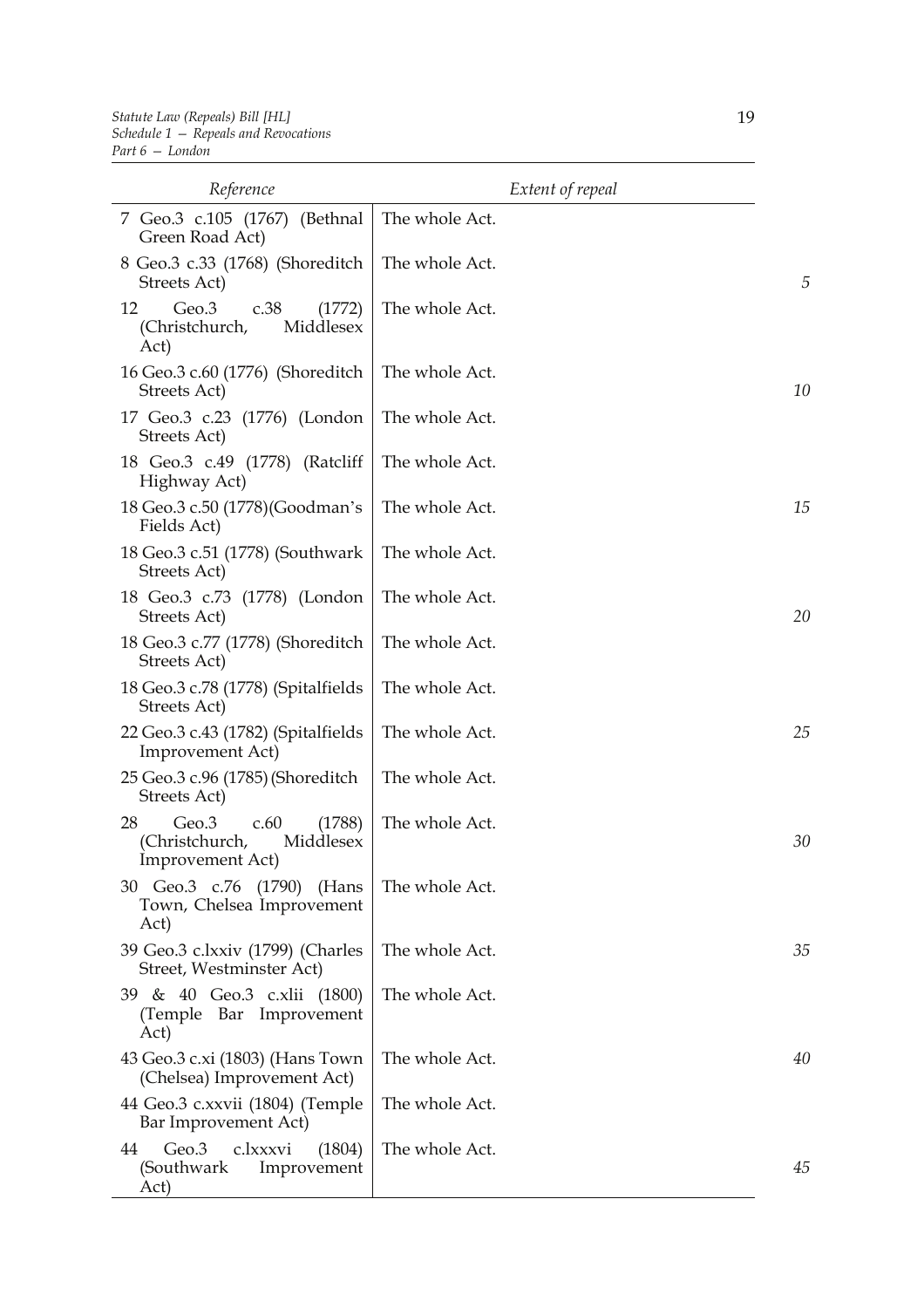| Reference                                                                    | Extent of repeal |    |
|------------------------------------------------------------------------------|------------------|----|
| 45 Geo.3 c.vi (1805) (Bethnal<br>Green Road Act)                             | The whole Act.   |    |
| 46 Geo.3 c.xcvii (1806) (City of<br>London Lottery Act)                      | The whole Act.   | 5  |
| 49 Geo.3 c.lxx (1809) (London<br>and Westminster Houses<br>Lottery Act)      | The whole Act.   |    |
| 51 Geo.3 c.cciii (1811) (Temple<br>Bar Improvement Act)                      | The whole Act.   | 10 |
| & 9 Vict. c.xiii (1845)<br>8<br>Improvement<br>(Southwark<br>Act)            | The whole Act.   |    |
| Westminster<br>Improvement<br>Association Act 1853 (16 & 17<br>Vict. c.ccxv) | The whole Act.   | 15 |
| Pimlico Improvement Act 1857<br>$(20 \& 21$ Vict. c.67)                      | The whole Act.   |    |

#### GROUP 3 - LONDON GASLIGHT ACTS

| Reference                                            | Extent of repeal | 20 |
|------------------------------------------------------|------------------|----|
| London Gaslight Act 1852 (15 &<br>16 Vict. c.lxxxii) | The whole Act.   |    |
| London Gaslight Act 1857 (20 &<br>21 Vict. c.lxxiii) | The whole Act.   |    |
| London Gaslight Act 1866 (29 &<br>30 Vict. c.lv)     | The whole Act.   | 25 |
| London Gaslight Act 1880 (43 &<br>44 Vict. c.xcvi)   | The whole Act.   |    |

#### GROUP 4 - MARKETS

| Reference                                                                      | Extent of repeal | 30 |
|--------------------------------------------------------------------------------|------------------|----|
| 4 & 5 Will.4 c.xlv (1834) (South<br>London Market Act)                         | The whole Act.   |    |
| 7 Will.4 & 1 Vict. c.cxiv (1837)<br>Market<br>(South<br>London<br>Company Act) | The whole Act.   | 35 |
| Islington Market Repeal Act<br>1854 (17 & 18 Vict. c.lxiii)                    | The whole Act.   |    |
| South London Market Act 1864<br>$(27 & 28$ Vict. c.cxli)                       | The whole Act.   |    |
| South London Market Act 1866<br>$(29 \& 30 \text{ Vict. c.cclxix})$            | The whole Act.   | 40 |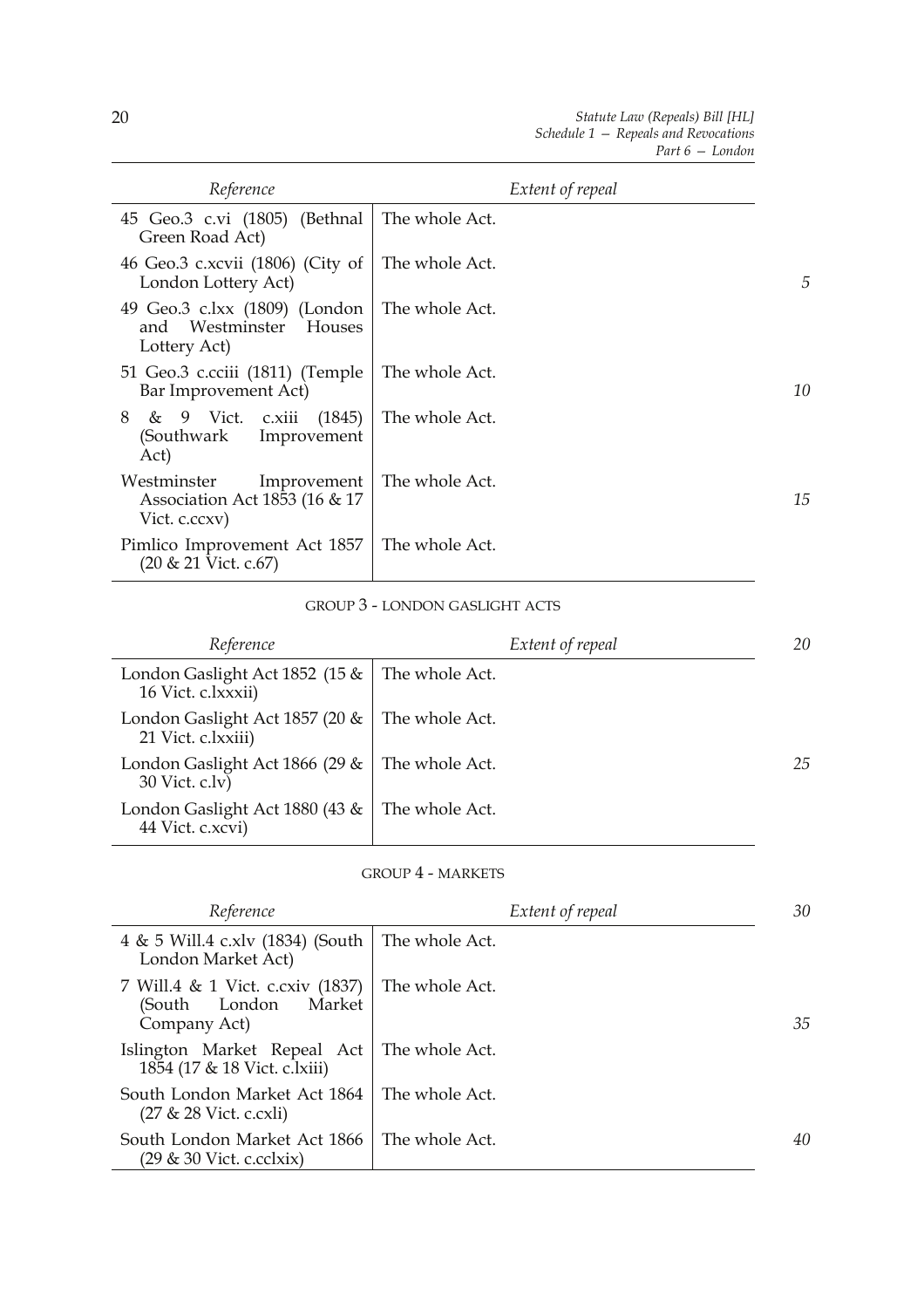| Reference                                                                                           | Extent of repeal |    |
|-----------------------------------------------------------------------------------------------------|------------------|----|
| Lambeth Market Act $1868(31 \&$<br>32 Vict. c.clxviii)                                              | The whole Act.   |    |
| South London (Elephant and<br>Castle) Market Act 1882 (45 &<br>46 Vict. c.cxliv)                    | The whole Act.   | 5  |
| London River-side Fish Market<br>Act 1882 (45 & 46 Vict.<br>c.cxlvi)                                | The whole Act.   |    |
| Paddington Market Act 1883 (46<br>& 47 Vict. c.clviii)                                              | The whole Act.   | 10 |
| London River-side Fish Market<br>Act 1885 (48 & 49 Vict. c.xlix)                                    | The whole Act.   |    |
| London Riverside Fish Market<br>(Transfer to Corporation of<br>London) Act 1901 (1 Edw.7<br>c.lxxi) | The whole Act.   | 15 |

## GROUP 5 - GENERAL REPEALS

| Reference                                                                                                                                                           | Extent of repeal |    |
|---------------------------------------------------------------------------------------------------------------------------------------------------------------------|------------------|----|
| 5 & 6 Will. & Mar. c.10 (1694)<br>(Orphans, London Act)                                                                                                             | The whole Act.   | 20 |
| 21 Geo.2 c.29 (1747) (Orphans,<br>London Act)                                                                                                                       | The whole Act.   |    |
| Geo.3 c.65<br>(1772)<br>12<br>(St.<br>Fields,<br>George's<br>Surrey:<br>of<br>Right<br>Common<br><b>Extinguished Act)</b>                                           | The whole Act.   | 25 |
| 16 Geo.3 c.31 (1776) (Theatre<br>Royal, Covent Garden Act)                                                                                                          | The whole Act.   |    |
| Geo.3 c.lxxxviii<br>(1802)<br>42<br>(London Fish Trade Act)                                                                                                         | The whole Act.   | 30 |
| 46 Geo.3 c.cxxxii (1806) (Port of<br>London Act)                                                                                                                    | The whole Act.   |    |
| 54<br>(1814)<br>Geo.3 c.clxxix<br>Society<br>(Westminster<br>for<br>of<br>Insurance<br>Lives<br>and<br>Survivorship<br>and<br>for<br><b>Granting Annuities Act)</b> | The whole Act.   | 35 |
| 57 Geo.3 c.lx (1817) (City of<br>London Gauger Act)                                                                                                                 | The whole Act.   | 40 |
| 3 Geo.4 c.cxiii (1822) (Orphans'<br>Fund, City of London Act)                                                                                                       | The whole Act.   |    |
| London<br>Printing<br>and<br>Company's<br>Publishing<br>(Limited) Act 1856 (19 & 20<br>Vict. c.cvii)                                                                | The whole Act.   | 45 |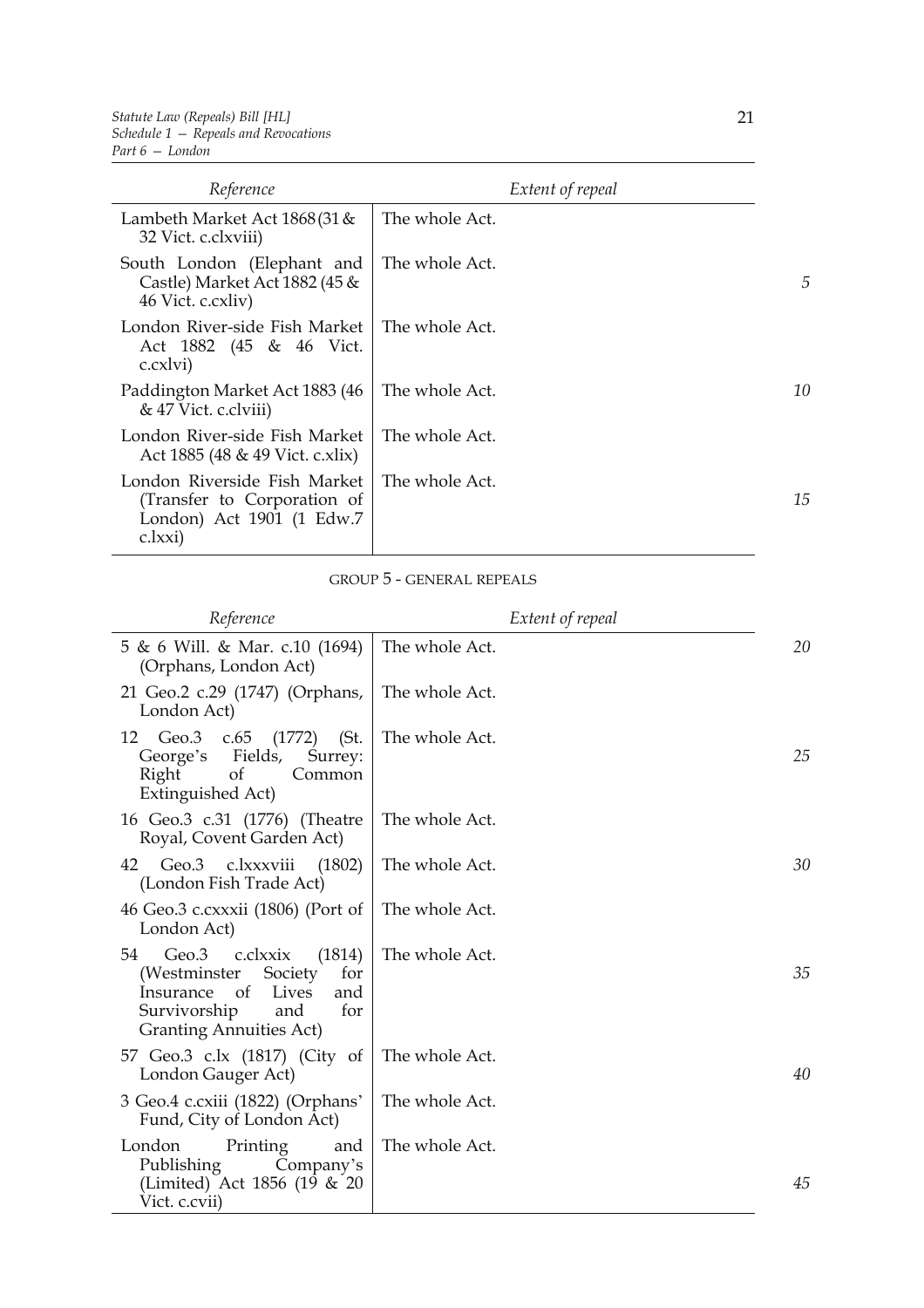| Reference                                                                                            | Extent of repeal |    |
|------------------------------------------------------------------------------------------------------|------------------|----|
| Hydraulic<br>London<br>Power<br>Company Limited Act 1860<br>$(23 \& 24$ Vict. c.lxxxv)               | The whole Act    |    |
| London Traffic<br>of<br>City<br>Regulation Act 1863 (26 & 27<br>Vict. c.ccvi)                        | The whole Act.   | 5  |
| Polytechnic<br>London<br>South<br>Institutes (Borough Road<br>Site) Act 1890 (53 & 54 Vict.<br>c.ix) | The whole Act.   | 10 |
| King Edward's Hospital Fund<br>for London Act 1907 (7 Edw.7)<br>c.lxx)                               | The whole Act.   |    |
| National Theatre Act 1949 (12,<br>13 & 14 Geo.6 c.16)                                                | Section 1.       | 15 |
| National Theatre Act 1974 (c.55)                                                                     | The whole Act.   |    |

## PART 7

#### **LOTTERIES**

| Reference                                                               | Extent of repeal | 20 |
|-------------------------------------------------------------------------|------------------|----|
| 10 Ann. <i>c.</i> 27 (1711) (Million<br>Lottery Tickets Act)            | The whole Act.   |    |
| 38 Geo.3 c.iii (1798) (Macklin's<br>Lottery Act)                        | The whole Act.   |    |
| 39 & 40 Geo.3 c.cii (1800) (Pigot<br>and Fisher Diamond Lottery<br>Act) | The whole Act.   | 25 |
| 44 Geo.3 c.vi (1804) (Boydell's<br>Lottery Act)                         | The whole Act.   |    |
| 45 Geo.3 c.xxiv (1805) (Bowyer's<br>Lottery Act)                        | The whole Act.   | 30 |
| 47 Geo.3 Sess.1 c.i (1807)<br>(Bowyer's Lottery Act)                    | The whole Act.   |    |
| Pool Competitions Act 1971<br>(c.57)                                    | The whole Act.   | 35 |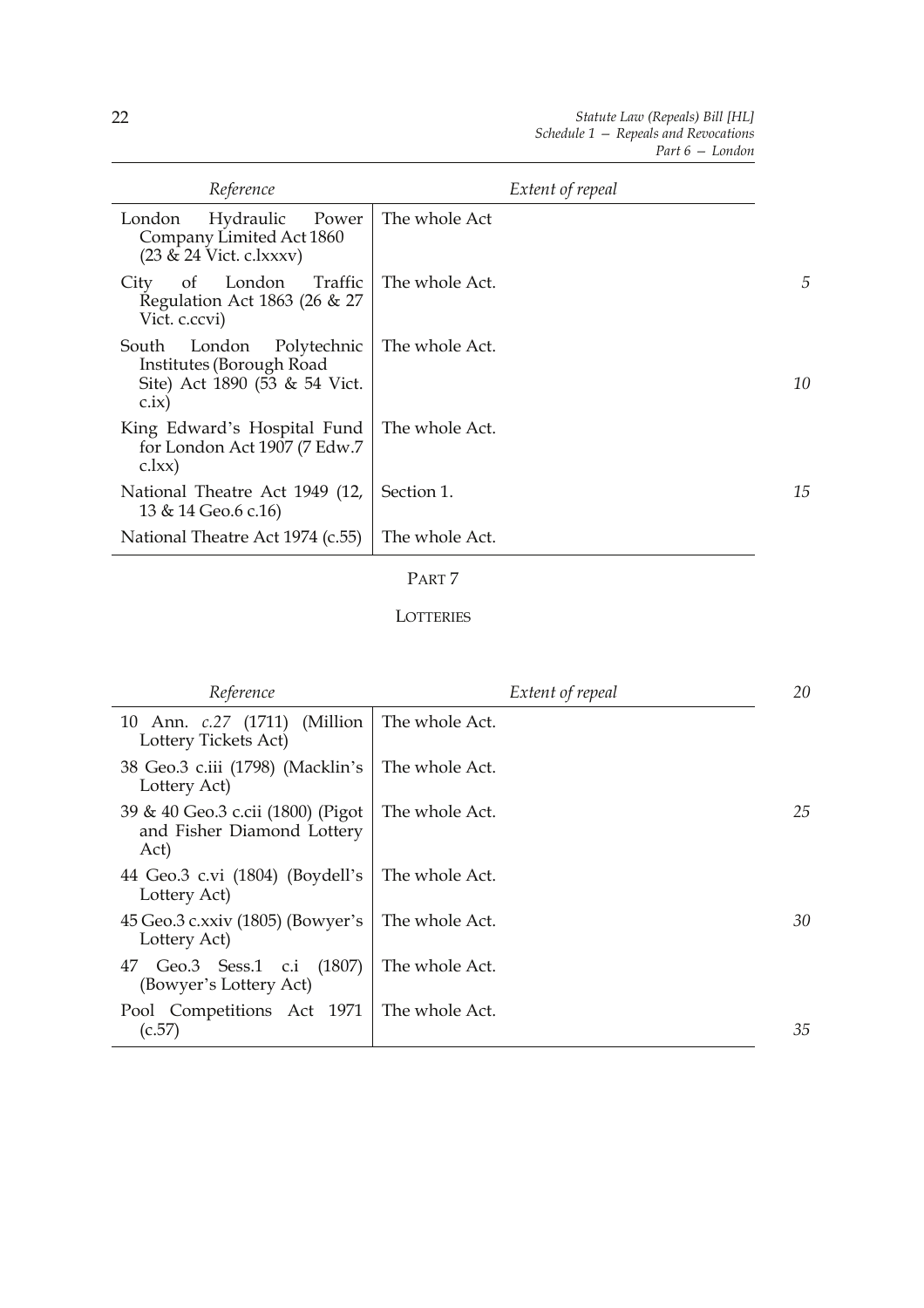## PART 8

#### POOR RELIEF

#### GROUP 1 - GENERAL REPEALS

| Reference                                                                          | Extent of repeal |    |
|------------------------------------------------------------------------------------|------------------|----|
| 9 Will.3 c.17 (1697) (Crediton<br>Workhouse Act)                                   | The whole Act.   | 5  |
| 9 Will.3 c.18 (1697) (Tiverton<br>Workhouse Act)                                   | The whole Act.   |    |
| Will.3 c.33 (1697) (Exeter<br>9<br>Workhouse Act)                                  | The whole Act.   | 10 |
| 9 Will.3 c.34 (1697) (Hereford<br>Workhouse Act)                                   | The whole Act.   |    |
| 9 Will.3 <i>c.37</i> (1697) (Colchester<br>Workhouse Act)                          | The whole Act.   |    |
| 9 Will.3 <i>c.48</i> (1697) (Shaftesbury<br>Workhouse Act)                         | The whole Act.   | 15 |
| 16 Geo.2 c.9 (1742) (St Botolph,<br>Aldgate Poor Relief Act)                       | The whole Act.   |    |
| 19 Geo.2 c.15 (1745) (Bethnal<br>Green, Church Completion<br>and Poor Relief Act)  | The whole Act.   | 20 |
| 4 Geo.3 c.90 (1764) (Loddon and<br>Clavering<br>(Norfolk)<br>Poor<br>Relief Act)   | The whole Act.   |    |
| 6 Geo.3 c.64 (1766) (St Botolph,<br>Aldgate Poor Relief Act)                       | The whole Act.   | 25 |
| Geo.3<br>c.72<br>(1767)<br>Z<br>(Queensborough Poor Relief<br>Act)                 | The whole Act.   |    |
| 15 Geo.3 c.13 (1775) (East and<br>West Flegg Poor Relief Act)                      | The whole Act.   | 30 |
| 15 Geo.3 c.59 (1775) (Mitford<br>Launditch<br>(Norfolk)<br>and<br>Poor Relief Act) | The whole Act.   |    |
| 16 Geo.3 c.9 (1776) (Forehoe<br>Poor Relief Act)                                   | The whole Act.   | 35 |
| 19 Geo.3 c.13 (1779) (Hartsmere,<br>etc (Suffolk) Poor Relief Act)                 | The whole Act.   |    |
| 26 Geo.3 c.28 (1786) (Romford<br>Poor Relief Act)                                  | The whole Act.   | 40 |
| 30<br>Geo.3<br>(1790)<br>c.81<br>(Manchester Poor Relief Act)                      | The whole Act.   |    |
| 31 Geo.3 c.24 (1791) (Oswestry<br>Poor Relief Act)                                 | The whole Act.   |    |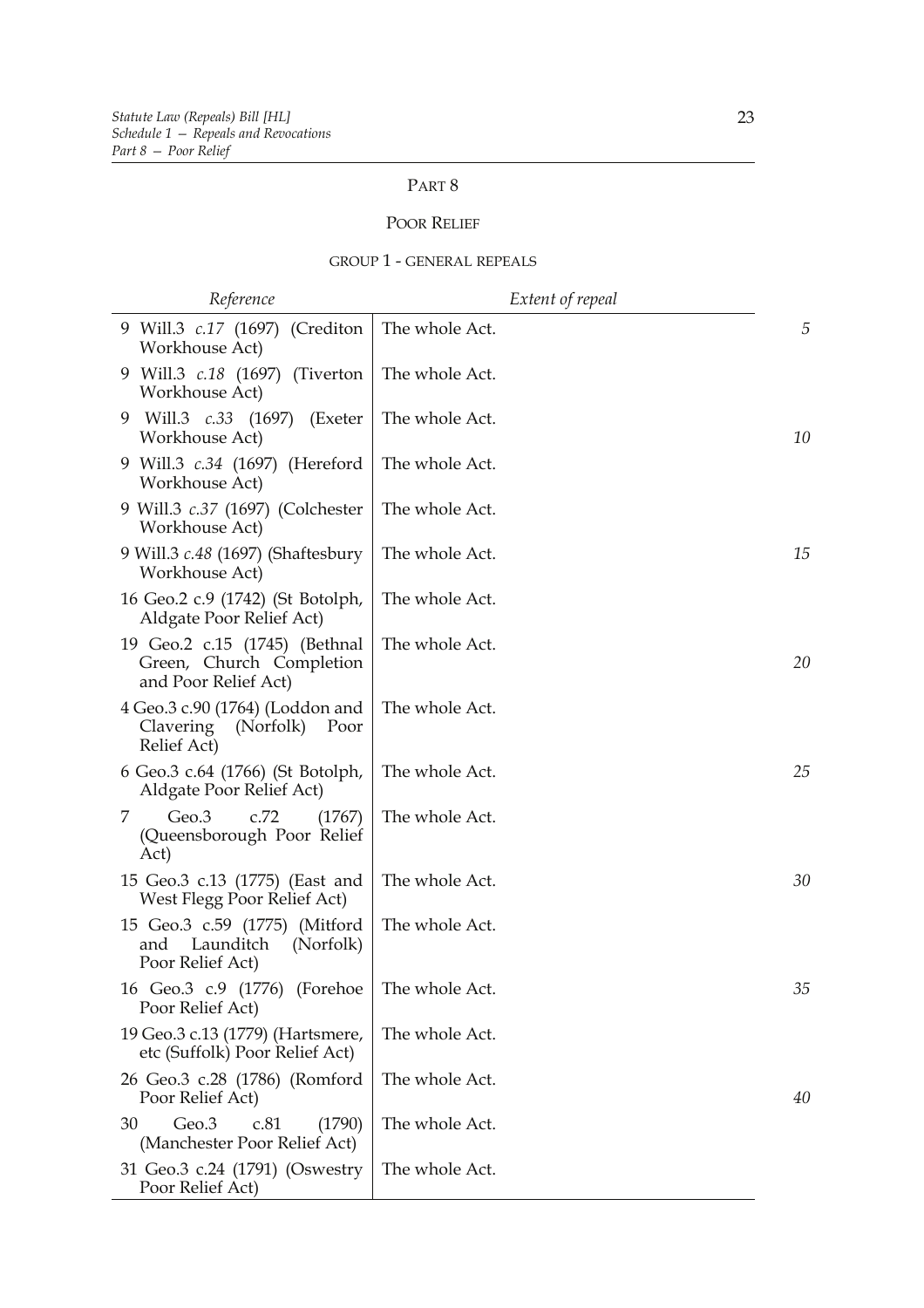| Reference                                                                             | Extent of repeal |    |
|---------------------------------------------------------------------------------------|------------------|----|
| 31 Geo.3 c.78 (1791) (Ellesmere<br>Poor Relief Act)                                   | The whole Act.   |    |
| 32 Geo.3 c.20 (1792) (Stone Poor<br>Relief Act)                                       | The whole Act.   | 5  |
| 32<br>Geo.3<br>c.70<br>(1792)<br>(Tewkesbury Poor Relief Act)                         | The whole Act.   |    |
| Geo.3<br>32<br>c.85<br>(1792)<br>(Whitchurch<br>(Salop)<br>Poor<br>Relief Act)        | The whole Act.   | 10 |
| 32 Geo.3 c.95 (1792) (Salop Poor<br>Relief Act)                                       | The whole Act.   |    |
| 35<br>Geo.3<br>c.61<br>(1795)<br>(Bishopsgate Poor Relief Act)                        | The whole Act.   |    |
| 36 Geo.3 c.102 (1796) (Lincoln<br>Poor Relief Act)                                    | The whole Act.   | 15 |
| 39 Geo.3 c.xlii (1799) (Samford<br>Poor Relief Act)                                   | The whole Act.   |    |
| 39 & 40 Geo.3 c.xlviii (1800)<br>(Aldbourne Workhouse and<br>Overseers Act)           | The whole Act.   | 20 |
| 41 Geo.3 c.lxiii (1801) (Mitford<br>Launditch<br>(Norfolk)<br>and<br>Poor Relief Act) | The whole Act.   |    |
| 46 Geo.3 c.xliv (1806) (Norfolk<br>Poor Relief Act)                                   | The whole Act.   | 25 |
| 47 Geo.3 Sess.2 c.lxxiii (1807)<br>(Cosford and Polstead Poor<br>Relief Act)          | The whole Act.   |    |
| 52 Geo.3 c.xii (1812) (Wangford<br>(Suffolk) Poor Relief Act)                         | The whole Act.   | 30 |
| 52 Geo.3 c.xiii (1812) (Westfirle,<br>Beddingham<br>and<br>Glynde<br>Poor Relief Act) | The whole Act.   |    |
| 53 Geo.3 c.cxxvii (1813) (Colneis<br>and Carlford Poor Relief Act)                    | The whole Act.   | 35 |
| 54 Geo.3 c.xliv (1814) (Forehoe<br>Poor Relief Act)                                   | The whole Act.   |    |
| 56 Geo.3 c.v (1816) (Mitcham<br>Parish Rates Act)                                     | The whole Act.   | 40 |
| 56 Geo.3 c.lxvi (1816) (Shardlow<br>and Wilne Poor Relief Act)                        | The whole Act.   |    |
| 1 Geo.4 c.vi (1820) (Blything<br>Poor Relief Act)                                     | The whole Act.   |    |
| 5 Geo.4 c.xiii (1824) (Hull Poor<br>Relief Act)                                       | The whole Act.   | 45 |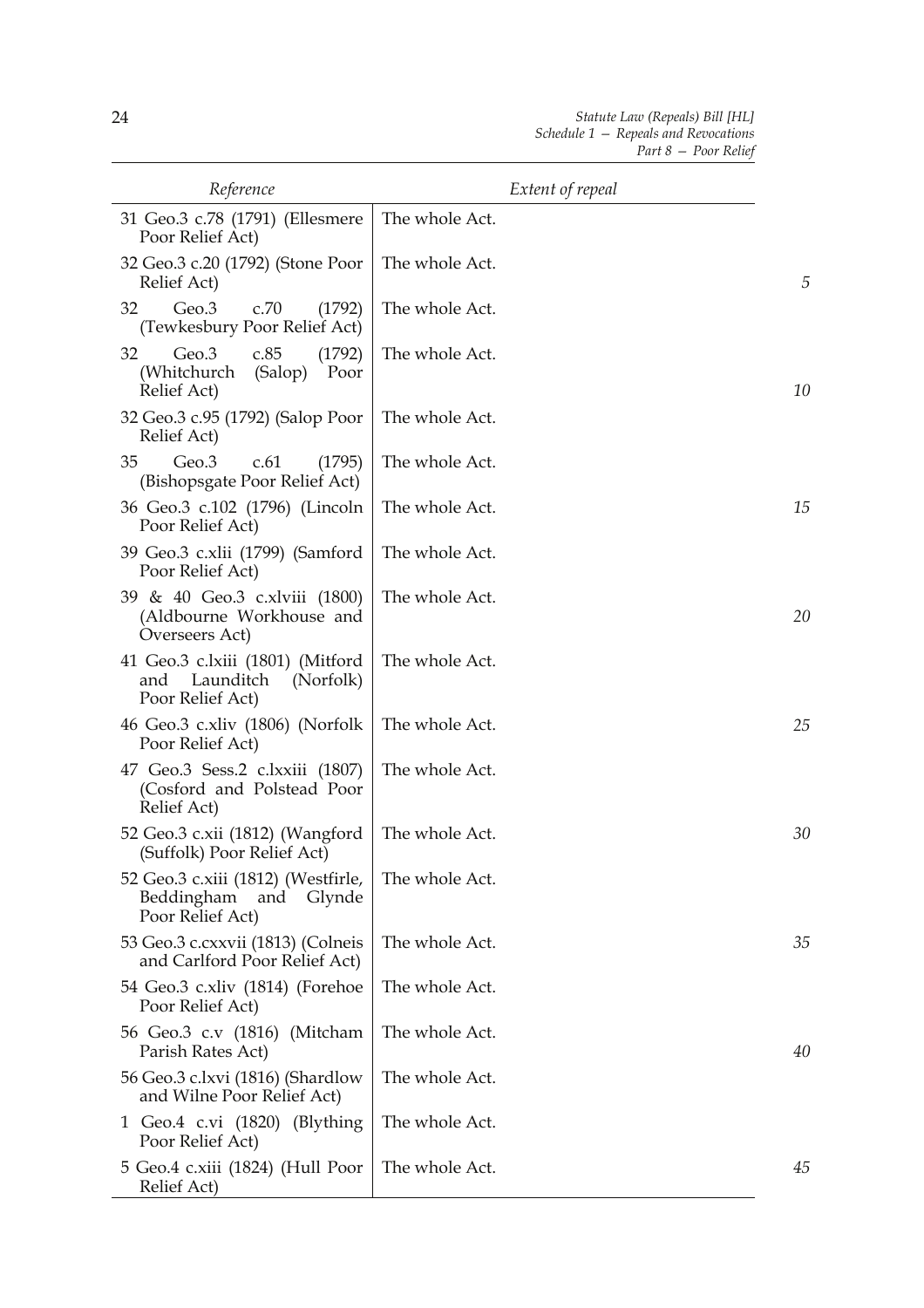| Reference                                                                        | Extent of repeal |    |
|----------------------------------------------------------------------------------|------------------|----|
| 5 Geo.4 c.xviii (1824) (Stow Poor<br>Relief Act)                                 | The whole Act.   |    |
| 5 Geo.4 c.xli (1824) (South Lynn<br>Poor Relief Act)                             | The whole Act.   | 5  |
| (1825)<br>Geo.4<br>c.cxxiii<br>6<br>(Montgomery and Pool Poor<br>Relief Act)     | The whole Act.   |    |
| 7 Geo.4 c.i (1826) (Loes and<br>Wilford Poor Relief Act)                         | The whole Act.   | 10 |
| Geo.4<br>c.cxli<br>(1826)<br>7<br>(Shrewsbury Poor Relief Act)                   | The whole Act.   |    |
| 1 Will.4 c.iv (1831) (Bristol Poor<br>Relief Act)                                | The whole Act.   |    |
| 2 & 3 Will.4 c.x (1832) (Leicester<br>Rates and Poor Relief Act)                 | The whole Act.   | 15 |
| 3 & 4 Will.4 c.ii (1833) (Bosmere<br>and Claydon Poor Relief Act)                | The whole Act.   |    |
| & 4 Will.4 c.xlviii (1833)<br>3<br>(Suffolk)<br>(Wangford<br>Poor<br>Relief Act) | The whole Act.   | 20 |
| 3 & 4 Will.4 c.cvii (1833)<br>(Forehoe Poor Relief Act)                          | The whole Act.   |    |
| Manchester Overseers Act 1858<br>(21 & 22 Vict. c.lxii)                          | The whole Act.   | 25 |

#### GROUP 2 - PROVISIONAL ORDERS CONFIRMATION REPEALS

| Reference                                                                                                                                       | Extent of repeal |    |
|-------------------------------------------------------------------------------------------------------------------------------------------------|------------------|----|
| Salisbury Poor Relief Act 1868<br>$(31 & 32$ Vict. c.cl)                                                                                        | The whole Act.   |    |
| Poor Law Board's Provisional<br>Orders Confirmation Act<br>1869 (32 & 33 Vict. c. cxxiii)                                                       | The whole Act.   | 30 |
| Local Government Board's Poor<br>Provisional Orders<br>Law<br>Confirmation (Oxford, &c.)<br>Act 1875 (38 & 39 Vict.<br>c.clxviii)               | The whole Act.   | 35 |
| Board's<br>Government<br>Local<br>Provisional<br>(Poor<br>Law)<br>Confirmation<br>Orders<br>(Birmingham, &c.) Act 1878<br>(41 & 42 Vict. c.civ) | The whole Act.   | 40 |
| Board's<br>Government<br>Local<br>Provisional<br>Orders<br>Confirmation (Poor Law) Act<br>1879 (42 & 43 Vict. c.cvi)                            | The whole Act.   | 45 |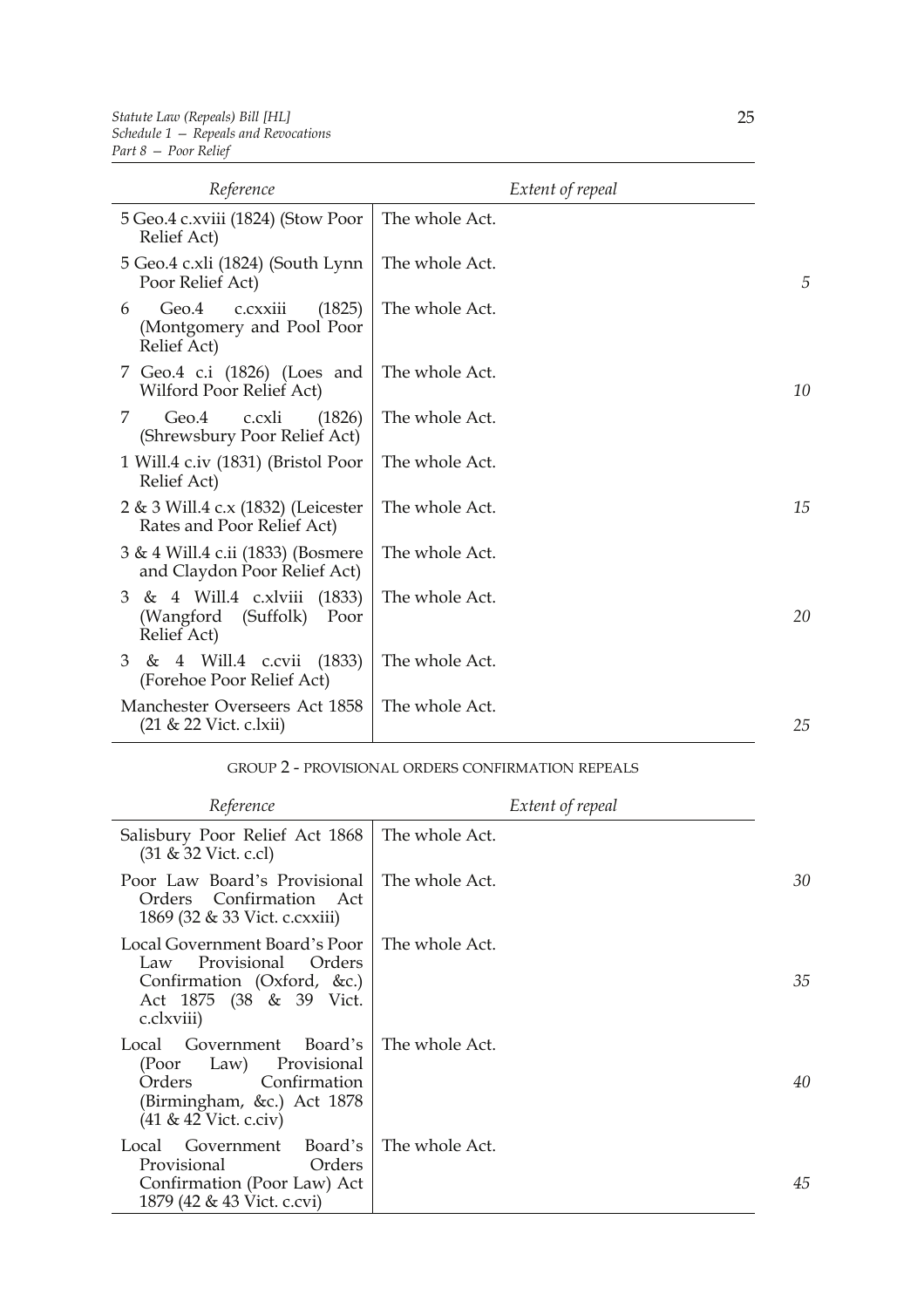*20*

| Reference                                                                                                                      | Extent of repeal |                |
|--------------------------------------------------------------------------------------------------------------------------------|------------------|----------------|
| Government Board's<br>Local<br>Provisional<br>Order<br>Confirmation (Poor<br>Law)<br>(No.7) Act 1888 (51 & 52 Vict.<br>c.xciv) | The whole Act.   | $\overline{5}$ |
| Board's<br>Government<br>Local<br>Order<br>Provisional<br>Confirmation (Poor Law) Act<br>1889 (52 & 53 Vict. c. cxviii)        | The whole Act.   | 10             |

#### PART 9

#### RAILWAYS

#### GROUP 1 - ABORTIVE RAILWAY PROJECTS

#### (1) AFON VALLEY RAILWAY COMPANY

| Reference                                                                             | Extent of repeal | 15 |
|---------------------------------------------------------------------------------------|------------------|----|
| Afon Valley Railway Act 1865   The whole Act.<br>$(28 \& 29 \text{ Vict. c.cclxxvi})$ |                  |    |
| Afon Valley Railway Act 1866   The whole Act.<br>$(29 \& 30 \text{ Vict. } c.xlv)$    |                  |    |

#### (2) ALEXANDRA PARK RAILWAY COMPANY

| Reference                                                                                  | Extent of repeal |    |
|--------------------------------------------------------------------------------------------|------------------|----|
| Alexandra Park Railway Act   The whole Act.<br>1871 (34 & 35 Vict. c.cxcix)                |                  |    |
| Alexandra Park Railway   The whole Act.<br>Abandonment Act 1874 (37 &<br>38 Vict. c.lxxix) |                  | 25 |

#### (3) ATHENRY AND TUAM RAILWAY COMPANY

| Reference                                                                                                 | Extent of repeal |    |
|-----------------------------------------------------------------------------------------------------------|------------------|----|
| Athenry and Tuam Railway Act   The whole Act.<br>1858 (21 & 22 Vict. c.cxii)                              |                  | 30 |
| Athenry and Tuam Railway   The whole Act.<br>(Leasing or Sale) Act 1860 (23)<br>& 24 Vict. c.clxxxii)     |                  |    |
| Athenry and Tuam Railway   The whole Act.<br>(Claremorris Abandonment)<br>Act 1877 (40 & 41 Vict. c.liii) |                  | 35 |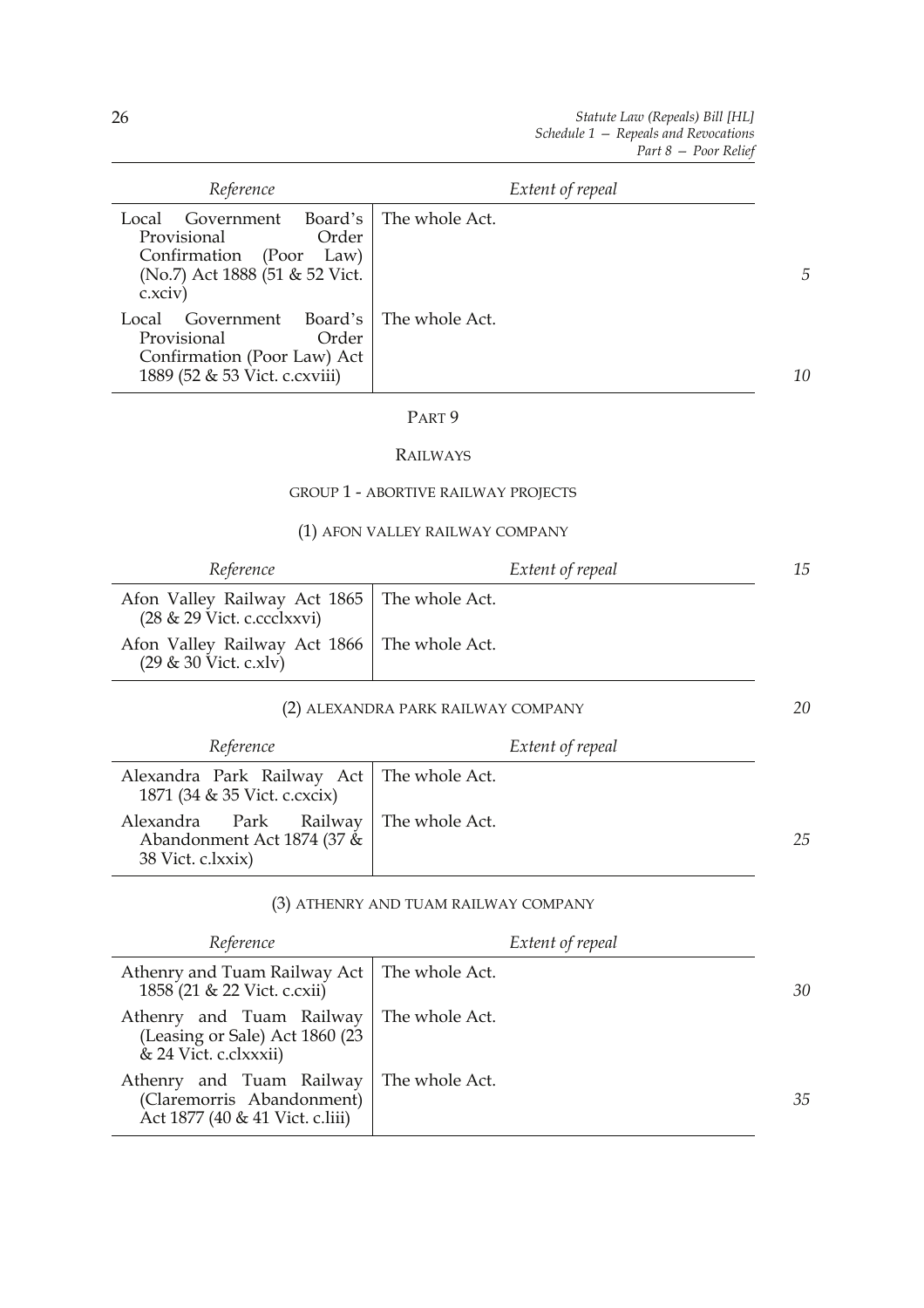#### (4) BARRY RAILWAY COMPANY

| Reference                                                                          |                | Extent of repeal |
|------------------------------------------------------------------------------------|----------------|------------------|
| Barry Railway Act 1865 (28 & 29<br>Vict. c.ccxxxiv)                                | The whole Act. |                  |
| Barry Railway (Alteration) Act   The whole Act.<br>1866 (29 & 30 Vict. c.xcii)     |                | $\sqrt{2}$       |
| Barry Railway (Extension) Act   The whole Act.<br>1866 (29 & 30 Vict. c.cccxxxiii) |                |                  |
| Barry Railway Act 1868 (31 $\&$ 32   The whole Act.<br>Vict. c.xcvii)              |                | 10               |

#### (5) BIRMINGHAM AND LICHFIELD JUNCTION RAILWAY COMPANY

| Reference                                                                                       | Extent of repeal |    |
|-------------------------------------------------------------------------------------------------|------------------|----|
| and Lichfield<br>Birmingham<br>Junction Railway Act 1872<br>(35 & 36 Vict. c.clxxii)            | The whole Act.   | 15 |
| Birmingham and Lichfield<br>Junction Railway (Deviation)<br>Act 1874 (37 & 38 Vict. c.xcii)     | The whole Act.   |    |
| Birmingham and Lichfield   The whole Act.<br>Junction Railway Act 1875<br>(38 & 39 Vict. c.lii) |                  | 20 |
| Birmingham and Lichfield<br>Junction Railway Act 1877<br>$(40 \& 41$ Vict. c.ccxiii)            | The whole Act.   |    |

#### (6) BODMIN RAILWAY COMPANY

| Reference                                                             | Extent of repeal |    |
|-----------------------------------------------------------------------|------------------|----|
| Bodmin Railway Act 1864 (27 $\&$   The whole Act.<br>28 Vict. c.clxx) |                  |    |
| Bodmin Railway Act 1865 (28 &   The whole Act.<br>29 Vict. c.liii)    |                  | 30 |
| Bodmin Railway Act 1867 (30 &   The whole Act.<br>31 Vict. c.cxix)    |                  |    |

#### (7) BOURTON-ON-THE-WATER RAILWAY COMPANY

| Reference                                                                                                    | Extent of repeal |    |
|--------------------------------------------------------------------------------------------------------------|------------------|----|
| Bourton-on-the-Water Railway   The whole Act.<br>(Extension to Cheltenham)<br>Act 1864 (27 & 28 Vict. c.ccx) |                  | 35 |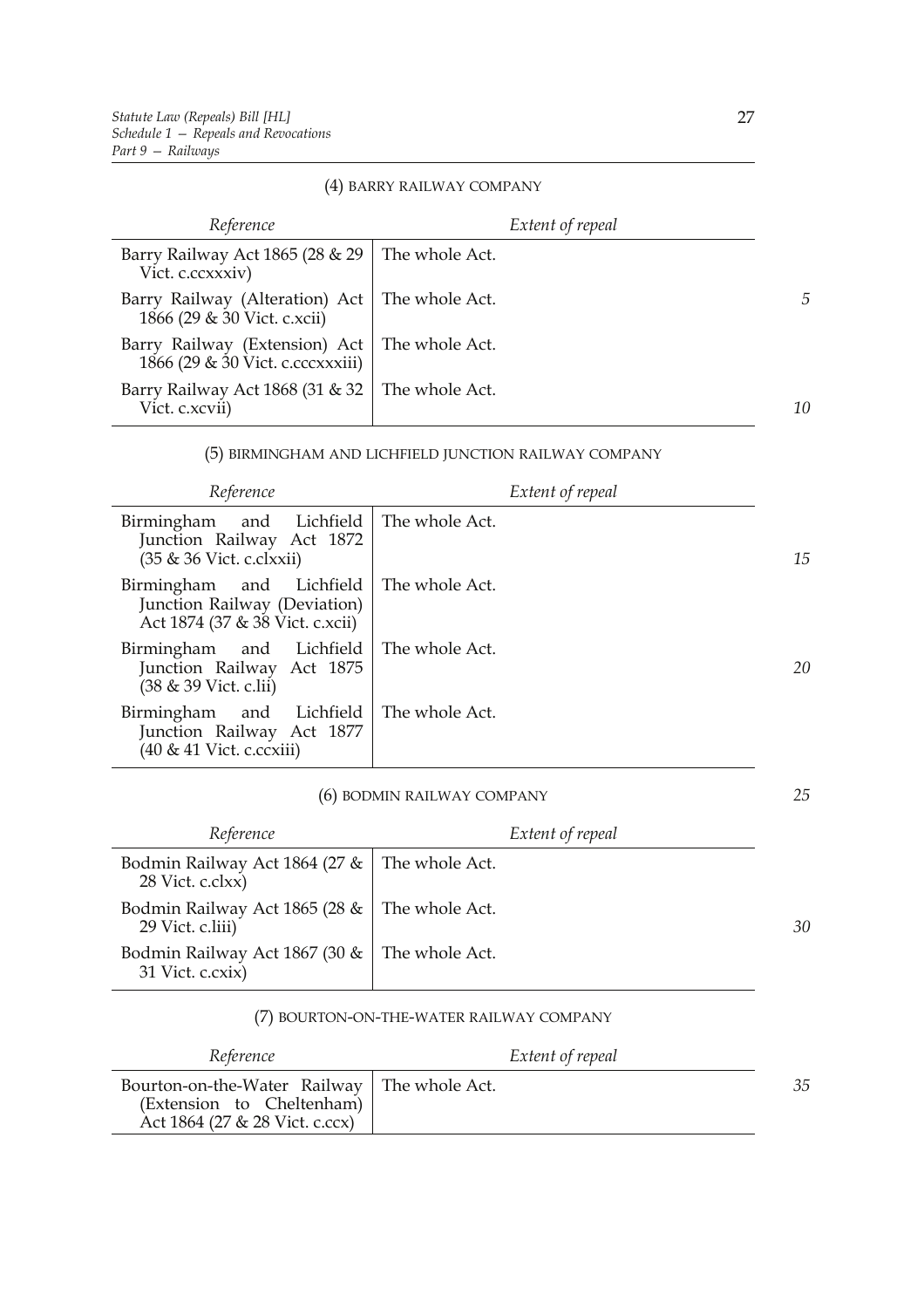| Reference                                                                                                      | Extent of repeal                                     |    |
|----------------------------------------------------------------------------------------------------------------|------------------------------------------------------|----|
| Bourton-on-the-Water Railway<br>(Extension to Cheltenham)<br>Abandonment Act 1867 (30 &<br>31 Vict. c. cxciii) | The whole Act.                                       | 5  |
|                                                                                                                | (8) BRISTOL AND SOUTH WALES JUNCTION RAILWAY COMPANY |    |
| Reference                                                                                                      | Extent of repeal                                     |    |
| South<br>Wales<br>Bristol<br>and<br>Junction Railway Act 1846 (9<br>& 10 Vict. c.cv)                           | The whole Act.                                       | 10 |
| South<br>Bristol<br>and<br>Wales<br>Junction Railway and Aust<br>Ferry Act 1847 (10 & 11 Vict.<br>c.lxxxi)     | The whole Act.                                       |    |
|                                                                                                                | (9) CENTRAL CORNWALL RAILWAY COMPANY                 | 15 |
| Reference                                                                                                      | Extent of repeal                                     |    |
| Bodmin,<br>Launceston,<br>and<br>Wadebridge<br>Junction<br>Railway Act 1864 (27 & 28<br>Vict. c.cclxxxix)      | The whole Act.                                       | 20 |
| $Countual$ $Countall$ $Dail linear$ $A$ $A$ $\Box$                                                             |                                                      |    |

| Central Cornwall Railway Act   The whole Act.<br>1865 (28 & 29 Vict. c.ccclxxiv) |  |
|----------------------------------------------------------------------------------|--|
| Central Cornwall Railway Act   The whole Act.<br>1867 (30 & 31 Vict. c.cxcix)    |  |

## (10) CLAY CROSS RAILWAY COMPANY

| Reference                                                                             | Extent of repeal |    |
|---------------------------------------------------------------------------------------|------------------|----|
| Clay Cross Railway Act 1902 (2<br>Edw.7 c.clxxxiii)                                   | The whole Act.   |    |
| Cross Railway   The whole Act.<br>Clay<br>(Abandonment) Act 1905 (5<br>Edw.7 c.xxvii) |                  | 30 |

## (11) COLUMBIA MARKET RAILWAY

| Reference                                                                                  | Extent of repeal |    |
|--------------------------------------------------------------------------------------------|------------------|----|
| Columbia Market Act 1885 (48 The whole Act.<br>$& 49$ Vict. c.lxxiv)                       |                  | 35 |
| Columbia Market (Extension of The whole Act.<br>Time) Act 1888 (51 & 52 Vict.<br>$c$ .iii) |                  |    |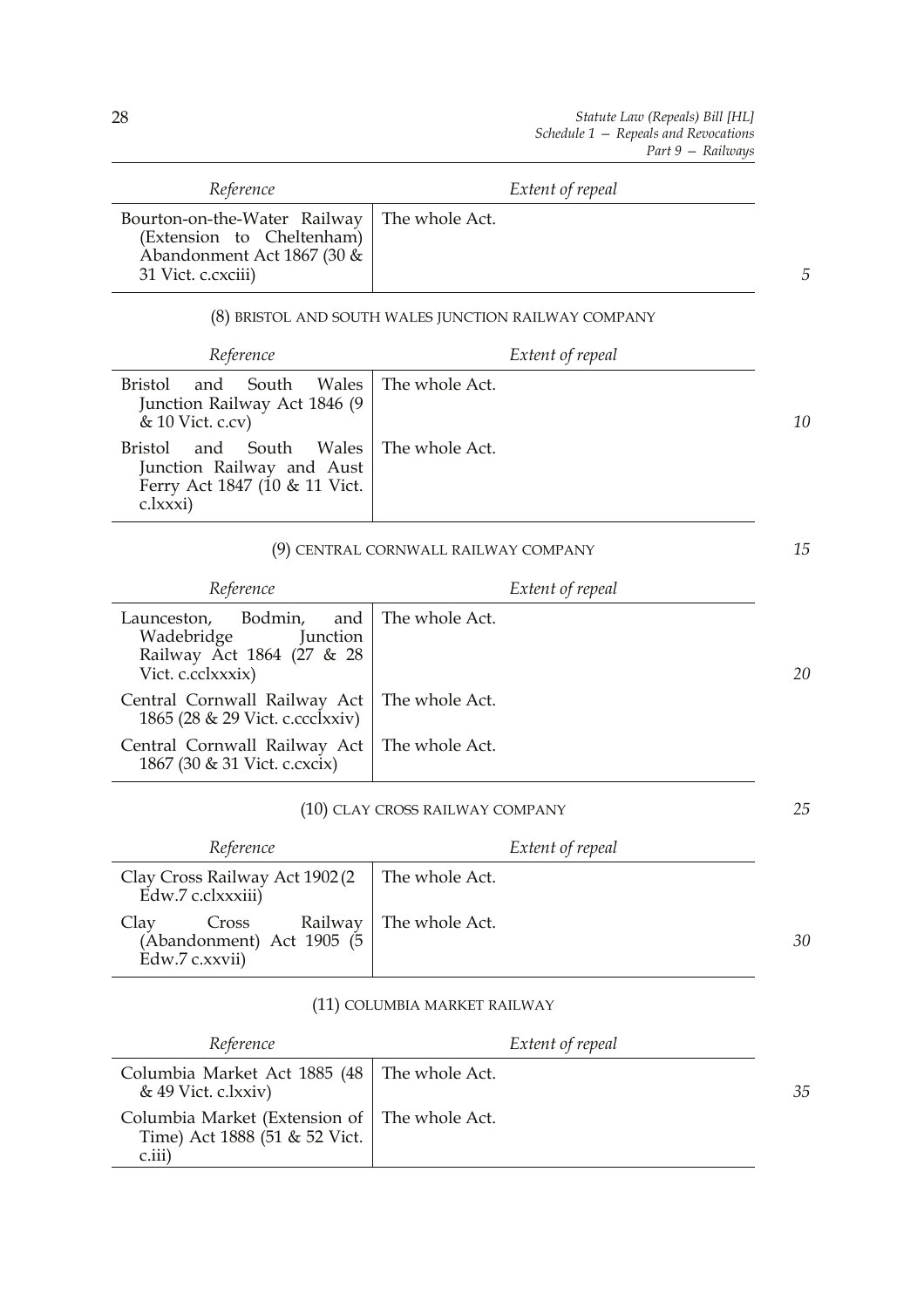| Reference                                                                                    | Extent of repeal |
|----------------------------------------------------------------------------------------------|------------------|
| Columbia Market Railways   The whole Act.<br>(Abandonment) Act 1890 (53<br>& 54 Vict. c.iii) |                  |

(12) CORK AND FERMOY AND WATERFORD AND WEXFORD RAILWAY COMPANY

| Reference                                                                                      | Extent of repeal     |
|------------------------------------------------------------------------------------------------|----------------------|
| Cork<br>Fermoy<br>and<br>Waterford and Wexford<br>Railway Act 1890 (53 & 54<br>Vict. c.ccxlii) | and The whole Act.   |
| and Fermoy<br>Cork<br>Waterford and Wexford<br>Railway (Guarantee)<br>Act                      | and   The whole Act. |

| Ratiway (Oddiance) Tel<br>1893 (56 & 57 Vict. c.v)                                                                            |    |
|-------------------------------------------------------------------------------------------------------------------------------|----|
| Cork and Fermoy Railway   The whole Act.<br>(Waterford and Wexford<br>Section Abandonment) Act<br>1893 (56 & 57 Vict. c.xlvi) | 15 |

## (13) FAREHAM AND NETLEY RAILWAY COMPANY

| Reference                                                      | Extent of repeal                                    | 20 |
|----------------------------------------------------------------|-----------------------------------------------------|----|
| Fareham and Netley Railway<br>Act 1865 (28 & 29 Vict. c.cliii) | The whole Act.                                      |    |
| Fareham and Netley Railway<br>Act 1868 (31 & 32 Vict. c.clix)  | The whole Act.                                      |    |
|                                                                | (14) GUISELEY YEADON AND HEADINGLEY RAILWAY COMPANY | 25 |
| Reference                                                      | Extent of repeal                                    |    |

| Leeds and Yeadon Railway Act   The whole Act.<br>1891 (54 & 55 Vict. c. cx cviii)                                    |    |
|----------------------------------------------------------------------------------------------------------------------|----|
| Yeadon and The whole Act.<br>Guiseley<br>Headingley<br>Railway<br>(Abandonment) Act 1893 (56<br>$& 57$ Vict. c.xxiv) | 30 |

#### (15) KENSINGTON STATION AND NORTH AND SOUTH LONDON JUNCTION RAILWAY COMPANY

| Reference                                                                                                                   | Extent of repeal | 35 |
|-----------------------------------------------------------------------------------------------------------------------------|------------------|----|
| Kensington Station and North   The whole Act.<br>and South London Junction<br>Railway Act 1859 (22 & 23<br>Vict. c.cxxviii) |                  |    |

*5*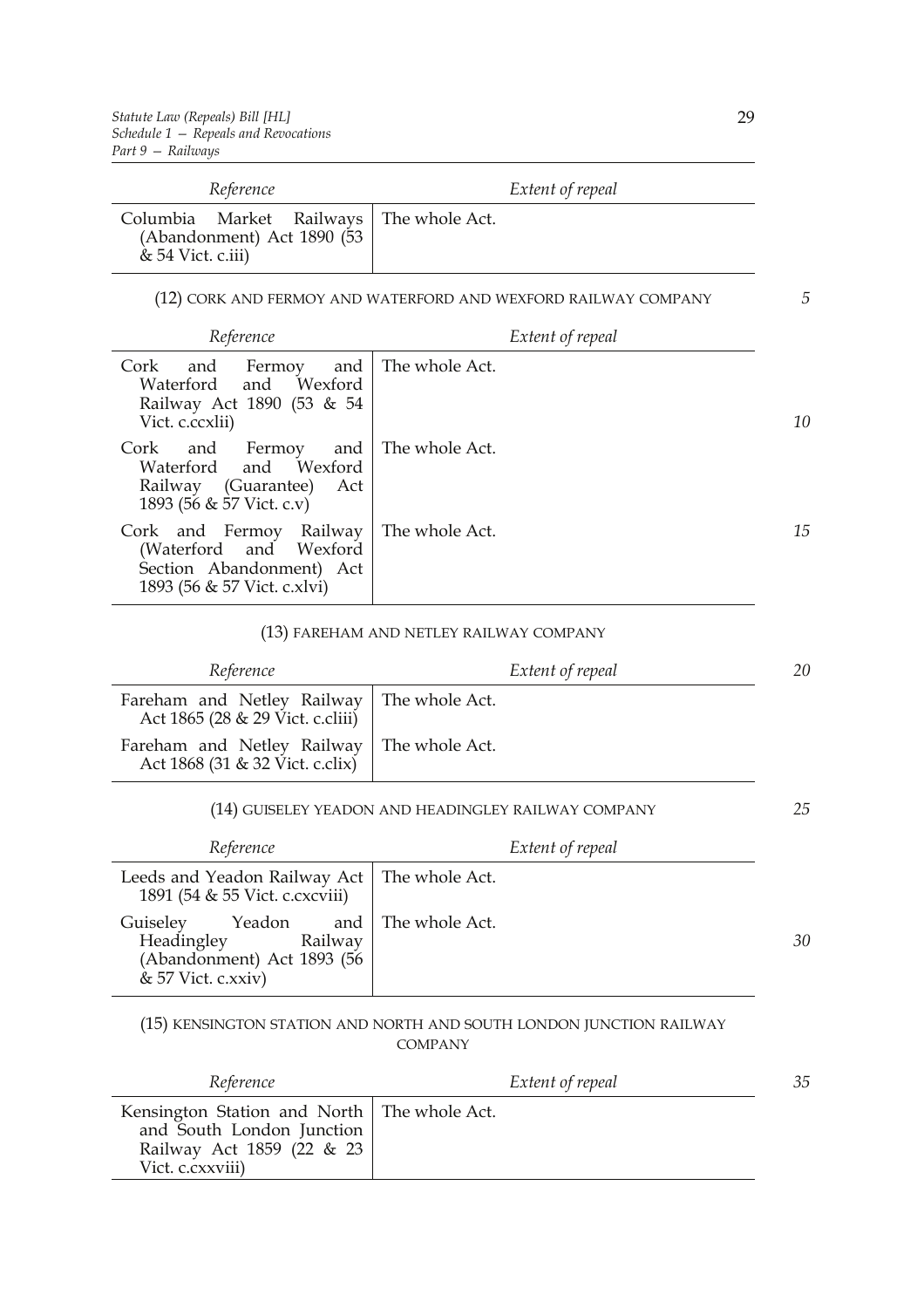*35*

| Reference                                                                                               | Extent of repeal                                          |    |
|---------------------------------------------------------------------------------------------------------|-----------------------------------------------------------|----|
| Kensington Station and North<br>and South London Junction<br>Railway Act 1862 (25 & 26<br>Vict. c.ccxv) | The whole Act.                                            | .5 |
|                                                                                                         | (16) LLANFYLLIN AND LLANGYNOG RAILWAY COMPANY             |    |
| Reference                                                                                               | Extent of repeal                                          |    |
| Llanfyllin<br>Llangynog<br>and<br>Railway Act 1873 (36 & 37<br>Vict. c.lxx)                             | The whole Act.                                            | 10 |
| Llanfyllin and Llangynog<br>Railway Abandonment Act<br>1876 (39 & 40 Vict. c.lxxviii)                   | The whole Act.                                            |    |
|                                                                                                         | (17) LONDON WALTHAMSTOW AND EPPING FOREST RAILWAY COMPANY |    |
| Reference                                                                                               | Extent of repeal                                          | 15 |
| London Walthamstow<br>and<br>Epping Forest Railway Act                                                  | The whole Act.                                            |    |

| 1898 (61 & 62 Vict. c.lxii)                                                                                             |    |
|-------------------------------------------------------------------------------------------------------------------------|----|
| Walthamstow and The whole Act.<br>London<br>Epping Forest Railway Act<br>1899 (62 & 63 Vict. c.ccxlix)                  | 20 |
| Walthamstow and The whole Act.<br>London.<br>Epping Forest Railway<br>(Abandonment) Act 1900 (63<br>& 64 Vict. c.cclii) | 25 |

(18) LONDON, WORCESTER, AND SOUTH WALES RAILWAY COMPANY

| Reference                                                                                                               | Extent of repeal |    |
|-------------------------------------------------------------------------------------------------------------------------|------------------|----|
| London, Worcester, and South   The whole Act.<br>Wales Railway Act 1865 (28<br>$& 29$ Vict. c.cclxx)                    |                  | 30 |
| London, Worcester, and South   The whole Act.<br>Wales Railway (Deviation)<br>Act 1866 (29 & 30 Vict.<br>$c$ . $clxiv)$ |                  |    |

## (19) LYNTON RAILWAY COMPANY

| Reference                                                             | Extent of repeal |    |
|-----------------------------------------------------------------------|------------------|----|
| Lynton Railway Act 1885 (48 $\&$   The whole Act.<br>49 Vict. c.cliv) |                  |    |
| Lynton Railway Act 1886 (50   The whole Act.<br>Vict. c.xxxii)        |                  | 40 |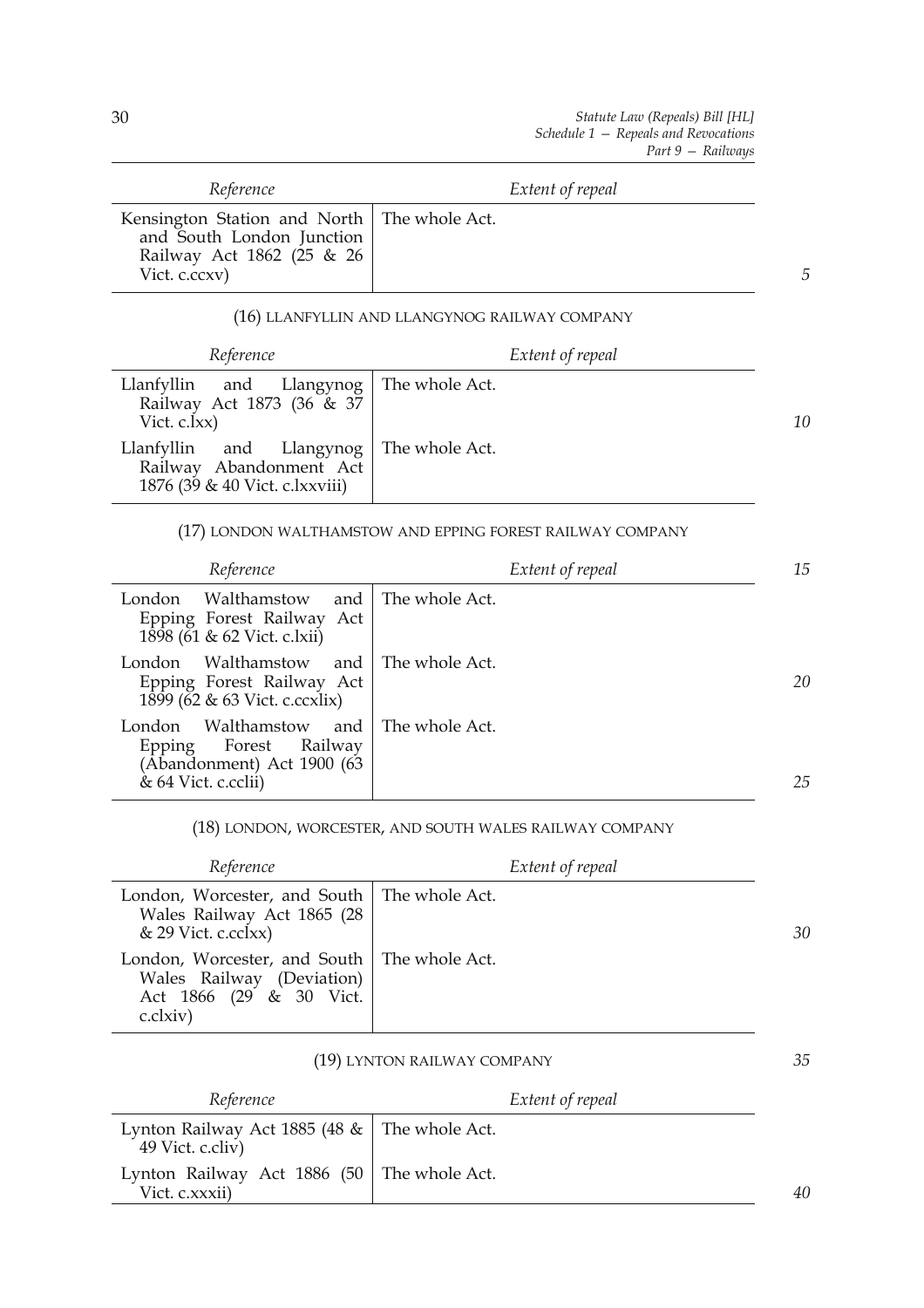| Reference                                                  | Extent of repeal                       |    |
|------------------------------------------------------------|----------------------------------------|----|
| Lynton Railway Act 1890 (53 &<br>54 Vict. c.ccxlv)         | The whole Act.                         |    |
|                                                            | (20) NORTH EAST LONDON RAILWAY COMPANY |    |
| Reference                                                  | Extent of repeal                       | 5  |
| North East London Railway Act<br>1905 (5 Edw.7 c.ccviii)   | The whole Act.                         |    |
| North East London Railway Act<br>1906 (6 Edw.7 c.lxxxviii) | The whole Act.                         |    |
| North East London Railway Act<br>1907 (7 Edw.7 c.x)        | The whole Act.                         | 10 |
| North East London Railway Act<br>1908 (8 Edw.7 c.xxxv)     | The whole Act.                         |    |
| North East London Railway Act<br>1909 (9 Edw.7 c.l)        | The whole Act.                         | 15 |

## (21) RICKMANSWORTH, AMERSHAM, AND CHESHAM RAILWAY COMPANY

| Reference                                                                                                                                    | Extent of repeal |    |
|----------------------------------------------------------------------------------------------------------------------------------------------|------------------|----|
| Rickmansworth, Amersham,   The whole Act.<br>and Chesham Railway Act<br>1862 (25 & 26 Vict. c.clxxi)                                         |                  | 20 |
| Rickmansworth, Amersham, The whole Act.<br>and Chesham Railway (Level<br>Crossing at Rickmansworth)<br>Act 1864 (27 & 28 Vict.<br>c.cclxxvi) |                  | 25 |
| Rickmansworth, Amersham, The whole Act.<br>and Chesham Railway<br>Amendment Act 1865 (28 &<br>29 Vict. c.cxlvii)                             |                  |    |

| (22) RUTHIN AND CERRIG-Y-DRUIDION RAILWAY COMPANY |
|---------------------------------------------------|
|---------------------------------------------------|

| Reference                                                                               | Extent of repeal |    |
|-----------------------------------------------------------------------------------------|------------------|----|
| Ruthin and Cerrig-y-druidion<br>Railway Act 1876 (39 & 40<br>Vict. c.lxxxi)             | The whole Act.   |    |
| Ruthin and Cerrig-y-druidion<br>Railway (Amendment) Act<br>1881 (44 & 45 Vict. c.xlii)  | The whole Act.   | 35 |
| Ruthin and Cerrig-y-druidion<br>Railway (Abandonment) Act<br>1884 (47 & 48 Vict. c.lxx) | The whole Act.   | 40 |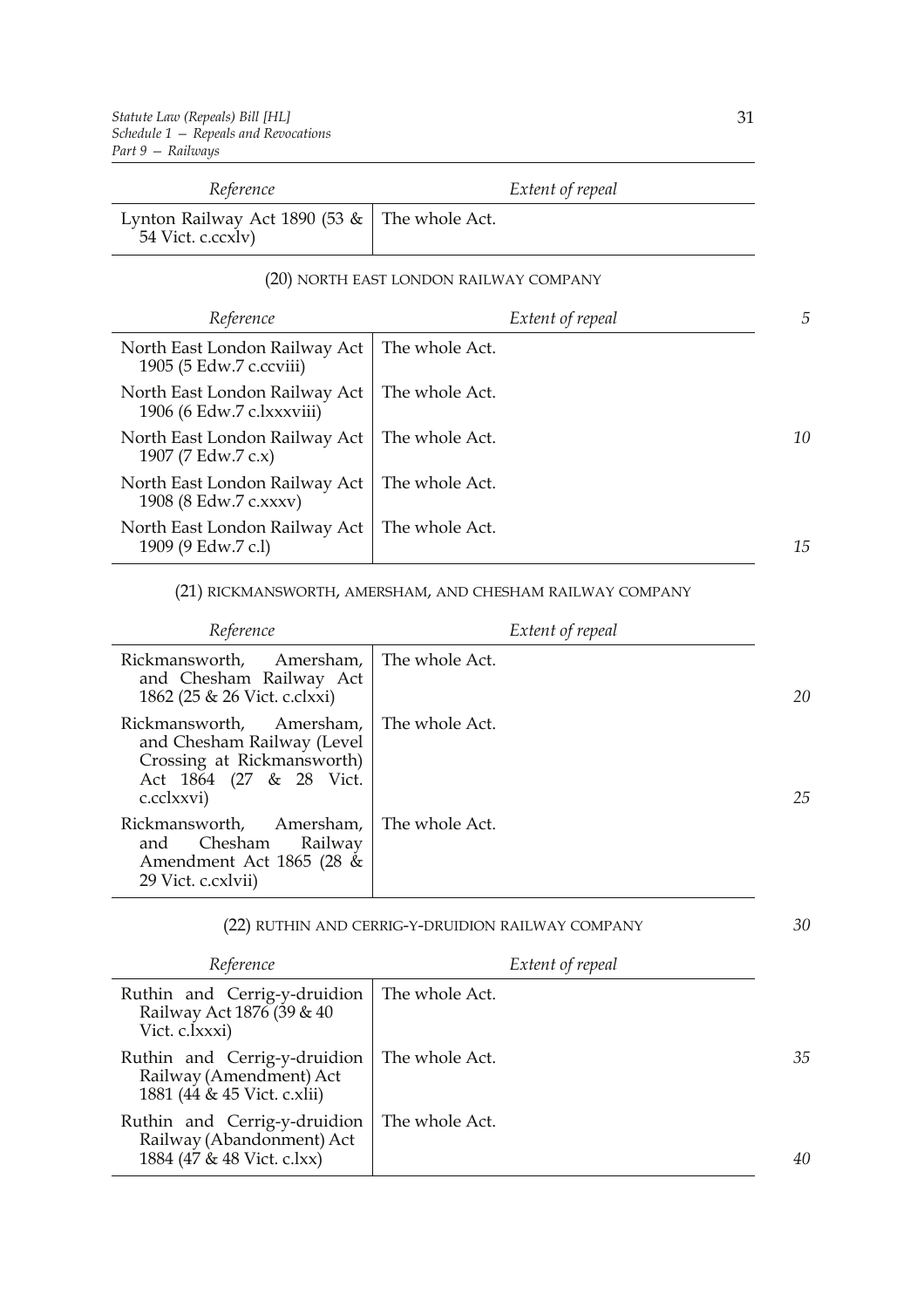#### (23) SAINT IVES AND WEST CORNWALL JUNCTION RAILWAY COMPANY (1)

| Reference                                                                                              | Extent of repeal |   |
|--------------------------------------------------------------------------------------------------------|------------------|---|
| Saint Ives and West Cornwall   The whole Act.<br>Junction Railway Act 1853<br>$(16 \& 17$ Vict. c.clv) |                  | 5 |
| Saint Ives and West Cornwall   The whole Act.<br>Junction Railway Act 1856<br>$(19 & 20$ Vict. c.xli)  |                  |   |

## (24) SAINT IVES AND WEST CORNWALL JUNCTION RAILWAY COMPANY (2)

| Reference                                                                                                                   | Extent of repeal | 10 |
|-----------------------------------------------------------------------------------------------------------------------------|------------------|----|
| Saint Ives and West Cornwall   The whole Act.<br>Junction Railway Act 1863<br>(26 & 27 Vict. c.ccxxx)                       |                  |    |
| Saint Ives and West Cornwall   The whole Act.<br>Railway<br><i>Junction</i><br>Amendment Act 1868 (31 &<br>32 Vict. c.cxxi) |                  | 15 |

#### (25) SANDBACH AND WINSFORD JUNCTION RAILWAY COMPANY

| Reference                                                                               | Extent of repeal          |    |
|-----------------------------------------------------------------------------------------|---------------------------|----|
| Sandbach<br>and<br>Junction Railway Act 1872<br>(35 & 36 Vict. c.lxxvi)                 | Winsford   The whole Act. | 20 |
| Sandbach<br>and<br>Railway<br>Junction<br>Abandonment Act 1875 (38 &<br>39 Vict. c.lxv) | Winsford   The whole Act. | 25 |

## (26) SELBY AND MID-YORKSHIRE UNION RAILWAY COMPANY

| Reference                                                                                                                      | Extent of repeal |    |
|--------------------------------------------------------------------------------------------------------------------------------|------------------|----|
| Selby and Mid-Yorkshire Union   The whole Act.<br>Railway (Wistow to Drax)<br>Abandonment Act 1889 (52 &<br>53 Vict. c.lxxiii) |                  | 30 |
| Selby and Mid-Yorkshire Union   The whole Act.<br>Railway (Abandonment) Act<br>1890 (53 & 54 Vict. c.xii)                      |                  | 35 |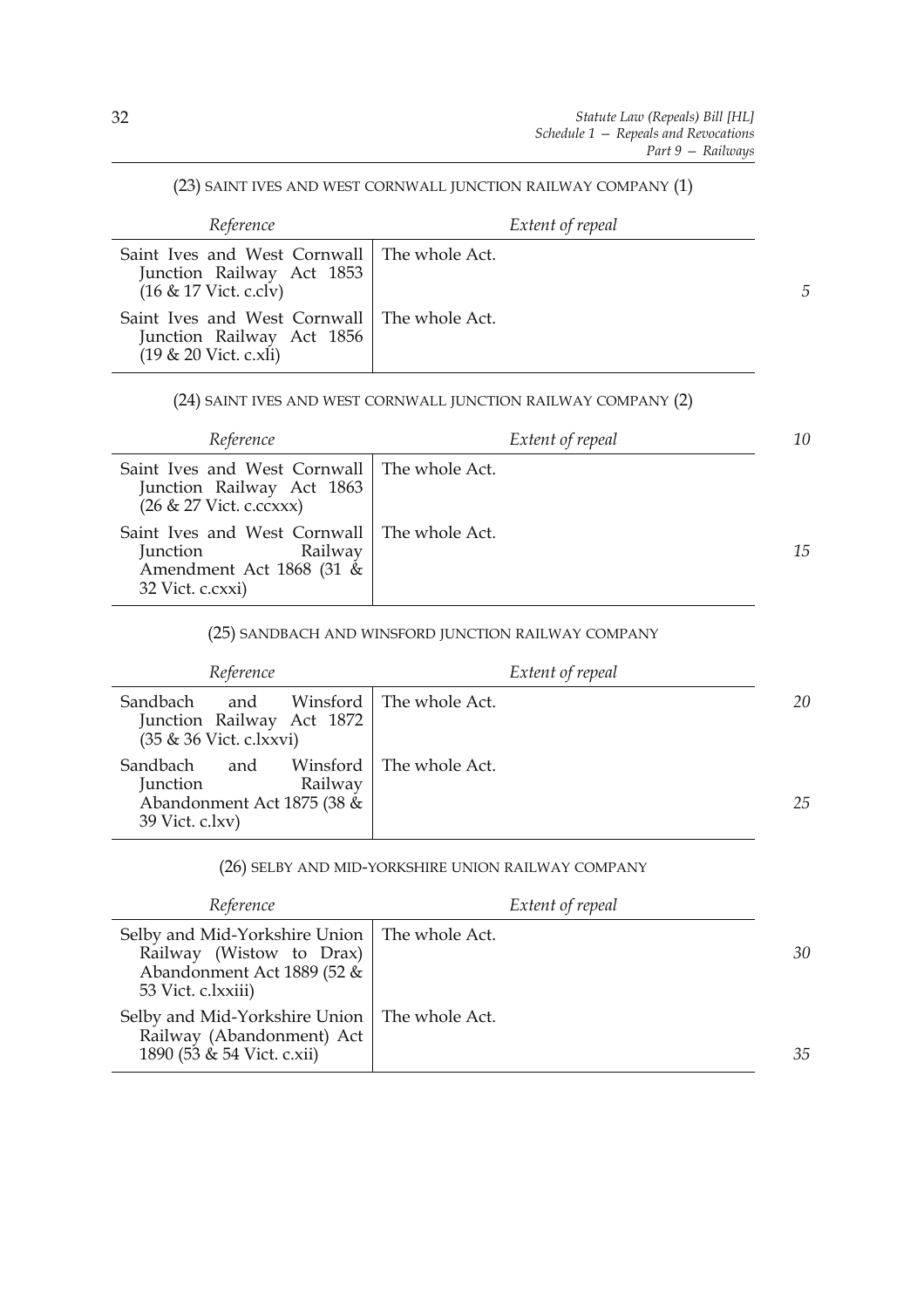l,

#### (27) SEVERN BRIDGE AND FOREST OF DEAN CENTRAL RAILWAY COMPANY

| Reference                                                                                                               | Extent of repeal |    |
|-------------------------------------------------------------------------------------------------------------------------|------------------|----|
| Severn Bridge and Forest of The whole Act.<br>Dean Central Railway Act<br>1879 (42 & 43 Vict. c.xxxii)                  |                  | 5  |
| Severn Bridge and Forest of The whole Act.<br>Dean Central Railway Act<br>1882 (45 & 46 Vict. c.ccvi)                   |                  |    |
| Severn Bridge and Forest of The whole Act.<br>Dean Central Railway<br>(Abandonment) Act 1884<br>(47 & 48 Vict. c.xxxiv) |                  | 10 |

#### (28) SIDMOUTH RAILWAY AND HARBOUR COMPANY

| Reference                                                                               | Extent of repeal |    |
|-----------------------------------------------------------------------------------------|------------------|----|
| Sidmouth Railway and Harbour   The whole Act.<br>Act 1862 (25 & 26 Vict.<br>c.ccxxvii)  |                  | 15 |
| Sidmouth Railway and Harbour   The whole Act.<br>Act 1865 (28 & 29 Vict.<br>c.ccxxxvii) |                  | 20 |
| Sidmouth Railway and Harbour<br>Act 1867 (30 & 31 Vict. c.cv)                           | The whole Act.   |    |

## (29) SOUTHERN RAILWAY COMPANY (IRELAND)

| Reference                                                                                 | Extent of repeal |    |
|-------------------------------------------------------------------------------------------|------------------|----|
| Southern Railway Act 1865 (28<br>& 29 Vict. c.cccliii)                                    | The whole Act.   | 25 |
| Southern Railway (Deviation<br>and Branches) Act 1866 (29 $\&$<br>30 Vict. c.cclxxi)      | The whole Act.   |    |
| Southern Railway (Additional<br>Powers) Act 1871 (34 & 35<br>Vict. c.ccvi)                | The whole Act.   | 30 |
| Southern Railway (Extension<br>and Further Powers) Act 1873<br>(36 & 37 Vict. c.ccxlviii) | The whole Act.   | 35 |
| Railway (Further<br>Southern<br>Powers) Act 1874 (37 & 38<br>Vict. c.cxcvi)               | The whole Act.   |    |
| Southern Railway Act 1876 (39<br>& 40 Vict. c.ccxlii)                                     | The whole Act.   | 40 |
| Southern Railway Act 1878 (41<br>& 42 Vict. c.cxxiii)                                     | The whole Act.   |    |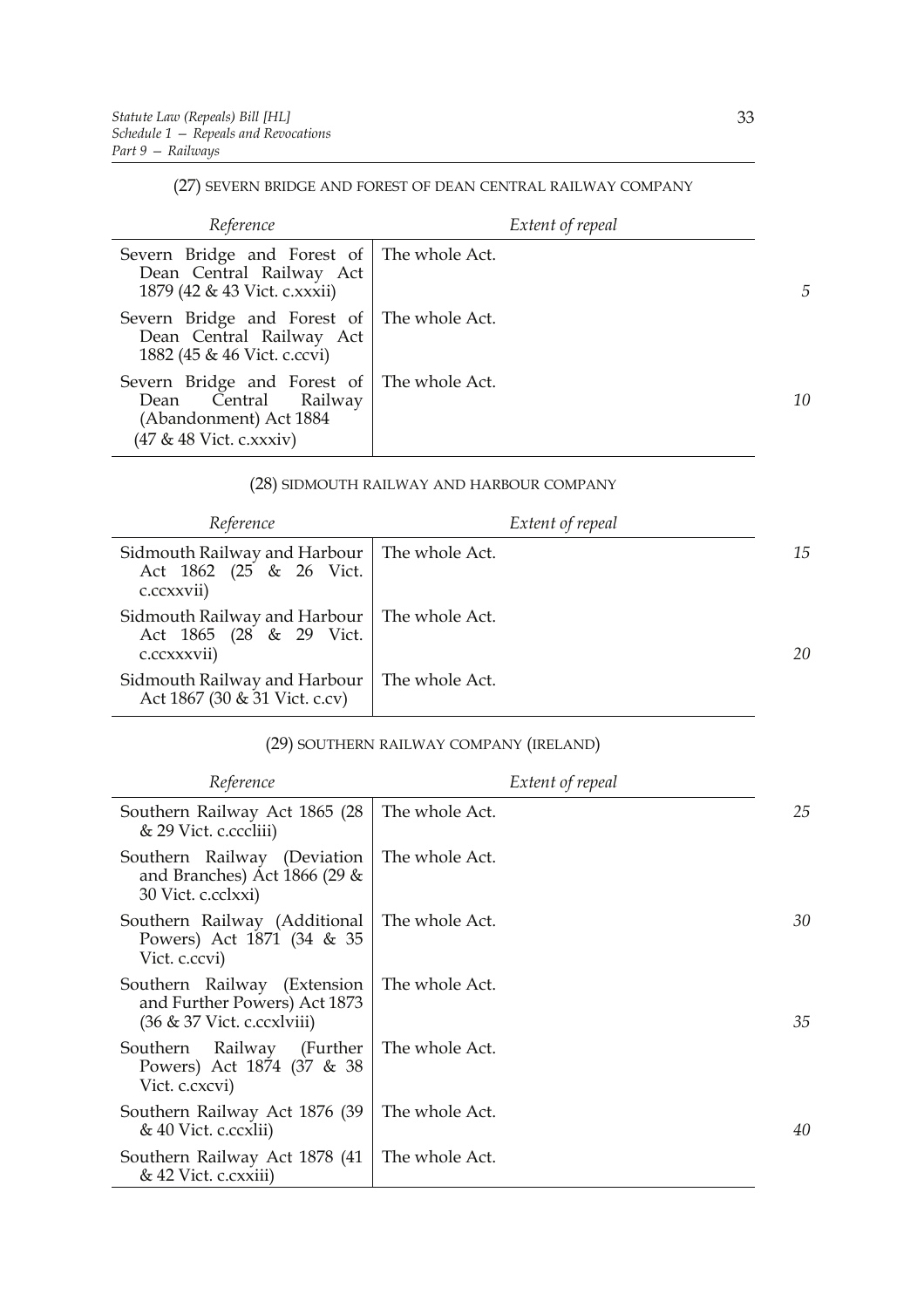| Reference                                                                                         | Extent of repeal                                    |    |
|---------------------------------------------------------------------------------------------------|-----------------------------------------------------|----|
| (Cashel<br>Southern<br>Railway<br><b>Extension Abandonment)</b><br>Act 1880 (43 & 44 Vict. c.lvi) | The whole Act.                                      |    |
|                                                                                                   | (30) SOUTH ESSEX RAILWAY COMPANY                    | 5  |
| Reference                                                                                         | Extent of repeal                                    |    |
| South Essex Railway Act 1865<br>$(28 \& 29 \text{ Vict. c.cccxliv})$                              | The whole Act.                                      |    |
| South Essex Railway Act 1866<br>(29 & 30 Vict. c.cccxl)                                           | The whole Act.                                      | 10 |
|                                                                                                   | (31) SUNNINGDALE AND CAMBRIDGE TOWN RAILWAY COMPANY |    |
| Reference                                                                                         | Extent of repeal                                    |    |
| Sunningdale and Cambridge<br>Town Railway Act 1864 (27 &<br>28 Vict. c.ccvii)                     | The whole Act.                                      | 15 |
| Sunningdale and Cambridge<br>Town Railway (Extensions)<br>Act 1865 (28 & 29 Vict.<br>c.cxcvii)    | The whole Act.                                      |    |
| Sunningdale and Cambridge<br>Town Railway (Alterations)<br>Act 1866 (29 & 30 Vict. c.clxi)        | The whole Act.                                      | 20 |
|                                                                                                   | (32) USK AND TOWY RAILWAY COMPANY                   |    |

| Reference                                                                   | Extent of repeal |    |
|-----------------------------------------------------------------------------|------------------|----|
| Usk and Towy Railway Act   The whole Act.<br>1871 (34 & 35 Vict. c.clxxiii) |                  | 25 |
| Usk and Towy Railway Act   The whole Act.<br>1874 (37 & 38 Vict. c.lxxx)    |                  |    |
| Usk and Towy Railway Act   The whole Act.<br>1877 (40 & 41 Vict. c.cxliv)   |                  | 30 |

# (33) UXBRIDGE AND RICKMANSWORTH RAILWAY COMPANY (1)

| Reference                                                                                   | Extent of repeal |    |
|---------------------------------------------------------------------------------------------|------------------|----|
| Uxbridge and Rickmansworth   The whole Act.<br>Railway Act 1861 (24 & 25<br>Vict. c.lxxiii) |                  | 35 |
| Uxbridge and Rickmansworth   The whole Act.<br>Railway Act 1862 (25 & 26<br>Vict. c.xxxvi)  |                  |    |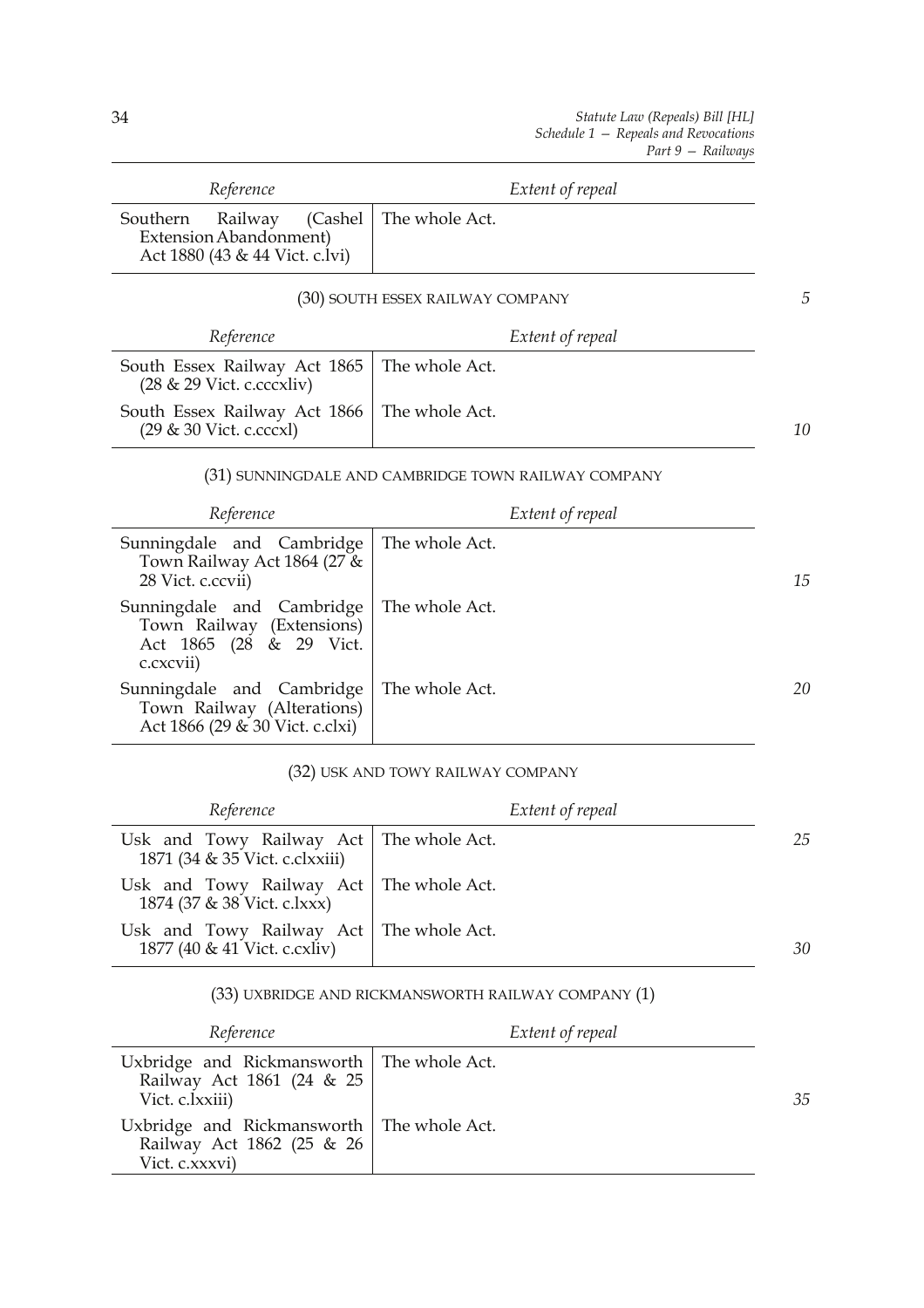| Reference                                                                                              | Extent of repeal |    |
|--------------------------------------------------------------------------------------------------------|------------------|----|
| Uxbridge and Rickmansworth   The whole Act.<br>Railway Amendment Act<br>1863 (26 & 27 Vict. c.clxxiii) |                  |    |
| Uxbridge and Rickmansworth   The whole Act.<br>Railway Act 1866 (29 & 30<br>Vict. c.cxli)              |                  | 5  |
| Uxbridge and Rickmansworth   The whole Act.<br>Railway (Further Time) Act<br>1868 (31 & 32 Vict. c.li) |                  | 10 |

## (34) UXBRIDGE AND RICKMANSWORTH RAILWAY COMPANY (2)

| Reference                                                                                            | Extent of repeal |    |
|------------------------------------------------------------------------------------------------------|------------------|----|
| Uxbridge and Rickmansworth   The whole Act.<br>Railway Act 1884 (47 & 48<br>Vict. c.cxciii)          |                  | 15 |
| Uxbridge and Rickmansworth   The whole Act.<br>Railway (Abandonment) Act<br>1888 (51 & 52 Vict. c.x) |                  |    |

#### (35) WATERLOO AND WHITEHALL RAILWAY COMPANY

| Reference                                                                                 | Extent of repeal | 20 |
|-------------------------------------------------------------------------------------------|------------------|----|
| Whitehall<br>Waterloo<br>and<br>Railway Act 1865 (28 & 29<br>Vict. c.cclviii)             | The whole Act.   |    |
| Waterloo<br>Whitehall<br>and<br>Railway (Amendment) Act<br>1867 (30 & 31 Vict. c. cxcvii) | The whole Act.   | 25 |
| Whitehall  <br>Waterloo<br>and<br>Railway Act 1868 (31 & 32<br>Vict. c.clxix)             | l The whole Act. |    |

#### (36) WEALD OF KENT RAILWAY COMPANY

| Reference                                                                              | Extent of repeal |    |
|----------------------------------------------------------------------------------------|------------------|----|
| Weald of Kent Railway Act 1864   The whole Act.<br>$(27 \& 28$ Vict. c.ccxxxiii)       |                  |    |
| Weald of Kent Railway Act 1865   The whole Act.<br>$(28 \& 29 \text{ Vict. c.lxxxii})$ |                  | 35 |

#### (37) WENSUM VALLEY RAILWAY COMPANY

| Reference                                                                    | Extent of repeal |
|------------------------------------------------------------------------------|------------------|
| Wensum Valley Railway Act   The whole Act.<br>1864 (27 & 28 Vict. c.clxxxii) |                  |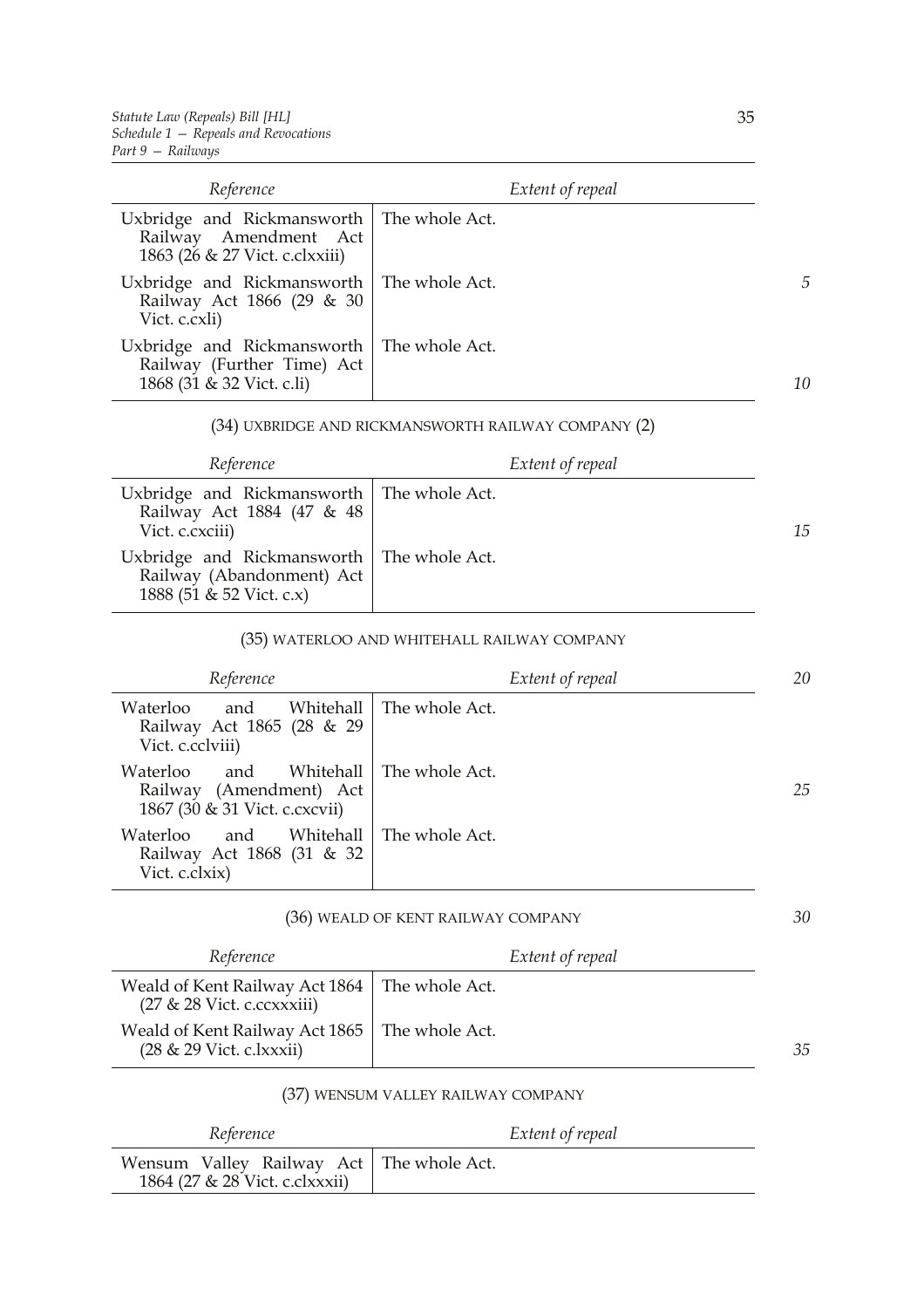| Reference                                                                                                                       | Extent of repeal                          |    |
|---------------------------------------------------------------------------------------------------------------------------------|-------------------------------------------|----|
| Wensum<br>Railway<br>Valley<br>Abandonment Act 1867 (30 &<br>31 Vict. c.cxxiv)                                                  | The whole Act.                            |    |
|                                                                                                                                 | (38) WEST METROPOLITAN RAILWAY COMPANY    | 5  |
| Reference                                                                                                                       | Extent of repeal                          |    |
| West Metropolitan Railway Act<br>1899 (62 & 63 Vict. c.ccl)                                                                     | The whole Act.                            |    |
| Railway<br>Metropolitan<br>West<br>(Abandonment) Act 1904 (4<br>Edw.7 c.xxi)                                                    | The whole Act.                            | 10 |
|                                                                                                                                 | (39) WESTMINSTER TERMINUS RAILWAY COMPANY |    |
| Reference                                                                                                                       | Extent of repeal                          |    |
| Westminster Terminus Railway<br>Extension Act, Clapham to<br>Norwood, 1855 (18 & 19 Vict.<br>c.cxcviii)                         | The whole Act.                            | 15 |
| West End<br>of London and<br>and<br>Norwood<br>Clapham<br>Junction Railway Act 1856<br>(19 & 20 Vict. c.cxxx)                   | The whole Act.                            | 20 |
| Westminster Terminus Railway<br>Clapham<br>Extension,<br>to<br>Norwood, Abandonment Act<br>1857 (20 & 21 Vict. c.c)             | The whole Act.                            | 25 |
| West End of<br>London and<br>Clapham<br>Norwood<br>and<br>Junction<br>Railway<br>Abandonment Act 1858 (21 &<br>22 Vict. c.cxlv) | The whole Act.                            | 30 |

## (40) WEST SUSSEX JUNCTION RAILWAY COMPANY

| Reference                                                                      | Extent of repeal |    |
|--------------------------------------------------------------------------------|------------------|----|
| West Sussex Junction Railway<br>Act 1864 (27 & 28 Vict.<br>c.cclxxviii)        | The whole Act.   | 35 |
| West Sussex Junction Railway<br>Deviation Act 1865 (28 & 29<br>Vict. c.cxxvii) | The whole Act.   |    |
| West Sussex Junction Railway<br>Act 1867 (30 & 31 Vict. c.cliv)                | The whole Act.   | 40 |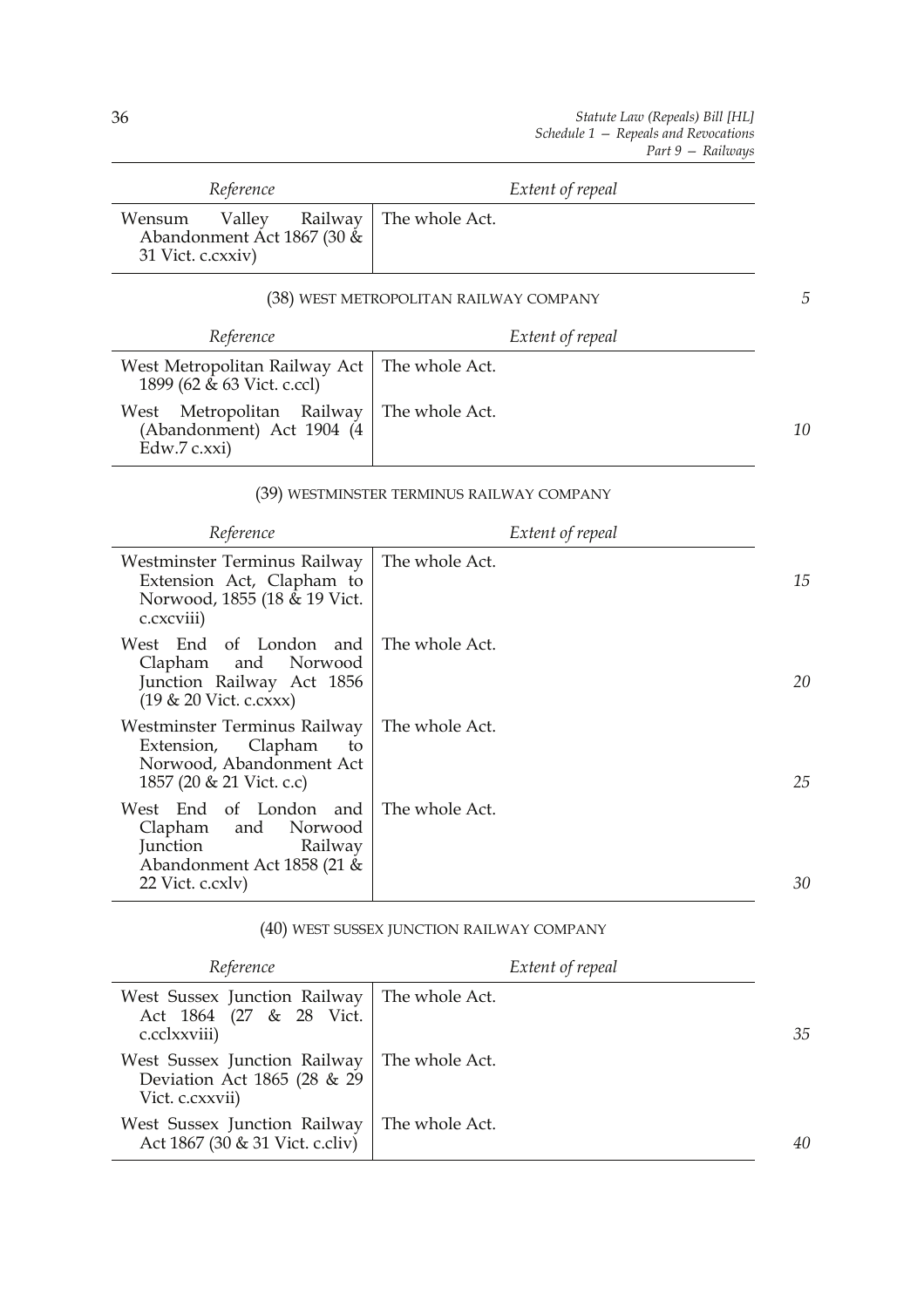#### (41) WILTS AND GLOUCESTERSHIRE RAILWAY COMPANY

| Reference                                                                                        | Extent of repeal |   |
|--------------------------------------------------------------------------------------------------|------------------|---|
| Gloucestershire   The whole Act.<br>Wilts<br>and<br>Railway Act 1864 (27 & 28<br>Vict. c.ccxxii) |                  | 5 |
| - Gloucestershire   The whole Act.<br>Wilts<br>and<br>Railway Act 1867 (30 & 31<br>Vict. c.lvii) |                  |   |

#### (42) WORCESTER, DEAN FOREST, AND MONMOUTH RAILWAY COMPANY

| Reference                                                                                                                          | Extent of repeal | 10 |
|------------------------------------------------------------------------------------------------------------------------------------|------------------|----|
| Worcester, Dean Forest, and   The whole Act.<br>Monmouth Railway Act 1863<br>$(26 \& 27 \text{ Vict. c.}clxxxv)$                   |                  |    |
| Worcester, Dean Forest, and The whole Act.<br>Monmouth<br>Railway<br>(Extension to Gloucester) Act<br>1864 (27 & 28 Vict. c.ccxcv) |                  | 15 |
| Worcester, Dean Forest, and<br>Monmouth Railway Act 1865<br>$(28 \& 29 \text{ Vict. c.cccxix})$                                    | The whole Act.   | 20 |

(43) GENERAL REPEALS

| Reference                                                                                                | Extent of repeal |    |
|----------------------------------------------------------------------------------------------------------|------------------|----|
| Hadlow Railway Act 1863 (26 &<br>27 Vict. c.ccxvi)                                                       | The whole Act.   |    |
| Ribblesdale Railway Act 1864<br>$(27 \& 28$ Vict. c.lxxx)                                                | The whole Act.   | 25 |
| Helston and Penryn Junction<br>Railway Act 1864 (27 & 28<br>Vict. c.cxcvii)                              | The whole Act.   |    |
| West Grinstead, Cuckfield, and<br>Hayward's Heath Junction<br>Railway Act 1864 (27 & 28<br>Vict. c.ccli) | The whole Act.   | 30 |
| Petersfield<br>and<br>Bishop's<br>Waltham Railway Act 1864<br>$(27 \& 28$ Vict. c.cccx)                  | The whole Act.   | 35 |
| Luddenden Valley Railway Act<br>1865 (28 & 29 Vict. c.xxiii)                                             | The whole Act.   |    |
| Skipton and Wharfdale Railway<br>Act 1865 (28 & 29 Vict. c.cciii)                                        | The whole Act.   | 40 |
| Coventry and Great Western<br>Junction Railway Act 1865<br>(28 & 29 Vict. c.ccxciii)                     | The whole Act.   |    |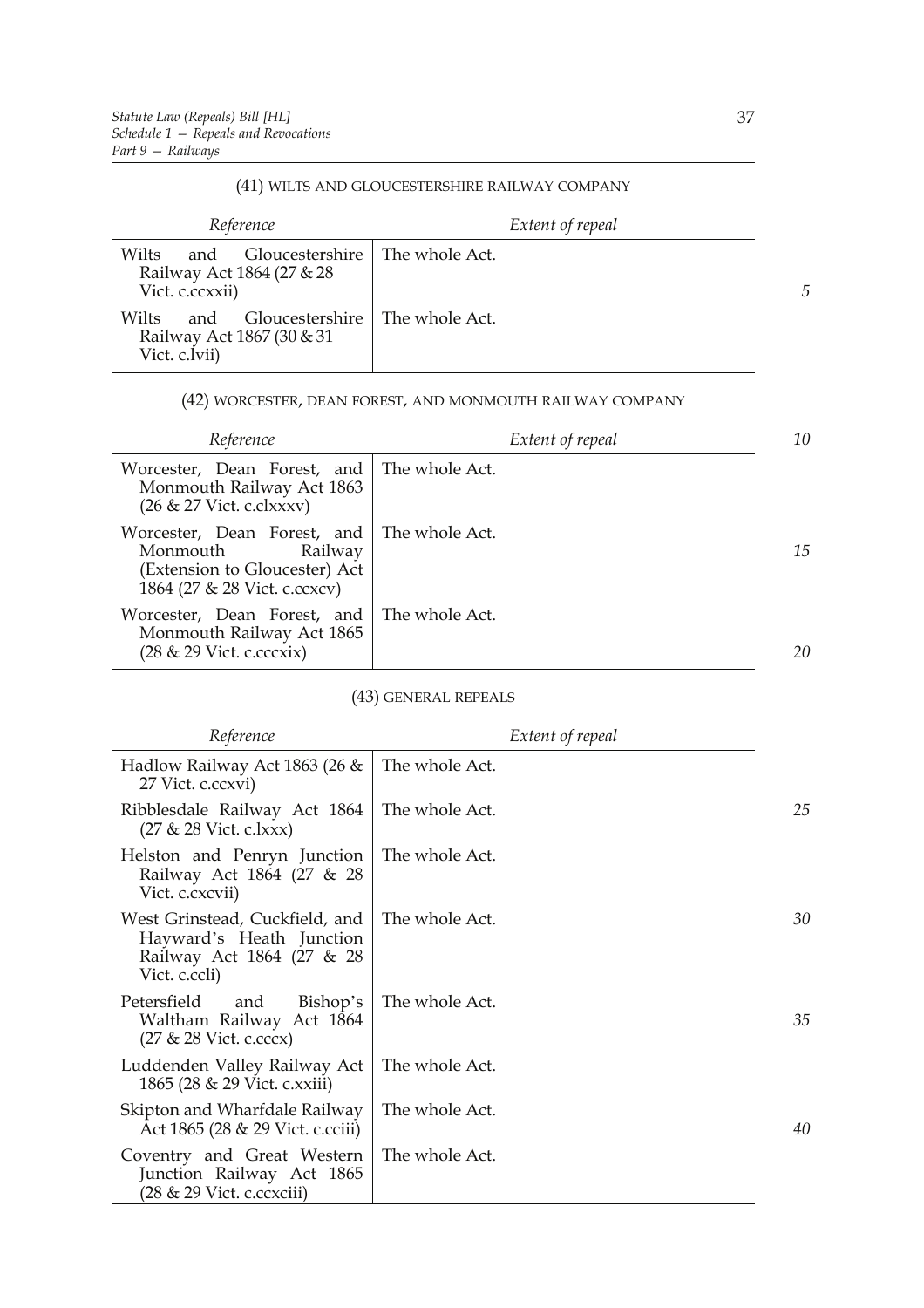| Reference                                                                                              | Extent of repeal |    |
|--------------------------------------------------------------------------------------------------------|------------------|----|
| Deal and Dover Railway Act<br>1865 (28 & 29 Vict. c.ccxcvi)                                            | The whole Act.   |    |
| Bude Canal and Launceston<br>Junction Railway Act 1865<br>$(28 \& 29 \text{ Vict. c.cclxiii})$         | The whole Act.   | 5  |
| Wiltshire Railway Act 1865 (28<br>& 29 Vict. c.cccxviii)                                               | The whole Act.   |    |
| and South<br>North<br>Wiltshire<br>Junction Railway Act 1865<br>$(28 \& 29 \text{ Vict. c.cccxxviii})$ | The whole Act.   | 10 |
| Waterford,<br>Lismore,<br>and<br>Fermoy Railway Act 1865 (28<br>& 29 Vict. c.cccli)                    | The whole Act.   |    |
| Limerick and North<br>Kerry<br>Junction Railway Act 1865<br>$(28 \& 29 \text{ Vict. c.cclxix})$        | The whole Act.   | 15 |
| Saltash and Callington Railway<br>Act 1865 (28 & 29 Vict.<br>c.ccclxxiii)                              | The whole Act.   | 20 |
| North Kent Railway Extension<br>Railway Act 1865 (28 & 29<br>Vict. c.ccclxxv)                          | The whole Act.   |    |
| Berks and Hants Extension<br>Railway (Extension) Act 1866<br>$(29 \& 30$ Vict. c.cliv)                 | The whole Act.   | 25 |
| Great Northern Railway (Barnet<br>Branch Abandonment) Act 1866<br>$(29 \& 30$ Vict. c.clxvi)           | The whole Act.   |    |
| West Bromwich and Walsall<br>Railway Act 1866 (29 & 30<br>Vict. c.ccxxxviii)                           | The whole Act.   | 30 |
| Laugharne Railway Act 1866 (29<br>& 30 Vict. c.cclxxix)                                                | The whole Act.   |    |
| Aberdare and Central Wales<br>Junction Railway Act 1866<br>$(29 \& 30$ Vict. c.ccciv)                  | The whole Act.   | 35 |
| Elham Valley Railway Act 1866<br>(29 & 30 Vict. c.cccxvi)                                              | The whole Act.   |    |
| Teme Valley Railway Act 1866<br>$(29 \& 30$ Vict. c.cccxlv)                                            | The whole Act.   | 40 |
| and<br><b>Brampton</b><br>Longtown<br>Railway Act 1866 (29 & 30<br>Vict. c.cccxlix)                    | The whole Act.   |    |
| West Riding and Grimsby<br>Railway (Abandonment) Act<br>1868 (31 & 32 Vict. c.lv)                      | The whole Act.   | 45 |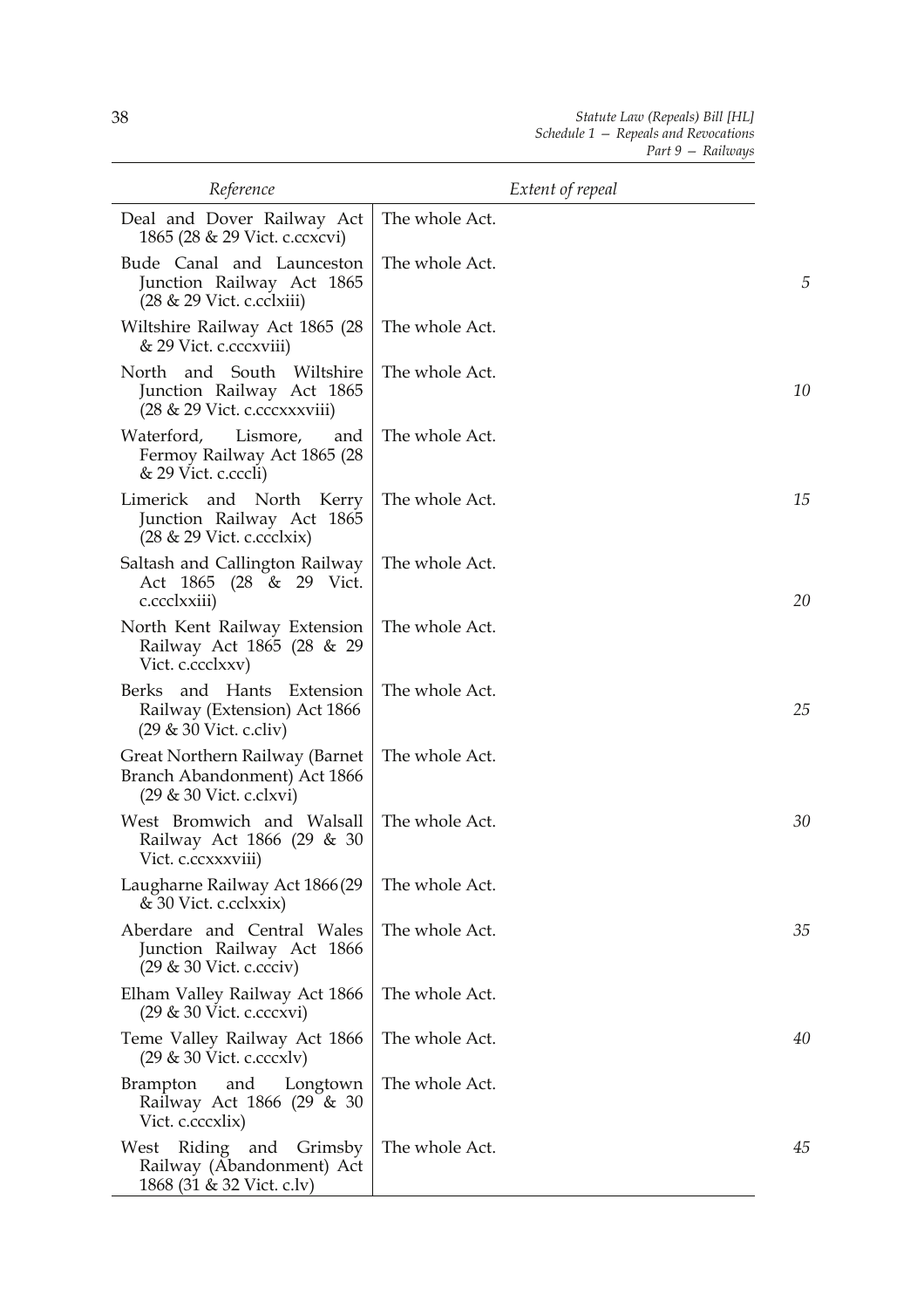| Reference                                                                                                    | Extent of repeal |    |
|--------------------------------------------------------------------------------------------------------------|------------------|----|
| Ilfracombe<br>Railway<br>(Abandonment) Act 1868 (31<br>& 32 Vict. c.lxxi)                                    | The whole Act.   |    |
| London, Lewes, and Brighton<br>Railways Abandonment Act<br>1868 (31 & 32 Vict. c. cxxiii)                    | The whole Act.   | 5  |
| Southsea<br>Railway<br>(Abandonment) Act 1869 (32)<br>& 33 Vict. c.xciii)                                    | The whole Act.   | 10 |
| Harrow, Edgware, and London<br>Railway (Abandonment) Act<br>1874 (37 & 38 Vict. c.cvi)                       | The whole Act.   |    |
| Perran<br>Mineral<br>Truro<br>and<br>Railway (Abandonment) Act<br>1875 (38 & 39 Vict. c.xlv)                 | The whole Act.   | 15 |
| London<br>Central<br>Railway<br>(Abandonment) Act 1875 (38<br>$& 39$ Vict. c.cxiv)                           | The whole Act.   |    |
| Leeds, Roundhay Park, and<br>Osmondthorpe Junction<br>Railway (Abandonment) Act<br>1877 (40 & 41 Vict. c.xi) | The whole Act.   | 20 |
| Fareham<br>Railway<br>Abandonment Act 1877 (40 &<br>41 Vict. c.xli)                                          | The whole Act.   | 25 |
| Sheffield and Midland Railway<br>Committee<br>Companies<br>Abandonment Act 1877 (40 &<br>41 Vict. c.xlii)    | The whole Act.   | 30 |
| Mineral<br>Temple<br>Railway<br>(Abandonment) Act 1877 (40)<br>& 41 Vict. c.lv)                              | The whole Act.   |    |
| Yarmouth,<br>Freshwater,<br>and<br>Newport<br>Railway<br>(Abandonment) Act 1877 (40<br>$& 41$ Vict. c.cv)    | The whole Act.   | 35 |
| Harrow and Rickmansworth<br>Railway (Abandonment) Act<br>1877 (40 & 41 Vict. c.ccxxxii)                      | The whole Act.   | 40 |
| London, Essex, and Kent Coast<br>Junction<br>Railway<br>(Abandonment) Act 1877 (40<br>& 41 Vict. c.ccxxxix)  | The whole Act.   |    |
| Birkenhead, Chester, and North<br>Wales<br>Railway<br>(Abandonment) Act 1878 (41<br>& 42 Vict. c.v)          | The whole Act.   | 45 |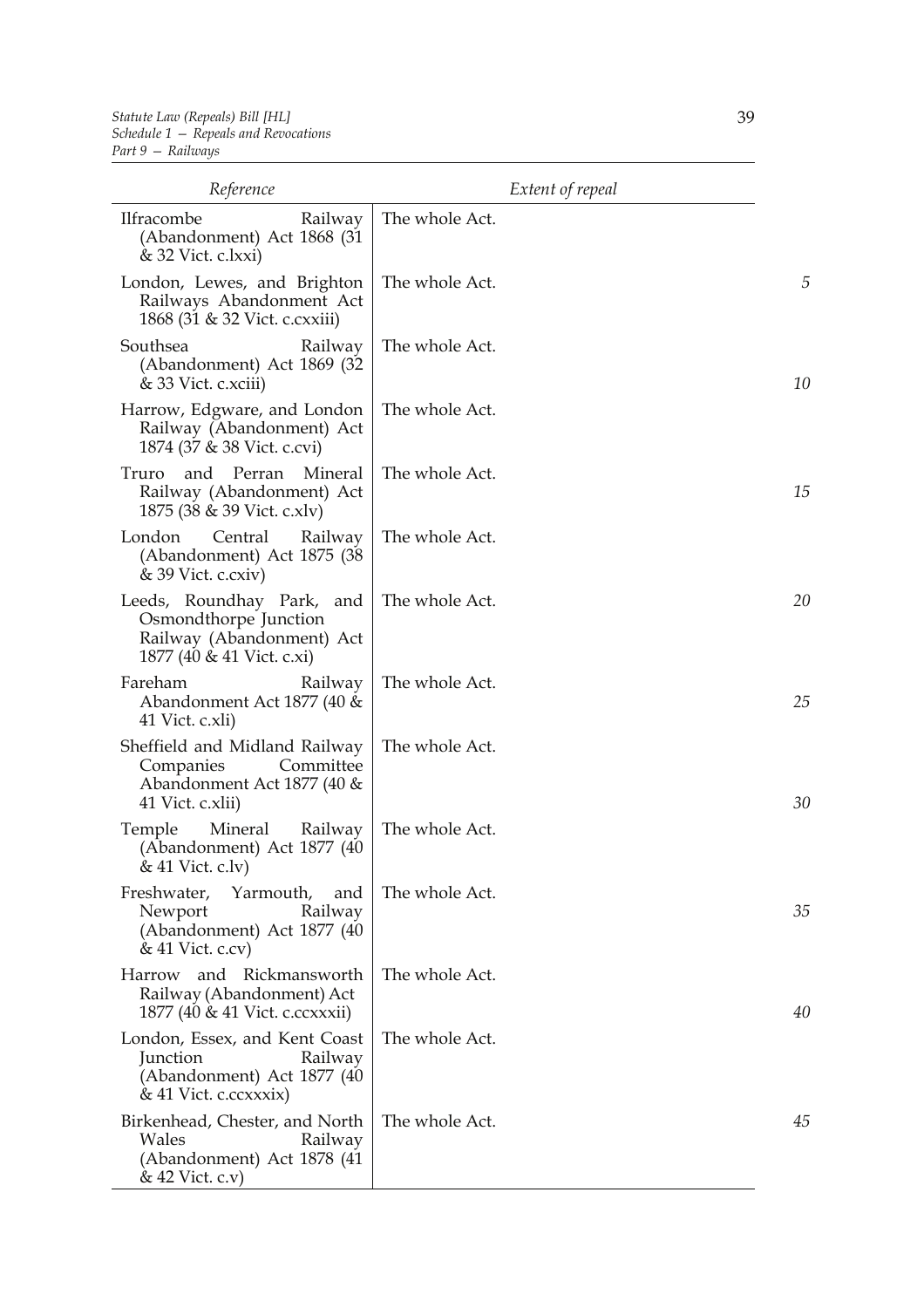| Reference                                                                                                                 | Extent of repeal |    |
|---------------------------------------------------------------------------------------------------------------------------|------------------|----|
| Bodmin and Wadebridge and<br>Delabole<br>Railway<br>(Abandonment) Act 1878 (41)<br>& 42 Vict. c.vi)                       | The whole Act.   | 5  |
| Cornwall Mineral and Bodmin<br>and Wadebridge Junction<br>Railway (Abandonment) Act<br>1878 (41 & 42 Vict. c.vii)         | The whole Act.   |    |
| Somerset and Dorset Railway<br>(Nettlebridge<br>Branch<br>Railway Abandonment) Act<br>1878 (41 & 42 Vict. c.xxv)          | The whole Act.   | 10 |
| Nettlebridge Valley Railway<br>(Abandonment) Act 1878 (41)<br>& 42 Vict. c.lxxxv)                                         | The whole Act.   | 15 |
| Brewood and Wolverhampton<br>Railway (Abandonment) Act<br>1879 (42 & 43 Vict. c.xv)                                       | The whole Act.   |    |
| Worcester<br>and<br>Aberystwith<br>Junction<br>Railway<br>(Abandonment) Act 1880 (43<br>& 44 Vict. c.xii)                 | The whole Act.   | 20 |
| Wednesfield and Wyrley Bank<br>Railway (Abandonment) Act<br>1880 (43 & 44 Vict. c.xv)                                     | The whole Act.   | 25 |
| Ely and Bury Saint Edmunds<br>Railway (Abandonment) Act<br>1880 (43 & 44 Vict. c.xix)                                     | The whole Act.   |    |
| Manchester<br>Milford<br>and<br>(Devil's<br>Bridge<br>Railway<br>Branch Abandonment)<br>Act<br>1880 (43 & 44 Vict. c.lxv) | The whole Act.   | 30 |
| Llanfair<br>Welshpool<br>and<br>Railway (Abandonment) Act<br>1882 (45 & 46 Vict. c.xli)                                   | The whole Act.   | 35 |
| Cheadle<br>Railway<br>(Abandonment) Act 1882 (45<br>& 46 Vict. c.cxxi)                                                    | The whole Act.   |    |
| Market<br>Deeping<br>Railway<br>(Abandonment) Act 1883 (46<br>& 47 Vict. c.clxx)                                          | The whole Act.   | 40 |
| Upwell Outwell and Wisbech<br>Railway (Abandonment) Act<br>1884 (47 & 48 Vict. c.xxxi)                                    | The whole Act.   | 45 |
| Totnes, Paignton and Torquay<br>Direct<br>Railway<br>(Abandonment) Act 1884 (47<br>& 48 Vict. c.lv)                       | The whole Act.   |    |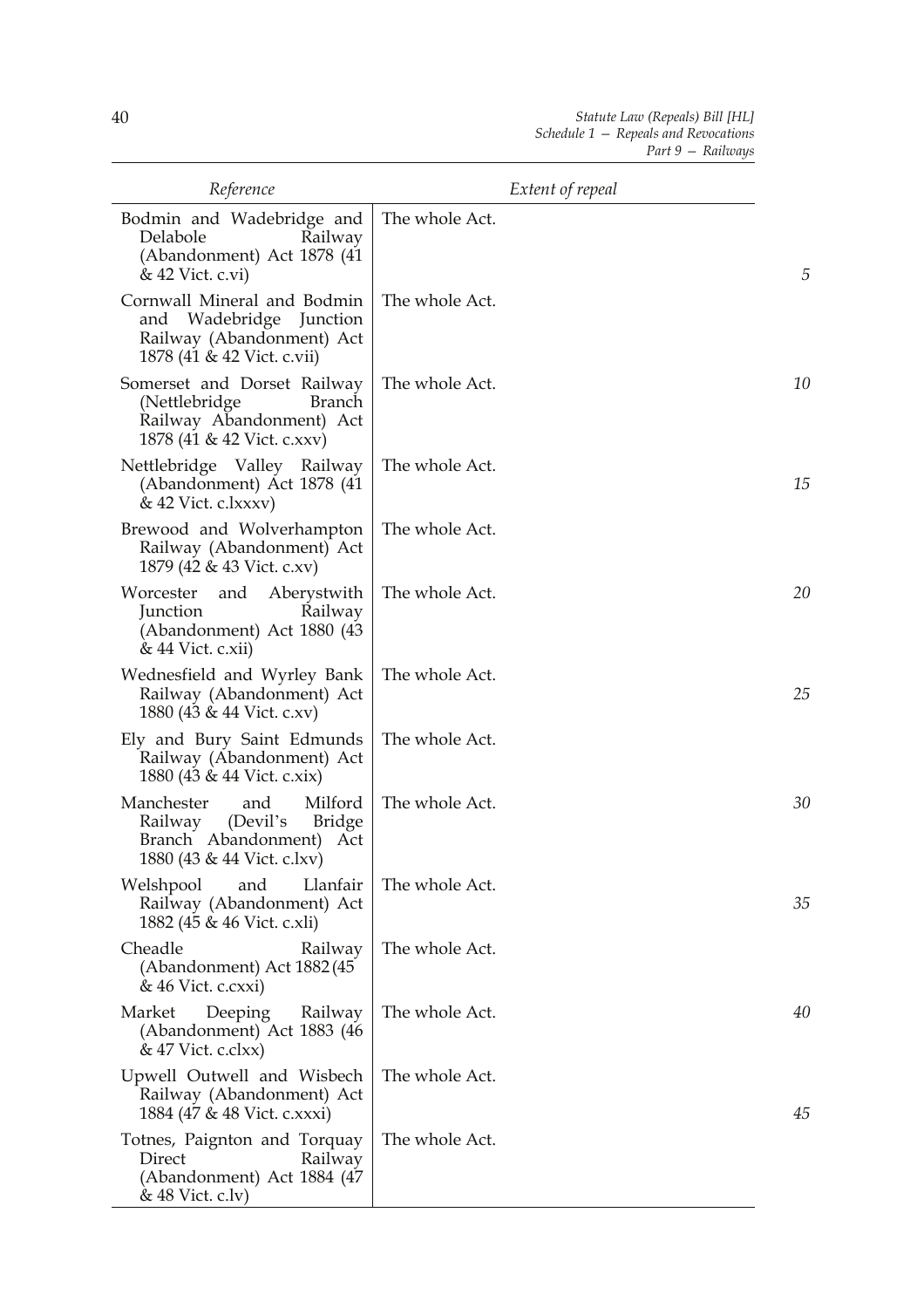| Reference                                                                                                           | Extent of repeal |    |
|---------------------------------------------------------------------------------------------------------------------|------------------|----|
| Skipton and Kettlewell Railway<br>(Abandonment) Act 1885 (48<br>& 49 Vict. c.xiv)                                   | The whole Act.   |    |
| Tilbury and Gravesend Tunnel<br>Junction<br>Railway<br>(Abandonment) Act 1885 (48)<br>& 49 Vict. c.xxi)             | The whole Act.   | 5  |
| Charing Cross and Waterloo<br>Electric<br>Railway<br>(Abandonment) Act 1885 (48)<br>& 49 Vict. c.lxxi)              | The whole Act.   | 10 |
| Metropolitan<br>Outer<br>Circle<br>Railway (Abandonment) Act<br>1885 (48 & 49 Vict. c.clxiii)                       | The whole Act.   | 15 |
| Beaconsfield, Uxbridge and<br>Harrow<br>Railway<br>(Abandonment) Act 1886 (49)<br>& 50 Vict. c.iii)                 | The whole Act.   |    |
| Wrington<br>Radstock,<br>and<br>Congresbury<br>Junction<br>Railway (Abandonment) Act<br>1886 (49 & 50 Vict. c.xxix) | The whole Act.   | 20 |
| Midland and Central Wales<br>Junction<br>Railway<br>(Abandonment) Act 1886 (50<br>Vict. c.li)                       | The whole Act.   | 25 |
| London, Hendon and Harrow<br>Railway (Abandonment) Act<br>1887 (50 & 51 Vict. c.xxxvii)                             | The whole Act.   | 30 |
| Castle<br>Bishop's<br>and<br>Montgomery<br>Railway<br>(Abandonment) Act 1887 (50<br>& 51 Vict. c.lxviii)            | The whole Act.   |    |
| Merionethshire<br>Railway<br>(Abandonment) Act 1887 (50<br>& 51 Vict. c.cviii)                                      | The whole Act.   | 35 |
| Billinghay and Metheringham<br>(Light)<br>Railway<br>(Abandonment) Act 1888 (51<br>& 52 Vict. c.iv)                 | The whole Act.   | 40 |
| <sub>of</sub><br>Axholme<br>Isle<br>Railway<br>(Abandonment) Act 1888 (51<br>& 52 Vict. c.viii)                     | The whole Act.   |    |
| Rotherham and Bawtry Railway<br>(Abandonment) Act 1888 (51<br>& 52 Vict. c.cc)                                      | The whole Act.   | 45 |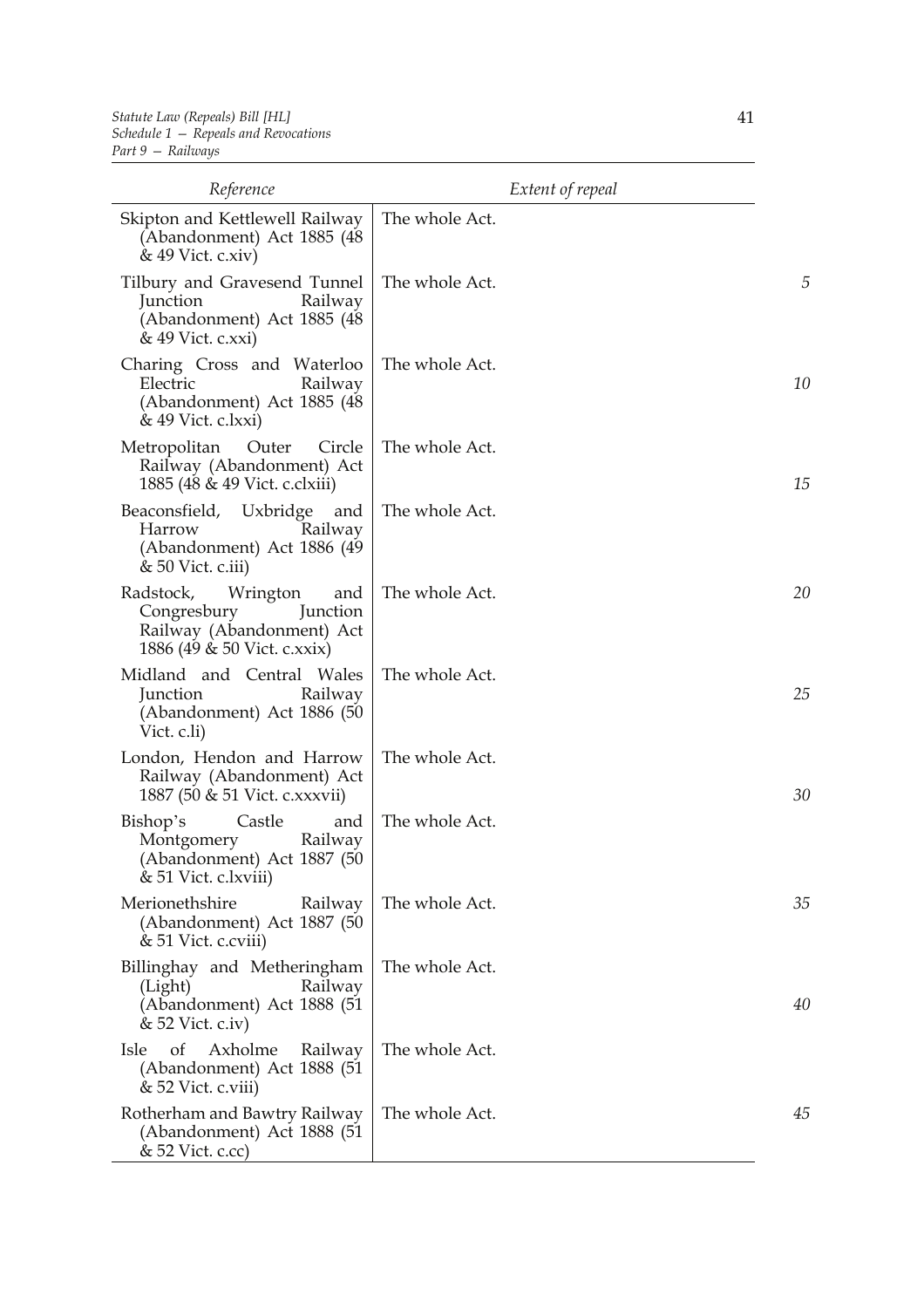| Reference                                                                                                          | Extent of repeal |    |
|--------------------------------------------------------------------------------------------------------------------|------------------|----|
| Oswestry<br>Llangynog<br>and<br>Railway (Abandonment) Act<br>1889 (52 & 53 Vict. c.lxxxi)                          | The whole Act.   |    |
| Burry Port and North Western<br>Junction<br>Railway<br>(Abandonment) Act 1889 (52<br>& 53 Vict. c.cliii)           | The whole Act.   | 5  |
| Llangammarch and Neath and<br>Railway<br>Brecon<br>Junction<br>(Abandonment) Act 1890 (53<br>& 54 Vict. c.xxvi)    | The whole Act.   | 10 |
| Burnley Clitheroe and Sabden<br>Railway (Abandonment) Act<br>1890 (53 & 54 Vict. c.xxxiv)                          | The whole Act.   | 15 |
| Junction<br>Kenmare<br>Railway<br>(Abandonment) Act 1890 (53<br>& 54 Vict. c.xlviii)                               | The whole Act.   |    |
| Pewsey and Salisbury Railway<br>(Abandonment) Act 1891 (54<br>& 55 Vict. c.x)                                      | The whole Act.   | 20 |
| Ogmore Dock and Railway<br>(Abandonment) Act 1891 (54<br>& 55 Vict. c.xvii)                                        | The whole Act.   |    |
| Western<br>Great<br>and<br>Great<br>Northern Junction Railway<br>(Abandonment) Act 1891 (54<br>$& 55$ Vict. c.cxx) | The whole Act.   | 25 |
| Beverley and East<br>Riding<br>Railway (Abandonment) Act<br>1891 (54 & 55 Vict. c. cx xxiii)                       | The whole Act.   | 30 |
| Lincoln Horncastle Spilsby and<br>Skegness Railway<br>(Abandonment) Act 1891 (54<br>& 55 Vict. c.clxxiv)           | The whole Act.   | 35 |
| Llanfair<br>Welshpool<br>and<br>Railway (Abandonment) Act<br>1892 (55 & 56 Vict. c.ii)                             | The whole Act.   |    |
| Felixstowe and Bawdsey Ferry<br>Railway (Abandonment) Act<br>1892 (55 & 56 Vict. c.xvi)                            | The whole Act.   | 40 |
| Holsworthy and Bude Railway<br>(Abandonment) Act 1892 (55<br>$& 56$ Vict. c.xx)                                    | The whole Act.   |    |
| St. Austell Valleys Railway and<br>Dock (Abandonment) Act<br>1892 (55 & 56 Vict. c.xxxv)                           | The whole Act.   | 45 |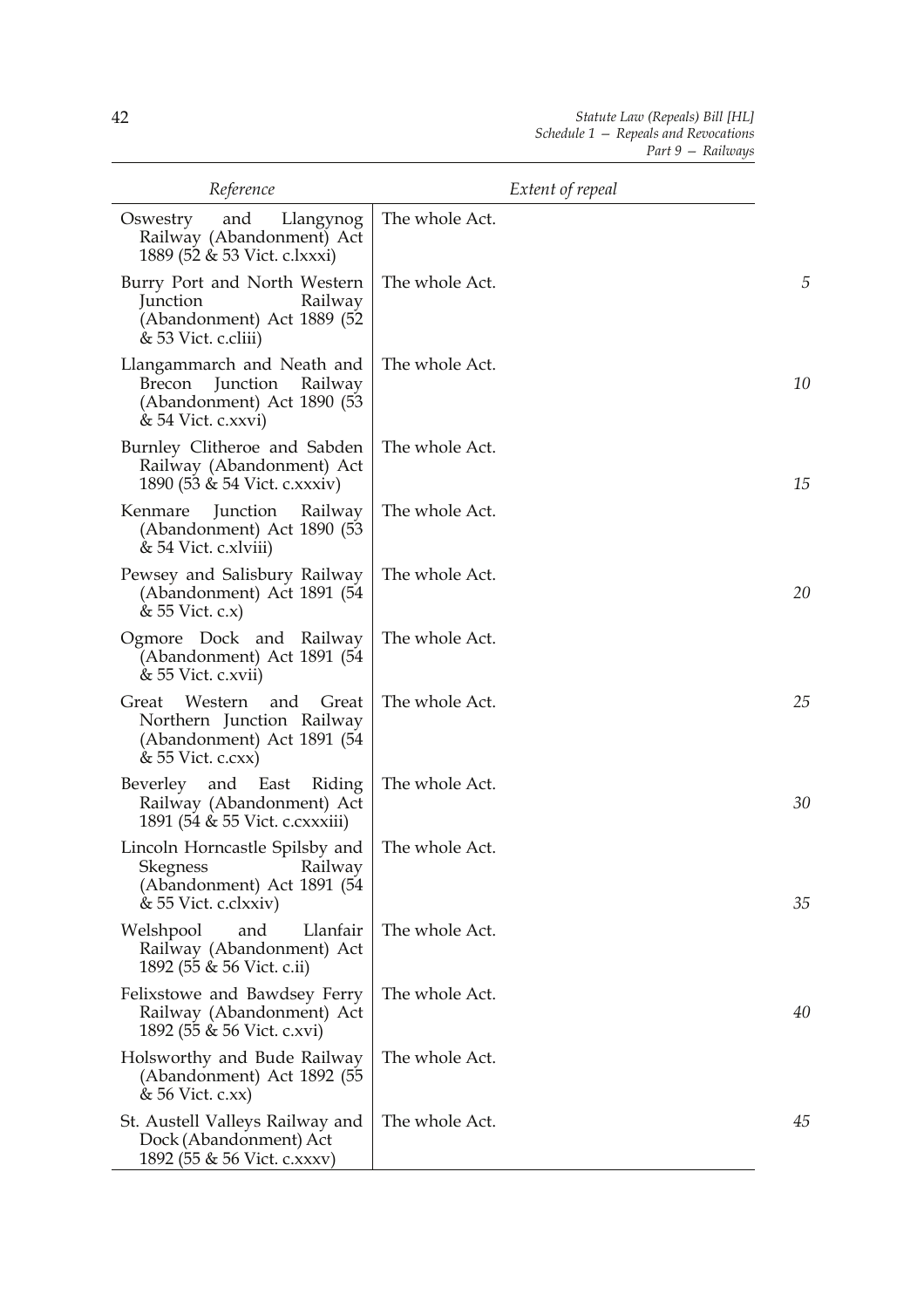| Reference                                                                                                      | Extent of repeal |    |
|----------------------------------------------------------------------------------------------------------------|------------------|----|
| Seaford<br>Eastbourne<br>and<br>Newhaven<br>Railway<br>(Abandonment) Act 1892 (55<br>& 56 Vict. c.lxxix)       | The whole Act.   | 5  |
| Porthdinlleyn<br>Railway<br>(Abandonment) Act 1892 (55<br>& 56 Vict. c.xcvi)                                   | The whole Act.   |    |
| Whitland<br>Cronware<br>and<br>Pendine<br>Railway<br>(Abandonment) Act 1892 (55<br>& 56 Vict. c.cxxvi)         | The whole Act.   | 10 |
| North West Central Railway<br>(Abandonment) Act 1893 (56<br>& 57 Vict. c.lxxxviii)                             | The whole Act.   | 15 |
| Buckingham<br>Towcester<br>and<br>Railway (Abandonment) Act<br>1893 (56 & 57 Vict. c.cciii)                    | The whole Act.   |    |
| Worcester and Broom Railway<br>(Abandonment) Act 1894 (57<br>& 58 Vict. c.xi)                                  | The whole Act.   | 20 |
| Rottingdean<br>Brighton<br>and<br>Newhaven Direct Railway<br>(Abandonment) Act 1894 (57<br>& 58 Vict. c.cxliv) | The whole Act.   | 25 |
| Outer<br>Metropolitan<br>Circle<br>Railway (Abandonment) Act<br>1895 (58 & 59 Vict. c.vi)                      | The whole Act.   |    |
| Kingstown and Kingsbridge<br>Junction<br>Railway<br>(Abandonment) Act 1898 (61)<br>& 62 Vict. c.ccxlvi)        | The whole Act.   | 30 |
| Woodhouse and Conisbrough   The whole Act.<br>Railway (Abandonment) Act<br>1899 (62 & 63 Vict. c.xxii)         |                  | 35 |
| Road<br>Latimer<br>and<br>Acton<br>Railway Act 1900 (63 & 64<br>Vict. c.xcv)                                   | The whole Act.   |    |
| Bideford and Clovelly Railway<br>(Abandonment) Act 1901 (1<br>Edw.7 c.cix)                                     | The whole Act.   | 40 |
| Lincoln and East Coast Railway<br>and Dock (Abandonment)<br>Act 1902 (2 Edw.7 c.iii)                           | The whole Act.   |    |
| Bexhill and Rotherfield Railway<br>(Abandonment) Act 1902 (2)<br>Edw.7 c.cclx)                                 | The whole Act.   | 45 |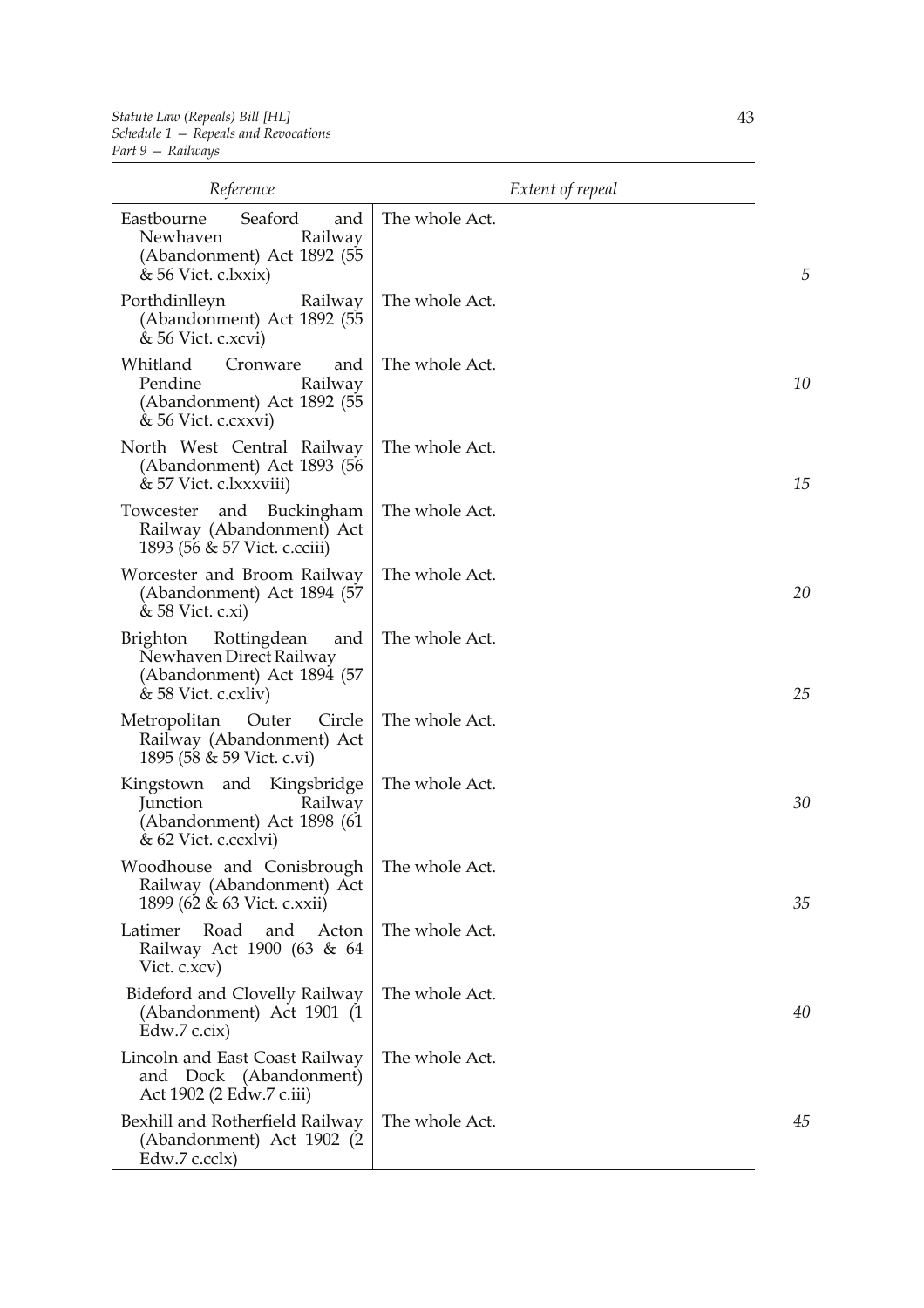| Reference                                                                                                                 | Extent of repeal |    |
|---------------------------------------------------------------------------------------------------------------------------|------------------|----|
| Southampton and Winchester   The whole Act.<br>Great Western Junction<br>Railway (Abandonment) Act<br>1905 (5 Edw.7 c.iv) |                  | 5  |
| Harbour District   The whole Act.<br>Hastings<br>Railway (Abandonment) Act<br>1905 (5 Edw.7 c.xxiv)                       |                  |    |
| Plymouth and North Devon   The whole Act.<br>Railway<br>Direct<br>(Abandonment) Act 1907 (7<br>Edw.7 c.xii)               |                  | 10 |

## (44) SCOTTISH REPEALS

| Reference                                                                                                     | Extent of repeal |    |
|---------------------------------------------------------------------------------------------------------------|------------------|----|
| <b>Glencairn</b><br>Railway<br>(Abandonment) Act 1881 (44<br>$& 45$ Vict. c.lxxix)                            | The whole Act.   | 15 |
| Rhins of Galloway Railway<br>(Abandonment) Act 1883 (46<br>$& 47$ Vict. c.iii)                                | The whole Act.   | 20 |
| Clyde Ardrishaig and Crinan<br>Railway (Abandonment) Act<br>1892 (55 & 56 Vict. c.xii)                        | The whole Act.   |    |
| Mauchline<br>Muirkirk<br>and<br>Dalmellington Railways<br>(Abandonment) Act 1900 (63<br>& 64 Vict. c.ccliii)  | The whole Act.   | 25 |
| Motherwell<br>Bellshill<br>and<br>Railway (Abandonment)<br>Order Confirmation Act 1904<br>(4 Edw.7 c.cxxxiii) | The whole Act.   | 30 |

GROUP 2 - RATES AND CHARGES

| Reference                                                                                                                                    | Extent of repeal |    |
|----------------------------------------------------------------------------------------------------------------------------------------------|------------------|----|
| and<br>Crosby,<br>Liverpool,<br>Southport<br>Railway<br>Amendment Act 1853 (16 &<br>17 Vict. c.ccxi)                                         | The whole Act.   | 35 |
| Railway<br>Eastern<br>Great<br>(Rates<br>Company<br>and<br>Charges) Order Confirmation<br>$(54 \& 55 \text{ Vict.})$<br>Act 1891<br>c.cexiv) | The whole Act.   | 40 |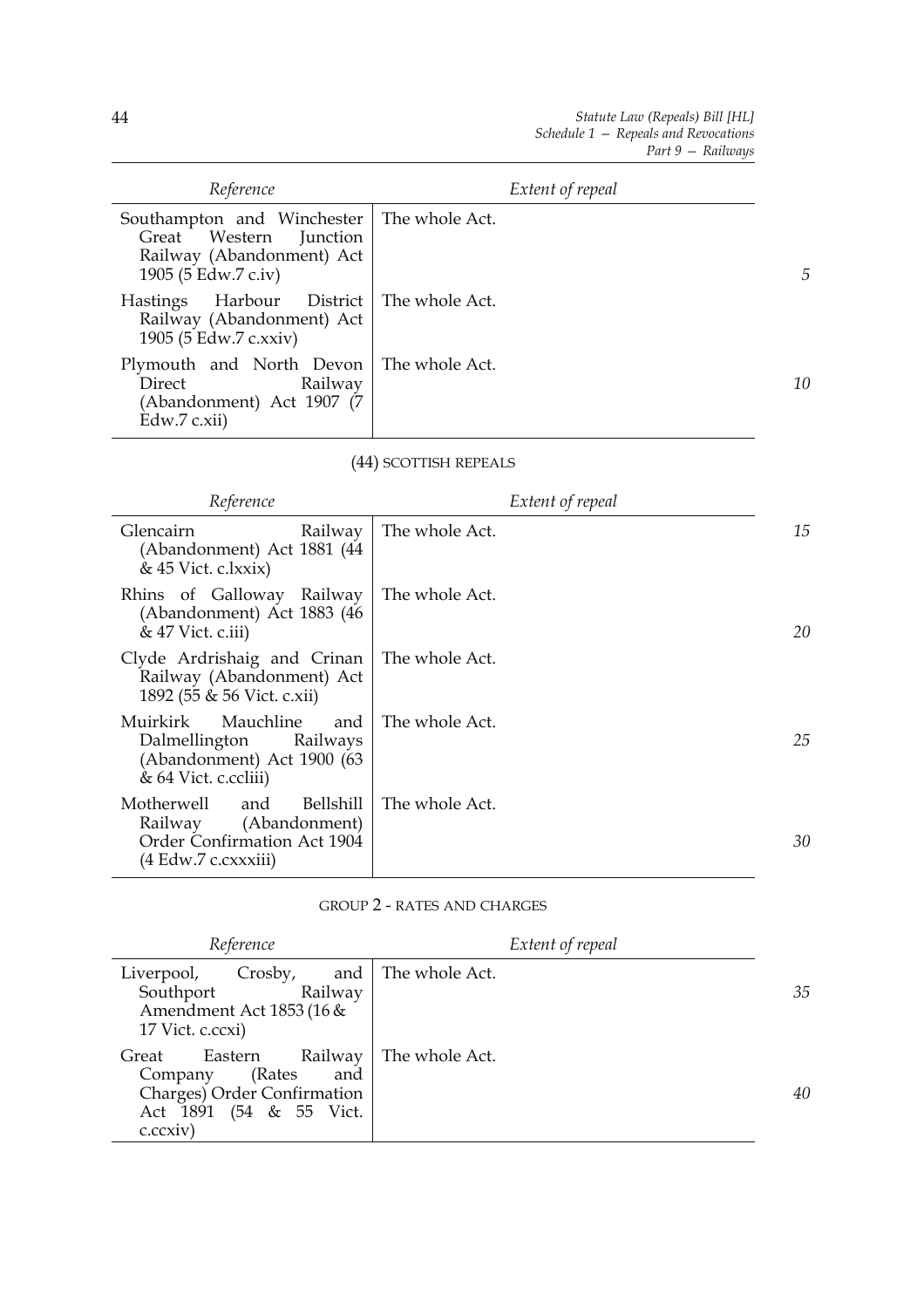| Reference                                                                                                                                        | Extent of repeal |    |
|--------------------------------------------------------------------------------------------------------------------------------------------------|------------------|----|
| Great<br>Northern<br>Railway<br>(Rates<br>and<br>Company<br>Charges) Order Confirmation<br>Act 1891 (54 & 55 Vict. c.ccxv)                       | The whole Act.   | 5  |
| London and South Western<br>Railway Company<br>(Rates<br>Charges)<br>Order<br>and<br>Confirmation Act 1891 (54 &<br>55 Vict. c.ccxvi)            | The whole Act.   | 10 |
| London, Brighton, and South<br>Coast Railway Company<br>(Rates and Charges) Order<br>Confirmation Act 1891 (54 &<br>55 Vict. c.ccxvii)           | The whole Act.   | 15 |
| London, Chatham, and Dover<br>Railway Company (Rates<br>Charges)<br>Order<br>and<br>Confirmation Act 1891 (54 &<br>55 Vict. c.ccxviii)           | The whole Act.   | 20 |
| Midland<br>Railway Company<br>(Rates and Charges) Order<br>Confirmation Act 1891 (54 &<br>55 Vict. c.ccxix)                                      | The whole Act.   |    |
| South-Eastern<br>Railway<br>Company<br>(Rates<br>and<br>Charges) Order Confirmation<br>Act 1891 (54 & 55 Vict. c.ccxx)                           | The whole Act.   | 25 |
| London and North Western<br>Railway Company<br>(Rates<br>Charges)<br>Order<br>and<br>Confirmation Act 1891 (54 &<br>55 Vict. c.ccxxi)            | The whole Act.   | 30 |
| Great Western Railway<br>(Rates<br>and<br>Company<br>Charges) Order Confirmation<br>Act 1891 (54 & 55 Vict.<br>c.ccxxii)                         | The whole Act.   | 35 |
| Railway Rates and Charges, No.<br>1 (Abbotsbury Railway, &c.),<br>Order Confirmation Act 1892<br>(55 & 56 Vict. c.xxxix)                         | The whole Act.   | 40 |
| Railway Rates and Charges, No.<br>2 (Brecon and Merthyr Tydfil<br>Junction Railway, &c.), Order<br>Confirmation Act 1892 (55 &<br>56 Vict. c.xl) | The whole Act.   | 45 |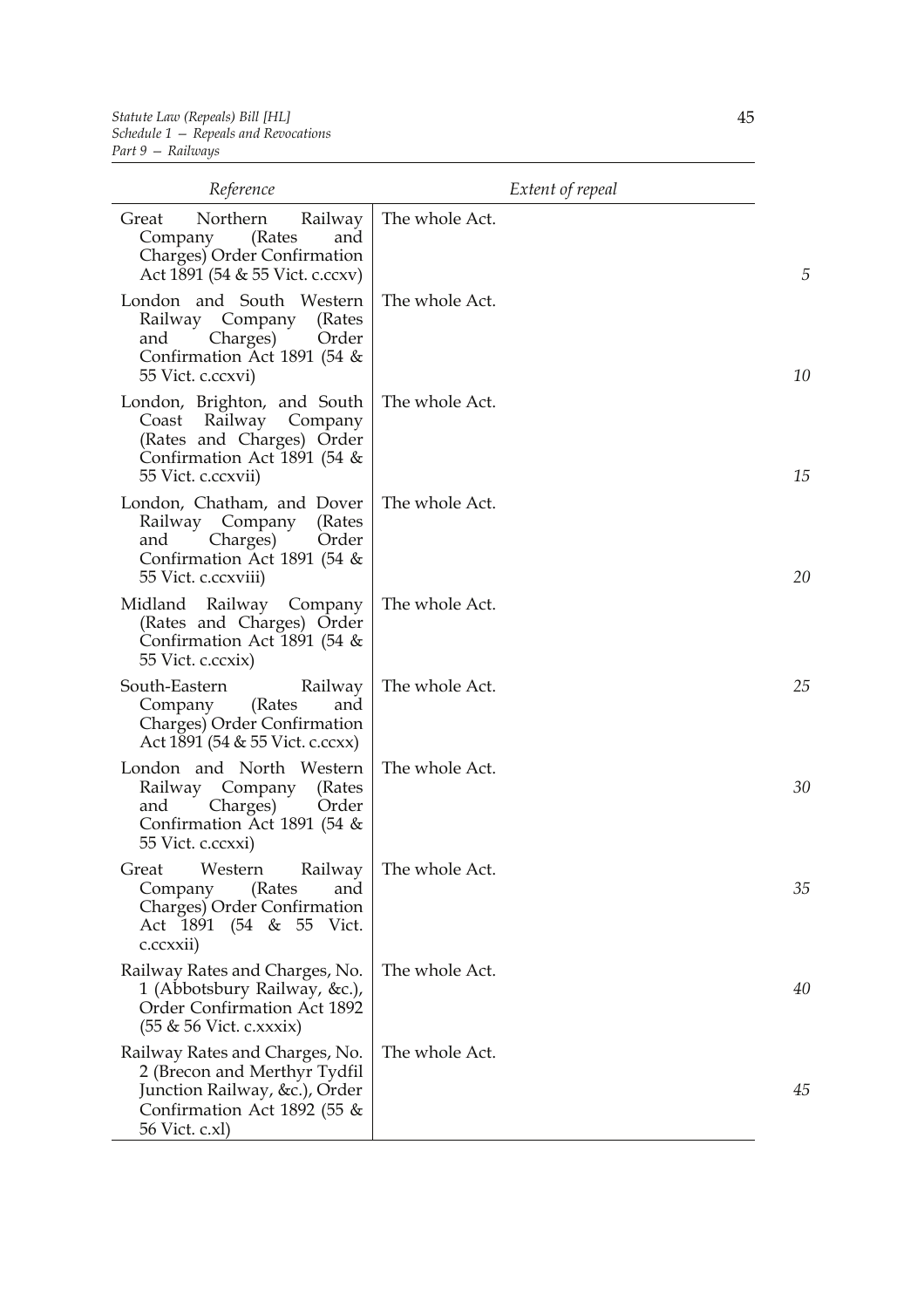| Reference                                                                                                                                                     | Extent of repeal |    |
|---------------------------------------------------------------------------------------------------------------------------------------------------------------|------------------|----|
| Railway Rates and Charges, No.<br>3 (Cambrian Railway, &c.),<br>Order Confirmation Act 1892<br>(55 & 56 Vict. c.xli)                                          | The whole Act.   | 5  |
| Railway Rates and Charges, No.<br>4 (Cleator and Workington<br>Junction Railway, &c.), Order<br>Confirmation Act 1892 (55 $\&$<br>56 Vict. c.xlii)            | The whole Act.   | 10 |
| Railway Rates and Charges, No.<br>5 (East London Railway, &c.),<br>Order Confirmation Act 1892<br>(55 & 56 Vict. c.xliii)                                     | The whole Act.   |    |
| Railway Rates and Charges, No.<br>6 (Festiniog Railway, &c.),<br>Order Confirmation Act 1892<br>$(55 \& 56$ Vict. c.xliv)                                     | The whole Act.   | 15 |
| Railway Rates and Charges, No.<br>(Furness Railway, &c.),<br>$\mathcal{L}$<br>Order Confirmation Act 1892<br>$(55 \& 56$ Vict. c.xlv)                         | The whole Act.   | 20 |
| Railway Rates and Charges, No.<br>8 (Hull, Barnsley, and West<br>Riding Junction Railway),<br><b>Order Confirmation Act 1892</b><br>$(55 \& 56$ Vict. c.xlvi) | The whole Act.   | 25 |
| Railway Rates and Charges, No.<br>9 (Isle of Wight Railway, &c.),<br>Order Confirmation Act 1892<br>$(55 \& 56$ Vict. c.xlvii)                                | The whole Act.   | 30 |
| Railway Rates and Charges, No.<br>10 (Lancashire and Yorkshire<br>Railway, &c.), Order<br>Confirmation Act 1892 (55 $\&$<br>56 Vict. c.xlviii)                | The whole Act.   | 35 |
| Railway Rates and Charges, No.<br>11 (London, Tilbury,<br>and<br>Railway,<br>Southend<br>&c.),<br>Order Confirmation Act 1892<br>$(55 \& 56$ Vict. c.xlix)    | The whole Act.   | 40 |
| Railway Rates and Charges, No.<br>12 (Manchester, Sheffield,<br>and Lincolnshire Railway,<br>&c.), Order Confirmation Act<br>1892 (55 & 56 Vict. c.l)         | The whole Act.   | 45 |
| Railway Rates and Charges, No.<br>13 (Metropolitan Railway,<br>&c.), Order Confirmation Act<br>1892 (55 & 56 Vict. c.li)                                      | The whole Act.   | 50 |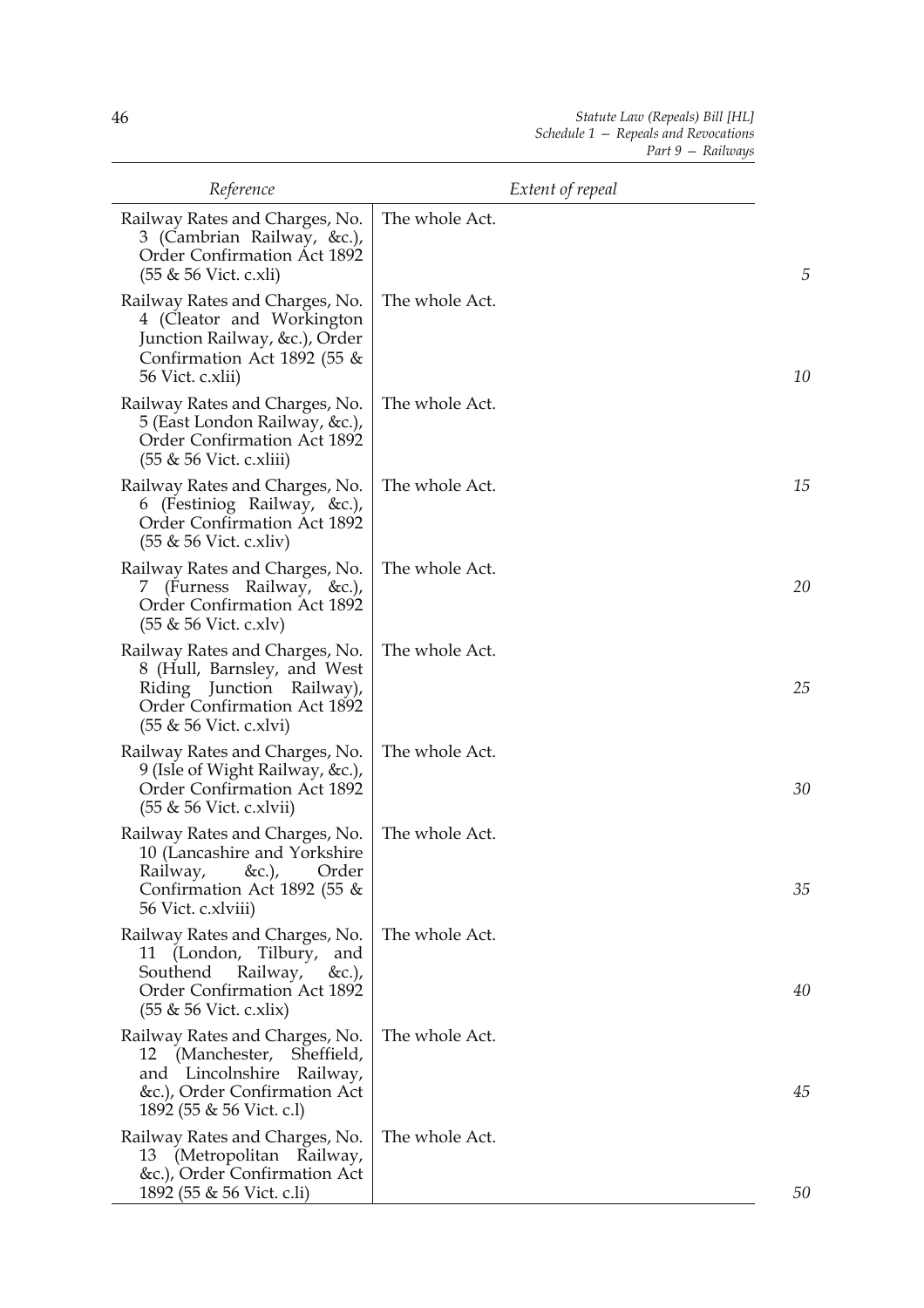| Reference                                                                                                                                             | Extent of repeal |    |
|-------------------------------------------------------------------------------------------------------------------------------------------------------|------------------|----|
| Railway Rates and Charges, No.<br>and South<br>14 (Midland<br>Western Junction Railway,<br>&c.), Order Confirmation Act<br>1892 (55 & 56 Vict. c.lii) | The whole Act.   | 5  |
| Railway Rates and Charges, No.<br>15 (North Eastern Railway,<br>&c.), Order Confirmation Act<br>1892 (55 & 56 Vict. c.liii)                           | The whole Act.   | 10 |
| Railway Rates and Charges, No.<br>16 (North London Railway),<br>Order Confirmation Act 1892<br>(55 & 56 Vict. c.liv)                                  | The whole Act.   |    |
| Railway Rates and Charges, No.<br>Staffordshire<br>(North)<br>17<br>&c.),<br>Railway,<br>Order<br>Confirmation Act 1892 (55 &<br>56 Vict. c.lv)       | The whole Act.   | 15 |
| Railway Rates and Charges, No.<br>18 (Taff Vale Railway, &c.),<br>Order Confirmation Act 1892<br>$(55 \& 56$ Vict. c.lvi)                             | The whole Act.   | 20 |
| Railway Rates and Charges, No.<br>19 (Caledonian Railway, &c.),<br>Order Confirmation Act 1892<br>(55 & 56 Vict. c.lvii)                              | The whole Act.   | 25 |
| Railway Rates and Charges, No.<br>20<br>(Callander<br>and Oban<br>Railway),<br>Order<br>Confirmation Act 1892 (55 $\&$<br>56 Vict. c.lviii)           | The whole Act.   | 30 |
| Railway Rates and Charges, No.<br>21 (City of Glasgow Union<br>Order<br>Railway),<br>Confirmation Act 1892 (55 &<br>56 Vict. c.lix)                   | The whole Act.   | 35 |
| Railway Rates and Charges, No.<br>22 (Glasgow<br>and South<br>Western Railway, &c.), Order<br>Confirmation Act 1892 (55 &<br>56 Vict. c.lx)           | The whole Act.   | 40 |
| Railway Rates and Charges, No.<br>23 (Great North of Scotland<br>Order<br>Railway),<br>Confirmation Act 1892 (55 &<br>56 Vict. c.lxi)                 | The whole Act.   | 45 |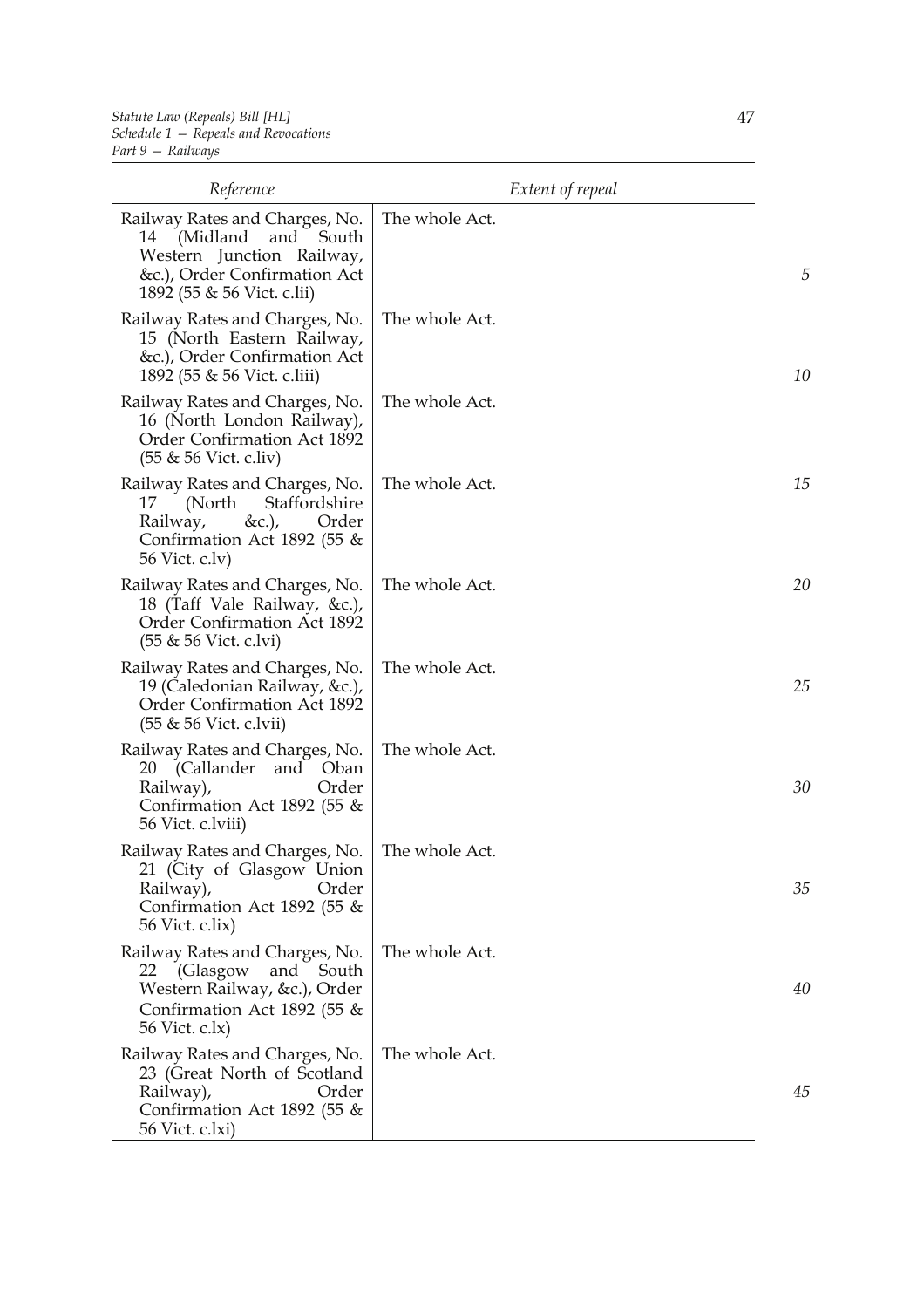| Reference                                                                                                                                      | Extent of repeal |    |
|------------------------------------------------------------------------------------------------------------------------------------------------|------------------|----|
| Railway Rates and Charges, No.<br>24<br>(Highland<br>Railway),<br>Order Confirmation Act 1892<br>$(55 \& 56$ Vict. c.lxii)                     | The whole Act.   | 5  |
| Railway Rates and Charges, No.<br>25 (North British Railway,<br>&c.), Order Confirmation Act<br>1892 (55 & 56 Vict. c.lxiii)                   | The whole Act.   |    |
| Railway Rates and Charges, No.<br>(Athenry and Ennis<br>26<br>Junction Railway, &c.), Order<br>Confirmation Act 1892 (55 &<br>56 Vict. c.lxiv) | The whole Act.   | 10 |
| Railway Rates and Charges<br>(Cranbrook<br>and<br>Paddock<br>Wood Railway, &c.) Order<br>Confirmation Act 1893 (56 $\&$<br>57 Vict. c.cxii)    | The whole Act.   | 15 |
| Railway Rates and Charges<br>(Easingwold Railway, &c.)<br>Order Confirmation Act 1894<br>(57 & 58 Vict. c.xlviii)                              | The whole Act.   | 20 |
| Mersey Railway (Rates and<br>Charges) Act 1894 (57 & 58<br>Vict. c.lxxii)                                                                      | The whole Act.   | 25 |
| Railway Rates and Charges<br>(Lee-on-the-Solent<br>Light<br>Railway,<br>$\&c.$<br>Order<br>Confirmation Act 1896 (59 $\&$<br>60 Vict. c.clxv)  | The whole Act.   | 30 |
| Railway Rates and Charges<br>(Weston<br>Clevedon<br>and<br>Portishead Light Railways)<br>Order Confirmation Act 1909<br>$(9$ Edw.7 c.xcii)     | The whole Act.   | 35 |

## GROUP 3 - MISCELLANEOUS

#### (1) MIDLAND GREAT WESTERN RAILWAY OF IRELAND

| Reference                                                                                                                 | Extent of repeal         |    |
|---------------------------------------------------------------------------------------------------------------------------|--------------------------|----|
| Midland<br>Great<br>Railway of Ireland Act 1845<br>$(8 \& 9 \text{ Vict. c.cxix})$                                        | Western   The whole Act. | 40 |
| Midland<br>Great<br>Railway of Ireland (Liffy<br>Branch and<br>Longford<br>Deviation) Act 1846 (9 $\&$ 10<br>Vict. c.ccx) | Western   The whole Act. | 45 |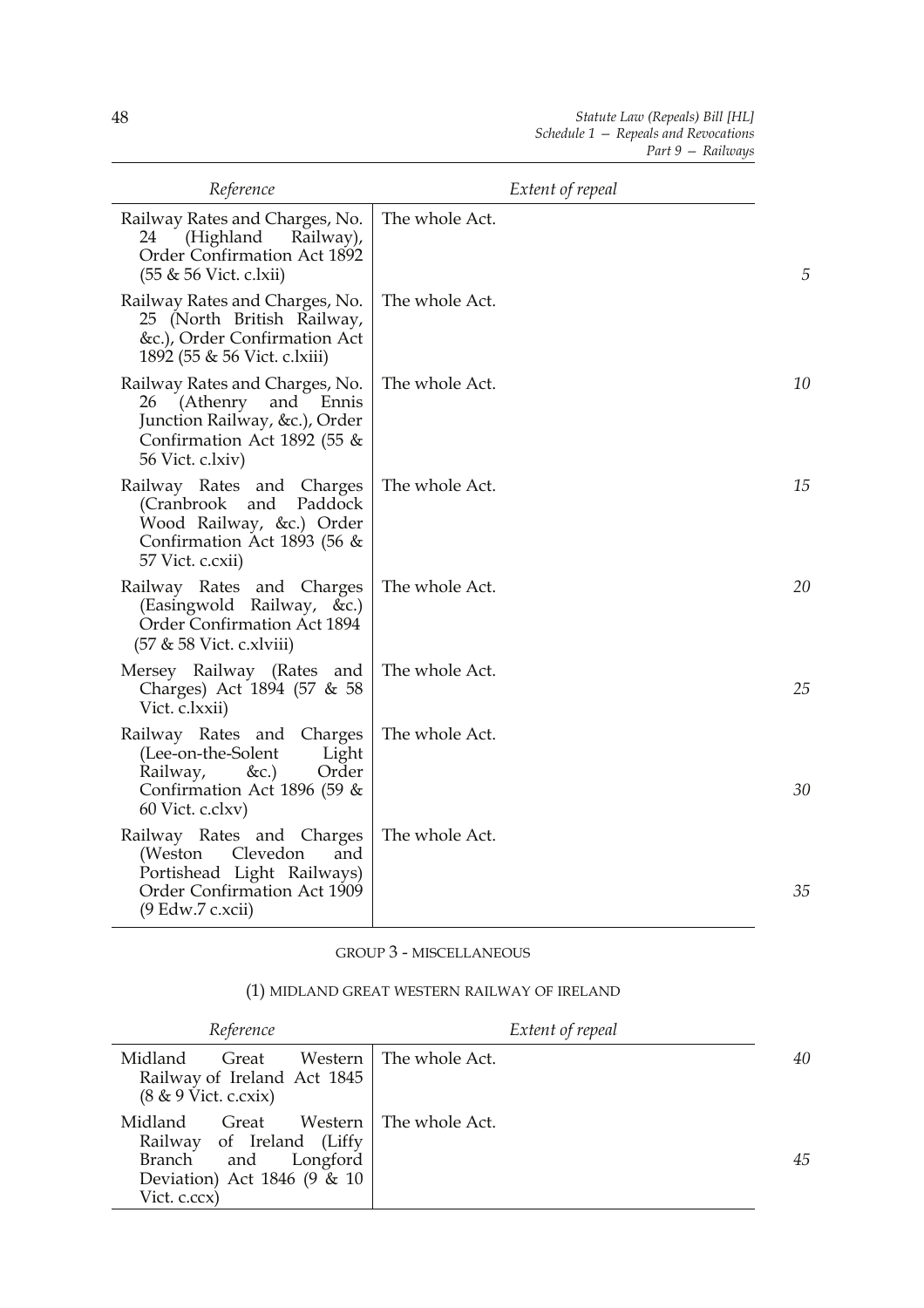| Reference                                                                                                                                             | Extent of repeal |    |
|-------------------------------------------------------------------------------------------------------------------------------------------------------|------------------|----|
| Midland<br>Great<br>Western<br>Ireland<br>Railway of<br>Act<br>(Mullingar to Athlone) 1846<br>(9 & 10 Vict. c.ccxxiv)                                 | The whole Act.   | 5  |
| Midland<br>Great<br>Western<br>Ireland<br>Railway<br>of<br>(Newcastle, Anniskinnan and<br>Baltrasna Deviations)<br>Act<br>1847 (10 & 11 Vict. c.cxxx) | The whole Act.   | 10 |
| Midland<br>Great<br>Western<br>Railway of Ireland (Athlone<br>to Galway Extension) Act<br>1847 (10 & 11 Vict. c.clxxvi)                               | The whole Act.   |    |
| Midland<br>Great<br>Western<br>Railway of Ireland (Moate<br>Deviation) Act 1848 (11 & 12<br>Vict. c.lxxvi)                                            | The whole Act.   | 15 |
| Advance of Money (Athlone to<br>Galway Railway) Act 1849<br>(12 & 13 Vict. c.62)                                                                      | The whole Act.   | 20 |
| Midland<br>Great<br>Western<br>Railway<br>of<br>Ireland<br>(Deviations)<br>and<br>Amendment) Act 1850 (13 &<br>14 Vict. c.lxxxviii)                   | The whole Act.   | 25 |
| Midland<br>Great<br>Western<br>Railway of Ireland (Longford<br>Deviation and Cavan Branch)<br>Act 1852 (15 & 16 Vict.<br>c.cxxxvii)                   | The whole Act.   | 30 |
| Midland<br>Great<br>Western<br>of Ireland (Sligo<br>Railway<br>Extension) Act 1857 (20 & 21<br>Vict. c.lxxvii)                                        | The whole Act.   | 35 |
| Midland<br>Great<br>Western<br>Ireland<br>Railway<br>of<br>(Streamstown<br>Clara<br>and<br>Junction) Act 1857 (20 & 21<br>Vict. c.cxiii)              | The whole Act.   | 40 |
| Midland<br>Great<br>Western<br>Railway of Ireland (Clara<br>Deviation) Act 1858 (21 & 22<br>Vict. c.xciv)                                             | The whole Act.   |    |
| Midland<br>Western<br>Great<br>Railway of Ireland (Liffey<br>Branch) Act 1859 (22 & 23<br>Vict. c.liii)                                               | The whole Act.   | 45 |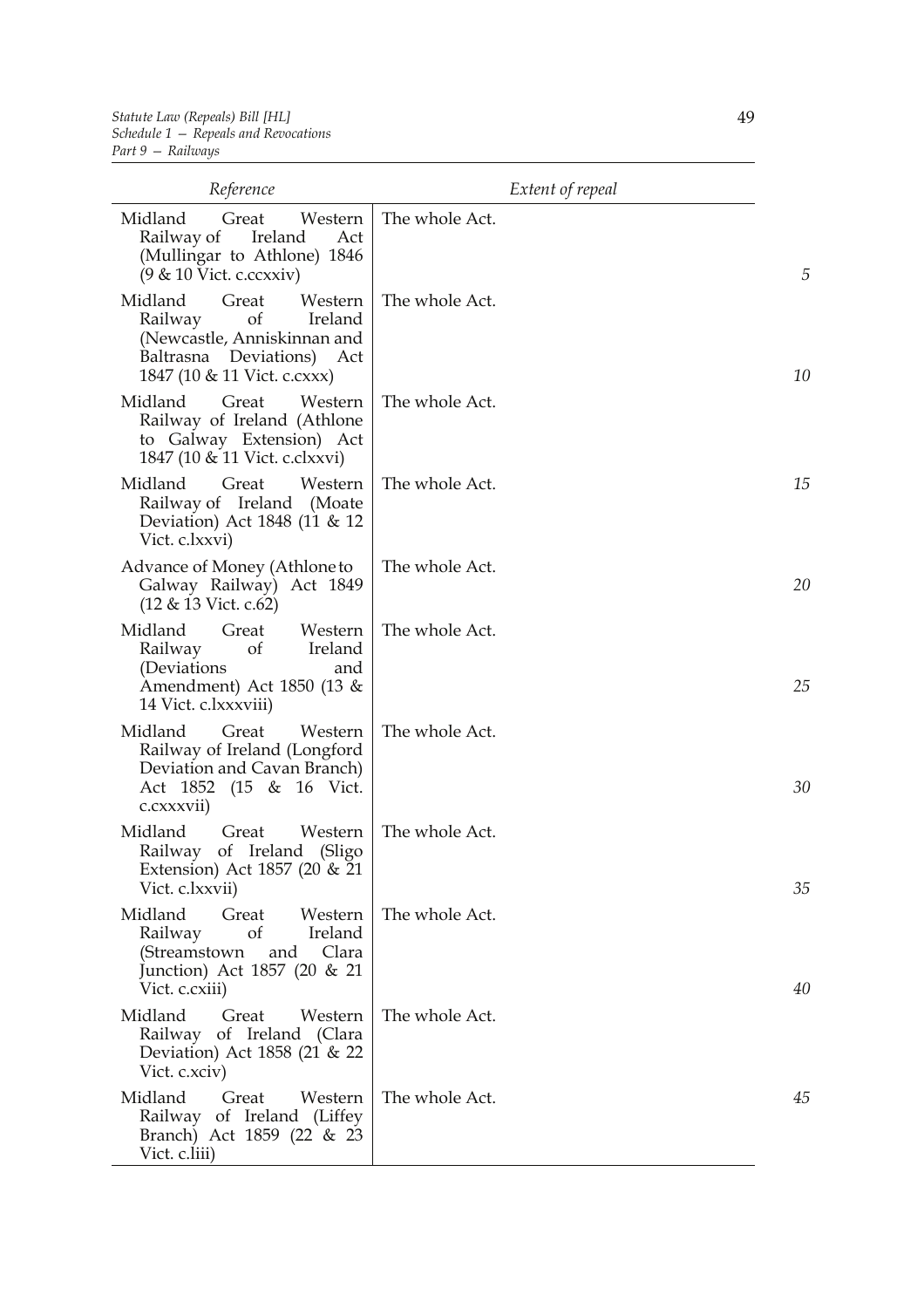| Reference                                                                                                                                  | Extent of repeal |    |
|--------------------------------------------------------------------------------------------------------------------------------------------|------------------|----|
| Midland<br>Great<br>Western<br>of Ireland (Sligo<br>Railway<br>Extension) Act 1859 (22 & 23<br>Vict. c.lxii)                               | The whole Act.   | 5  |
| Midland<br>Great<br>Western<br>Railway of Ireland Act 1865<br>(28 & 29 Vict. c.xl)                                                         | The whole Act.   |    |
| Midland<br>Great<br>Western<br>Railway of Ireland (No.2) Act<br>1865 (28 & 29 Vict. c.ccx)                                                 | The whole Act.   | 10 |
| Midland<br>Western<br>Great<br>Railway of Ireland Act 1866<br>$(29 \& 30$ Vict. c.xxxiv)                                                   | The whole Act.   |    |
| Midland<br>Great<br>Western<br>Railway (of Ireland) Act 1869<br>(32 & 33 Vict. c.lii)                                                      | The whole Act.   | 15 |
| Midland<br>Great<br>Western<br>Railway of Ireland Act 1871<br>$(34 \& 35$ Vict. c.lxix)                                                    | The whole Act.   | 20 |
| Midland<br>Western<br>Great<br>Railway of Ireland Act 1874<br>(37 & 38 Vict. c.xxvii)                                                      | The whole Act.   |    |
| Midland Great Western, Dublin<br>and Meath, and Navan and<br>Kingscourt Railways<br>Act<br>1875 (38 & 39 Vict. c. cxlviii)                 | The whole Act.   | 25 |
| Midland<br>Great<br>Western<br>Railway of Ireland Act 1877<br>$(40 \& 41$ Vict. c.cxxxix)                                                  | The whole Act.   | 30 |
| Midland<br>Western<br>Great<br>Railway of Ireland Act 1881<br>(44 & 45 Vict. c.xcvii)                                                      | The whole Act.   |    |
| Midland<br>Great<br>Western<br>Railway of Ireland Act 1886<br>$(49 \& 50$ Vict. c.xxxviii)                                                 | The whole Act.   | 35 |
| Midland<br>Great<br>Western<br>Railway of Ireland Act 1887<br>(50 & 51 Vict. c.cxlvi)                                                      | The whole Act.   |    |
| Midland Great Western, Dublin<br>and Meath, and Navan and<br>Kingscourt<br>Railways<br>(Purchase) Act 1888 (51 & 52<br>Vict. c.lxxi)       | The whole Act.   | 40 |
| Midland Great Western and<br>Great Northern and Western<br>of<br>Railways<br>Ireland<br>(Amalgamation) Act 1890 (53<br>& 54 Vict. c.lxxvi) | The whole Act.   | 45 |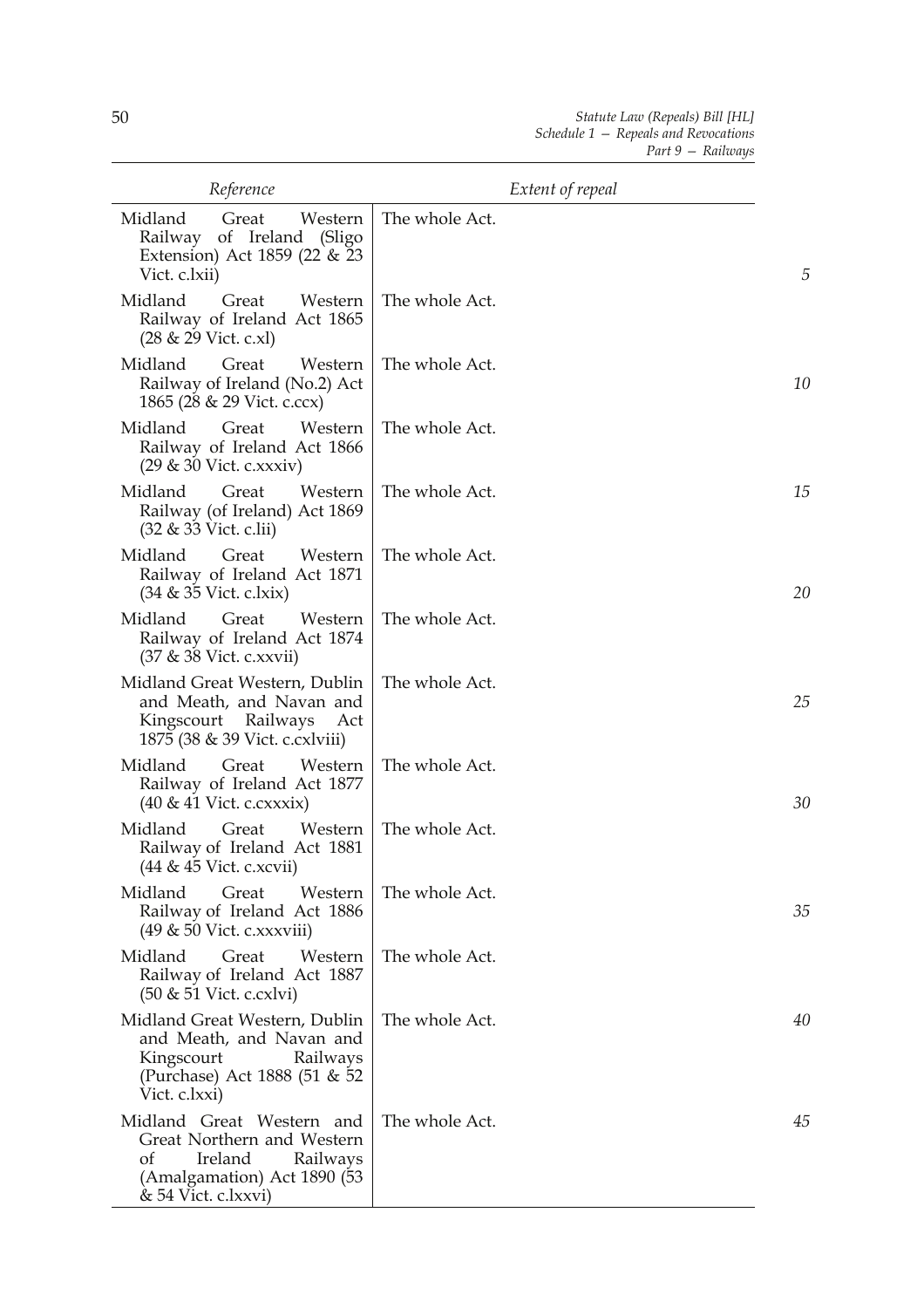| Reference                                                                            | Extent of repeal |    |
|--------------------------------------------------------------------------------------|------------------|----|
| Midland<br>Western<br>Great<br>Railway of Ireland Act 1891<br>(54 & 55 Vict. c.xli)  | The whole Act.   |    |
| Midland<br>Great<br>Western<br>Railway of Ireland Act 1892<br>(55 & 56 Vict. c.cxli) | The whole Act.   | 5  |
| Midland<br>Great<br>Western<br>Railway of Ireland Act 1894<br>(57 & 58 Vict. c.cl)   | The whole Act.   | 10 |
| Midland<br>Great<br>Western<br>Railway of Ireland Act 1900<br>(63 & 64 Vict. c.ccli) | The whole Act.   |    |
| Midland<br>Great<br>Western<br>Railway of Ireland Act 1903<br>(3 Edw.7 c.clxiii)     | The whole Act.   | 15 |
| Midland<br>Great<br>Western<br>Railway of Ireland Act 1909<br>(9 Edw.7 c.lxxvi)      | The whole Act.   |    |

## (2) RAILWAY COMPANIES (ACCOUNTS AND RETURNS) ACT 1911

*20*

| Reference                                                                                   | Extent of repeal                       |    |
|---------------------------------------------------------------------------------------------|----------------------------------------|----|
| Railway Companies (Accounts   The whole Act.<br>and Returns) Act 1911 (1 & 2<br>Geo.5 c.34) |                                        |    |
| Charges<br>etc<br>Transport<br>(Miscellaneous Provisions)<br>Act 1954 (2 & 3 Eliz.2 c.64)   | Section 10.                            | 25 |
| Channel Tunnel Rail Link Act<br>1996 (c.61)                                                 | In Schedule 9, in Part 2, paragraph 6. |    |
| Crossrail Act 2008 (c.18)                                                                   | In Schedule 11, paragraph 5.           | 30 |

## PART 10

TAXATION AND PENSIONS

#### GROUP 1 - GENERAL TAXATION

| Reference                                                     | Extent of repeal or revocation                                    |    |
|---------------------------------------------------------------|-------------------------------------------------------------------|----|
| Income Tax Act 1952 (15 $\&$ 16<br>Geo. 6 and 1 Eliz. 2 c.10) | Section 228.<br>Section $400(4)$ .<br>Section 406(6).             | 35 |
| Provisional Collection of Taxes<br>Act $1968$ (c.2)           | Section $1(1A)$ .                                                 |    |
| Finance Act 1969 (c.32)                                       | Section $11(5)$ .<br>Section 60.<br>In Schedule 20, paragraph 11. | 40 |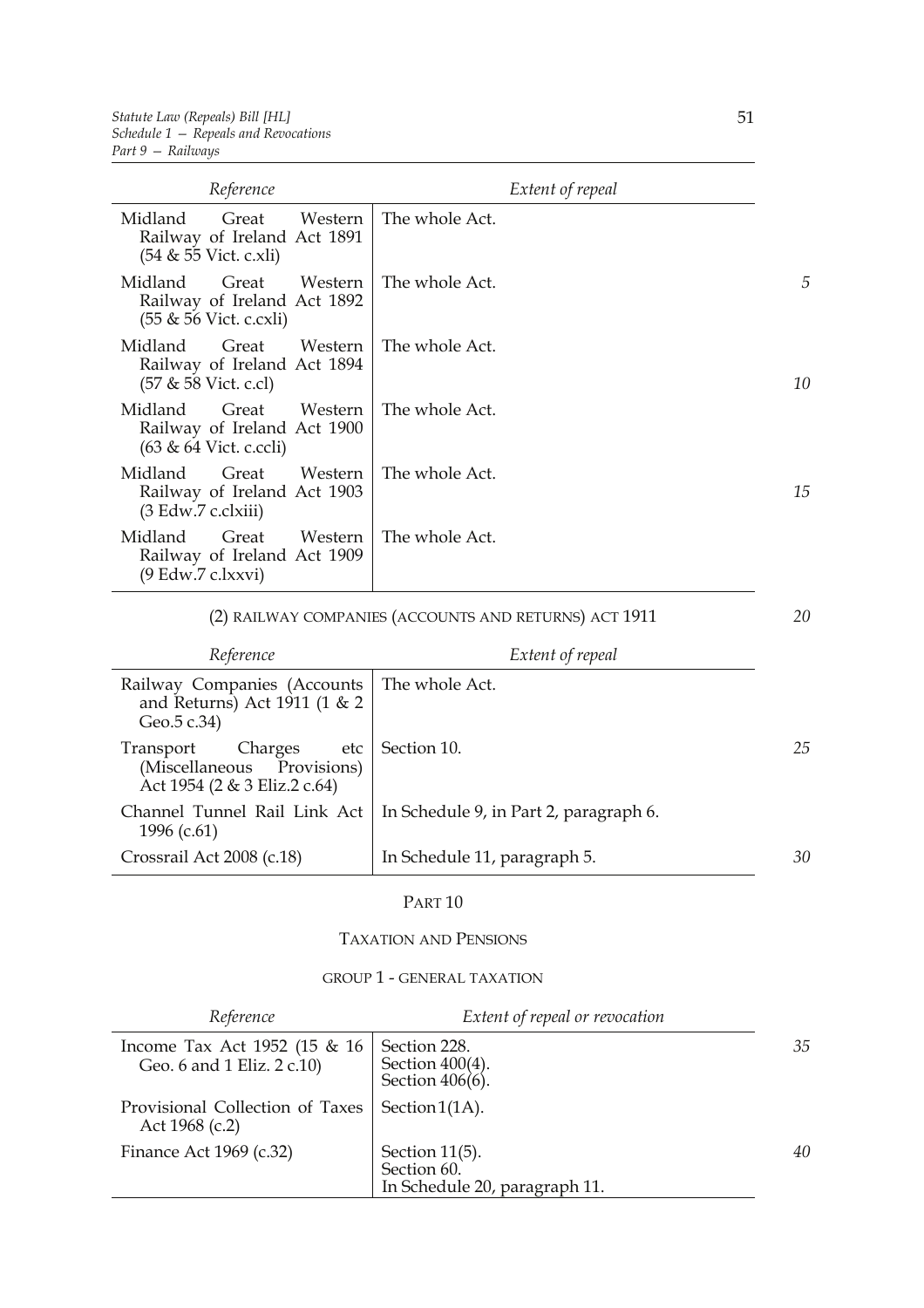| Reference                                       | Extent of repeal or revocation                                                                                                                                                                   |          |
|-------------------------------------------------|--------------------------------------------------------------------------------------------------------------------------------------------------------------------------------------------------|----------|
| Taxes Management Act 1970<br>(c.9)              | Section $43A(2A)(b)$ .                                                                                                                                                                           |          |
| Finance Act 1973 (c.51)                         | Schedule 16A.                                                                                                                                                                                    |          |
| National Insurance Surcharge<br>Act 1976 (c.85) | The whole Act.                                                                                                                                                                                   | 5        |
| Finance Act 1984 (c.43)                         | Section 117.                                                                                                                                                                                     |          |
| Finance Act 1985 (c.54)                         | Section 97.<br>In Schedule 22, paragraph 6.                                                                                                                                                      |          |
| Income and Corporation Taxes<br>Act 1988 (c.1)  | Section 774.<br>Sections 812 to 814.<br>In section $843(4)$ , the words "and $812$ ".<br>In Schedule 30, paragraphs 9, 14, 15, 19 and 20.                                                        | 10       |
| Finance Act 1988 (c.39)                         | Section 31.<br>Section 58.<br>Section $61(1)$ .<br>In section $61(5)$ , the words "Subsection $(1)$ above<br>shall have effect for the year 1988-89 and<br>subsequent years of assessment; and". | 15       |
|                                                 | Section 75.<br>Section 119.<br>Section 120.<br>Section 122.<br>In Schedule 3, paragraph 13.<br>Schedule 5.                                                                                       | 20<br>25 |
| Finance Act 1989 (c.26)                         | Section 91.<br>Section 92(1), (2).<br>Section 96(1), (4).<br>Section 114.<br>Section $160(3)$ .<br>Section 162.                                                                                  | 30       |
| Finance Act 1991 (c.31)                         | Section $27(6)$ .<br>Section 46.<br>Section 66.<br>Section 75.<br>In Schedule 6, paragraph 4.                                                                                                    | 35       |
| Finance (No. 2) Act 1992 (c.48)                 | Sections 47 to 49.<br>Section 63.<br>Schedule 11.                                                                                                                                                |          |
| Finance Act 1993 (c.34)                         | Section 67.<br>Section 79(2).<br>Section 107(2).<br>Section 182(1)(ca).<br>Section 205(3).                                                                                                       | 40       |
|                                                 | In Schedule 6, paragraph 10.<br>In Schedule 18, paragraph 6.<br>In Schedule 23, in Part 6 (under the Provisional<br>Collection of Taxes Act 1968) the words "and<br>subsection $(1A)$ ".         | 45       |
| Finance Act $1994$ (c.9)                        | Section 176(2).<br>In Schedule 14, paragraphs 2 and 4.<br>In Schedule 16, paragraph 5(1).<br>In Schedule 17, paragraph 1.                                                                        | 50       |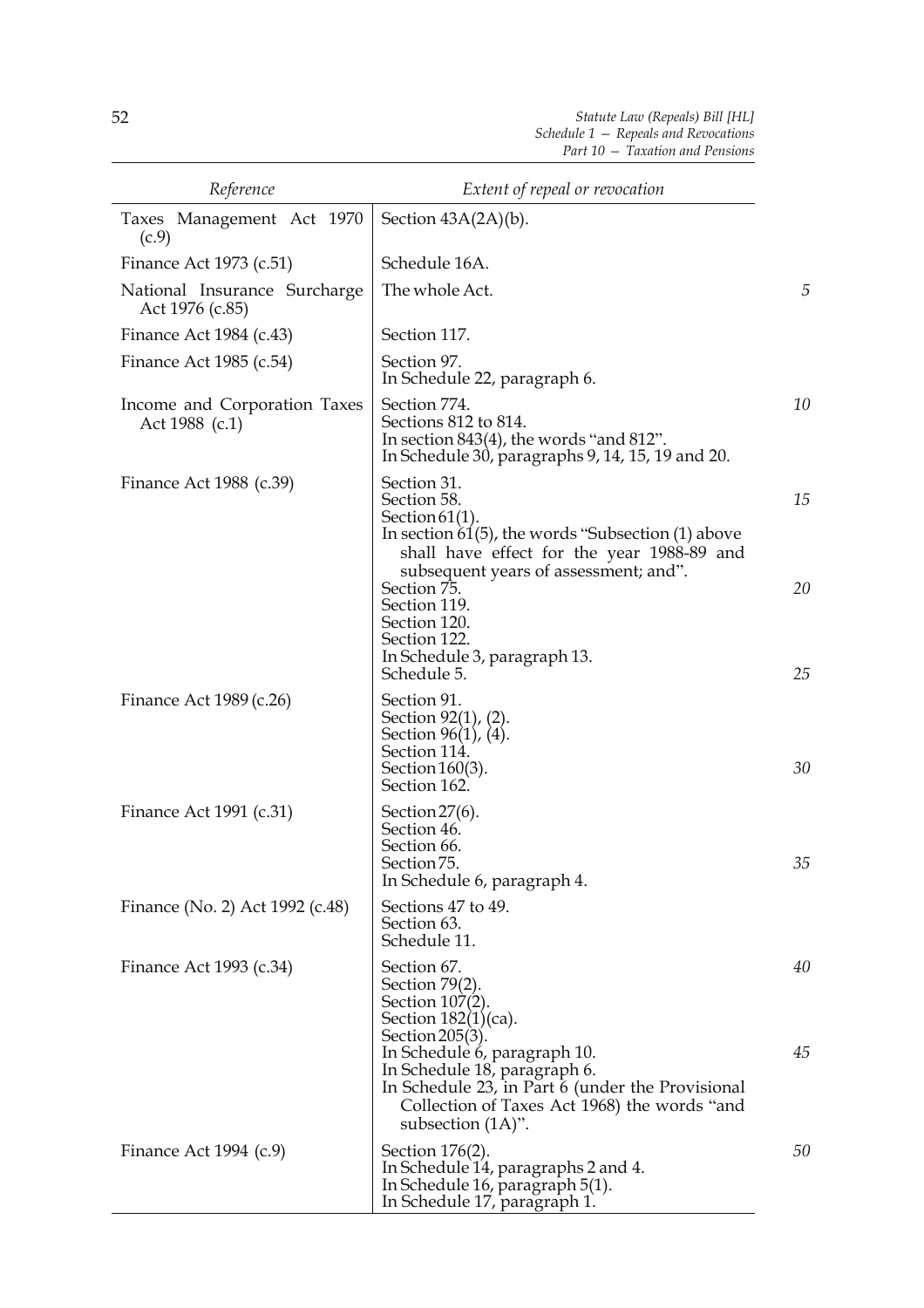| Reference                                | Extent of repeal or revocation                                                                                                                                                                                                                                                                                                                                                                                                                                                                                                                                                                                  |                |
|------------------------------------------|-----------------------------------------------------------------------------------------------------------------------------------------------------------------------------------------------------------------------------------------------------------------------------------------------------------------------------------------------------------------------------------------------------------------------------------------------------------------------------------------------------------------------------------------------------------------------------------------------------------------|----------------|
| Finance Act 1994 (c.9) $-$ <i>cont</i> . | In Schedule 19, paragraphs 38, 39 and 40.                                                                                                                                                                                                                                                                                                                                                                                                                                                                                                                                                                       |                |
| Finance Act 1995 $(c.4)$                 | Section $42(3)$ to $(5)$ .<br>Section 57.<br>In Schedule 6, paragraph 27.<br>In Schedule 17, paragraphs 24 and 26.                                                                                                                                                                                                                                                                                                                                                                                                                                                                                              | 5              |
| Finance Act 1996 $(c.8)$                 | Section 153.<br>Section 156.<br>In Schedule 6, paragraph 11.<br>In Schedule 7, paragraphs 20 and 26.<br>In Schedule 14, paragraph 26.<br>In Schedule 20, paragraph 38.<br>In Schedule 21, paragraphs 19, 45, 46 and 48.<br>In Schedule 36, paragraphs 1 and $3(11)$ .<br>In Schedule 37, paragraph $11(2)(b)$ .                                                                                                                                                                                                                                                                                                 | 10<br>15       |
| Finance Act 1997 (c.16)                  | Section 61.                                                                                                                                                                                                                                                                                                                                                                                                                                                                                                                                                                                                     |                |
| Finance (No. 2) Act 1997 (c.58)          | Section 17.<br>In section 25, subsections $(1)$ , $(5)$ , $(6)$ and $(7)$ .<br>In Schedule 3, paragraph 9.<br>In Schedule 4, paragraph 29.                                                                                                                                                                                                                                                                                                                                                                                                                                                                      | 20             |
| Finance Act 1998 (c.36)                  | In section 30, subsections $(2)$ to $(6)$ .<br>Section 62.<br>Sections 103 to 105.<br>In section 106, subsections $(4)$ to $(9)$ .<br>Section 153.<br>In Schedule 3, paragraphs 1, 2, 3, 4, 8, 11, 12, 13,<br>14, 15, 16, 17, 18, 19, 20, 21, 22, 23, 25, 26, 27,<br>28, 29, 30, 31, 32, 33, 34, 35, 36, 37, 38, 39, 41,<br>42, 43, 44, 45, 46, 47 and 48.<br>In Schedule 7, in paragraph 1, the words<br>"375A(1)(b)," and "770(2)(a)(iii) and (b)(iii),".<br>In Schedule 7, paragraph 2, in paragraph 3 the<br>words ", $76(1)$ and $(4)(a)$ and $112(1)$ ",<br>paragraph 8 and paragraph 12.<br>Schedule 11. | 25<br>30<br>35 |
| Finance Act 1999 (c.16)                  | Section 46<br>In Schedule 4, paragraphs 2, 3(2), 5(2)(b), (3), (4),<br>$(6, 7(2), 8, 9(2), 10, 11, 12, 13(a), 14(a), (b),$<br>$15(2)(b)$ , (3), (4), (6), 17(2) and 18(1).                                                                                                                                                                                                                                                                                                                                                                                                                                      |                |
| Finance Act 2000 (c.17)                  | In Schedule 30, paragraph 4(13) and (14),<br>paragraphs 10, 14, 18 and 26.                                                                                                                                                                                                                                                                                                                                                                                                                                                                                                                                      | 40             |
| Capital Allowances Act 2001<br>(c.2)     | In section 542, the words "or relevant activity"<br>in four places, and in the sub-heading to the<br>section.                                                                                                                                                                                                                                                                                                                                                                                                                                                                                                   |                |
| Finance Act $2001$ (c.9)                 | Section 81.<br>In Schedule 27, paragraph 7.                                                                                                                                                                                                                                                                                                                                                                                                                                                                                                                                                                     | 45             |
| Finance Act 2002 (c.23)                  | Section $88(2)(a)$ .                                                                                                                                                                                                                                                                                                                                                                                                                                                                                                                                                                                            |                |
| Finance Act $2003$ (c.14)                | In section $153(2)(a)$ , the words ", $814(1)$ ".<br>In section $207(2)$ , the words "(b) Schedule 13B to<br>that Act (elections as to transfer of children's<br>tax credit),".                                                                                                                                                                                                                                                                                                                                                                                                                                 | 50             |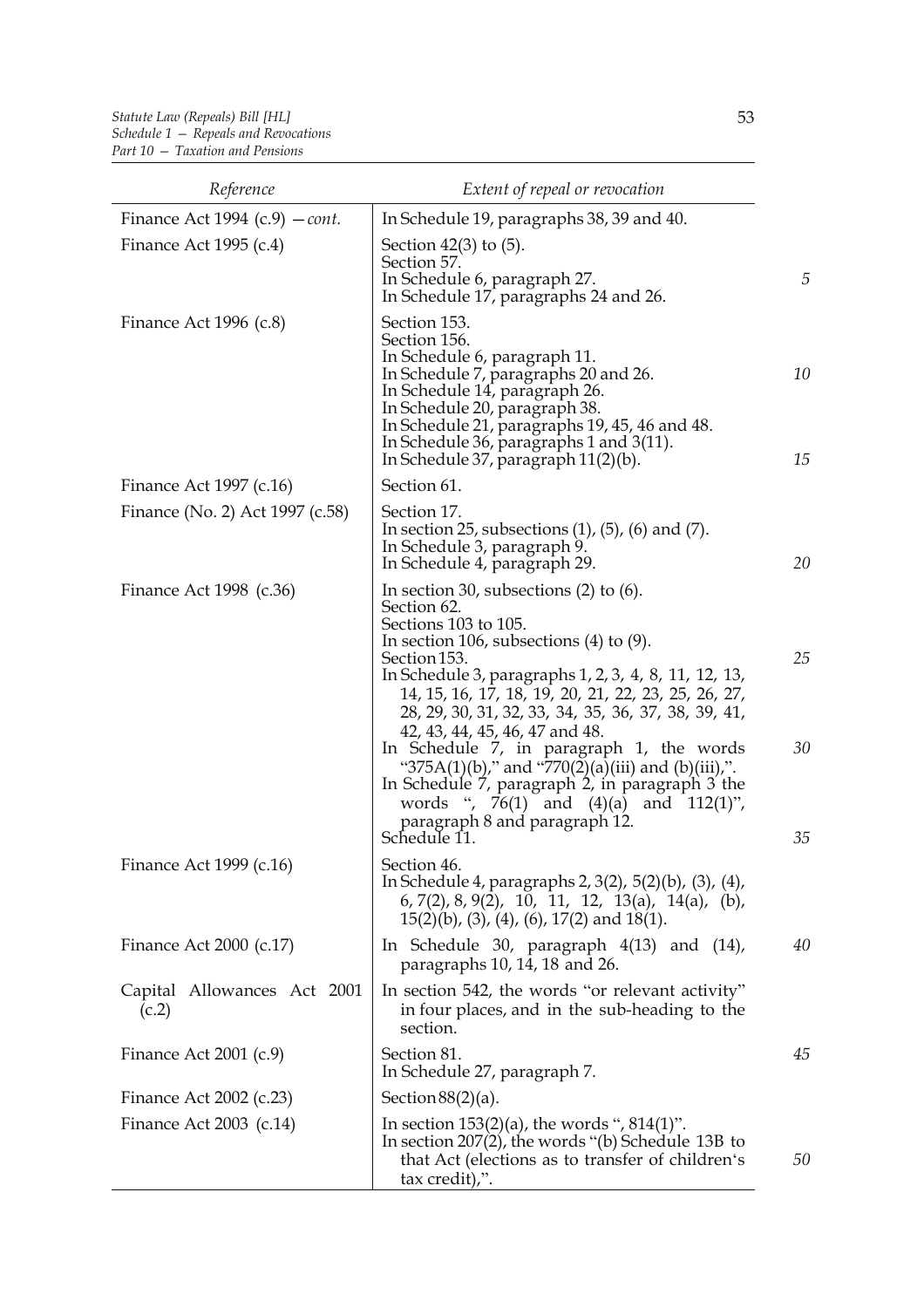| Reference                                                                                                              | Extent of repeal or revocation                                                                                                                                                                                                                                                                                                                                                                                                                                                                                                                                                                                                                                                                                                                     |                     |
|------------------------------------------------------------------------------------------------------------------------|----------------------------------------------------------------------------------------------------------------------------------------------------------------------------------------------------------------------------------------------------------------------------------------------------------------------------------------------------------------------------------------------------------------------------------------------------------------------------------------------------------------------------------------------------------------------------------------------------------------------------------------------------------------------------------------------------------------------------------------------------|---------------------|
| Income Tax (Trading and Other<br>Income) Act $2005$ (c.5)                                                              | In Schedule 1, paragraphs $310$ , $326$ , $457(3)$ and<br>$458(4)$ .                                                                                                                                                                                                                                                                                                                                                                                                                                                                                                                                                                                                                                                                               |                     |
| Income Tax Act 2007 (c.3)                                                                                              | In section $45(1)$ , the words "or (b)<br>(as<br>applicable)".<br>In section 45(3), the words ", and (b) $E7,185$ , in<br>any other case".<br>In section $46(1)$ , the words "or (b)<br>(as<br>applicable)".<br>In section 46(3), the words ", and (b) $E7,185$ , in<br>any other case".<br>In section $47(4)(a)$ , the words "or (b) (as<br>applicable)" and in section $47(4)(b)$ the words<br>"or (b) (as applicable)".<br>In section $48(4)(a)$ , the words "or (b) (as<br>applicable)" and in section $48(4)(b)$ the words<br>"or (b) (as applicable)".<br>In section $57(1)(f)$ , the words "and (b)" and in<br>section $57(1)(g)$ , the words "and (b)".<br>In section 57 $(3)(b)$ , the words "and $(b)$ " twice.<br>Section $577(8)(a)$ . | 5<br>10<br>15<br>20 |
| Corporation Tax Act 2009 (c.4)                                                                                         | the<br>In Schedule 1, paragraphs $254(c)$<br>(and<br>preceding "and") and 359.<br>In Schedule 1, paragraph 225.                                                                                                                                                                                                                                                                                                                                                                                                                                                                                                                                                                                                                                    |                     |
| Corporation Tax Act 2010 (c.4)                                                                                         | In Schedule 1, paragraphs 103 and 116.                                                                                                                                                                                                                                                                                                                                                                                                                                                                                                                                                                                                                                                                                                             | 25                  |
| (International<br>Taxation<br>and<br>Other Provisions) Act 2010<br>(c.8)                                               | In Schedule 8, paragraphs 30 and 31.                                                                                                                                                                                                                                                                                                                                                                                                                                                                                                                                                                                                                                                                                                               |                     |
| The<br>Charitable<br>Deductions<br>(Approved<br>Schemes)<br>Regulations 1986 (SI 1986 No.<br>2211)                     | Regulation 16.                                                                                                                                                                                                                                                                                                                                                                                                                                                                                                                                                                                                                                                                                                                                     | 30                  |
| The<br>Charitable<br>Deductions<br>(Approved<br>Schemes)<br>(Amendment No.2)<br>Regulations 2000 (SI 2000 No.<br>2083) | Regulation 8.                                                                                                                                                                                                                                                                                                                                                                                                                                                                                                                                                                                                                                                                                                                                      | 35                  |
| The Income and Corporation<br>(Electronic<br>Taxes<br>Communications)<br>Regulations 2003 (SI 2003 No.<br>282)         | In regulation $2(1)(a)(iii)$ , the words "30 or".                                                                                                                                                                                                                                                                                                                                                                                                                                                                                                                                                                                                                                                                                                  | 40                  |
| Charitable<br>The<br>Deductions<br>(Approved<br>Schemes)<br>(Amendment)<br>Regulations<br>2003 (SI 2003 No. 1745)      | Regulation 7.                                                                                                                                                                                                                                                                                                                                                                                                                                                                                                                                                                                                                                                                                                                                      | 45                  |

The repeals or revocations shown in Part 10 Group 1 - General Taxation do not have retrospective effect.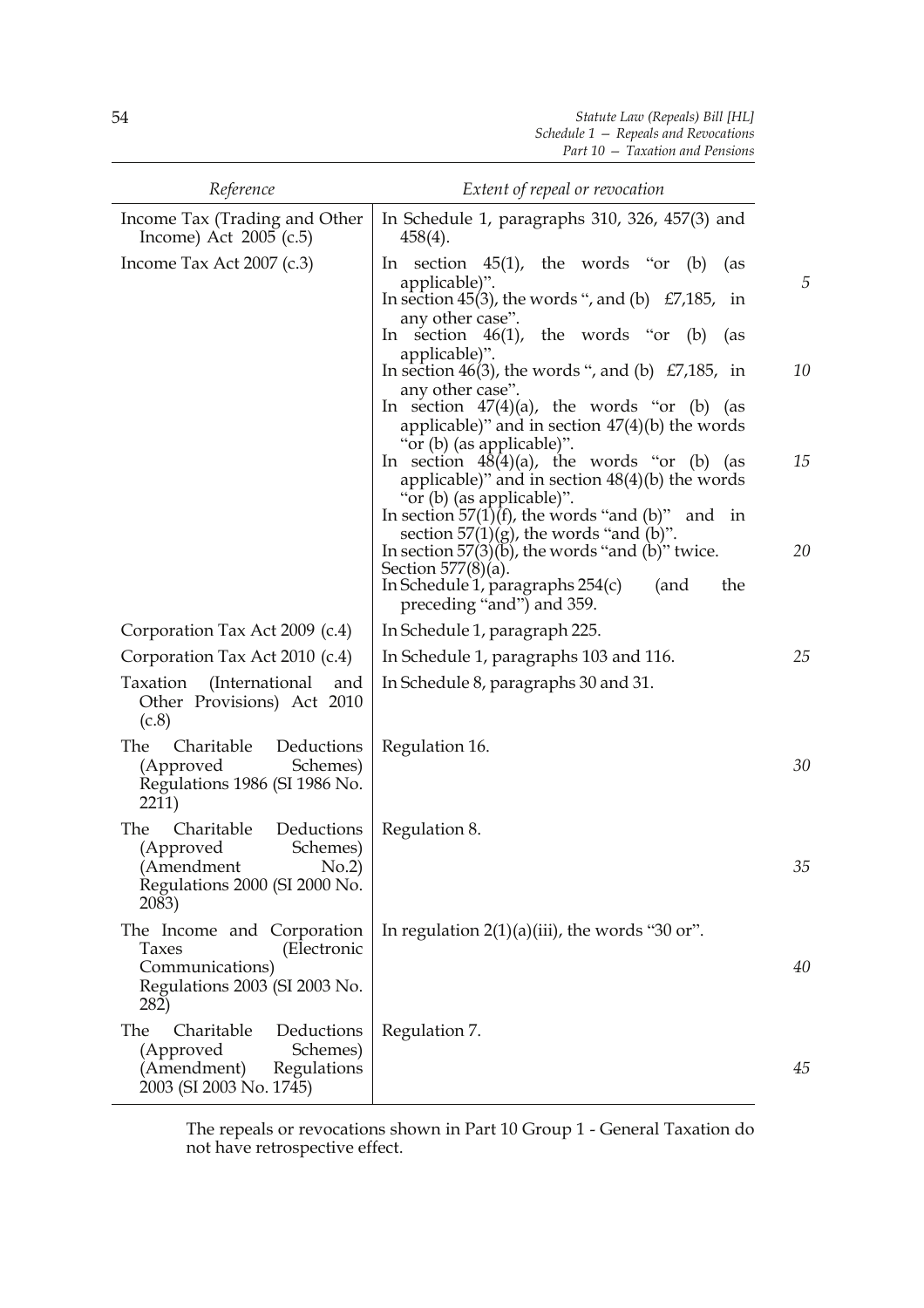| Reference                                                                     | Extent of repeal |    |
|-------------------------------------------------------------------------------|------------------|----|
| 38 Geo.3 c.liv (1798) (Edinburgh<br>Two Pennies Scots Act)                    | The whole Act.   |    |
| 39 Geo.3 c.xxxix (1799) (Port<br>Glasgow and Newark Two<br>Pennies Scots Act) | The whole Act.   | 5  |
| 39 Geo.3 c.xl (1799) (Glasgow<br>and Gorbals Two Pennies<br>Scots Act)        | The whole Act.   | 10 |
| 42 Geo.3 c.xxvii (1802) (Dundee<br>Two Pennies Scots Act)                     | The whole Act.   |    |
| 42 Geo.3 c.xxxiii (1802) (Kelso<br>Two Pennies Scots Act)                     | The whole Act.   |    |
| Geo.3<br>44<br>c.xxxvi<br>(1804)<br>(Dalkeith Improvement and<br>Market Act)  | The whole Act.   | 15 |
| 47 Geo.3 Sess.2 c.xli (1807)<br>(Burntisland Two Pennies<br>Scots Act)        | The whole Act.   | 20 |
| 47 Geo.3 Sess.2 c.xlii (1807)<br>(Kinghorn Two Pennies Scots<br>Act)          | The whole Act.   |    |
| 48<br>Geo.3<br>c.xiv<br>(1808)<br>(Aberbrothock Two Pennies<br>Scots Act)     | The whole Act.   | 25 |
| 51<br>Geo.3<br>(1811)<br>c.xxxvii<br>(Dumfries Two Pennies Scots<br>Act)      | The whole Act.   |    |
| Geo.3<br>(1816)<br>56<br>C.XXXV<br>(Edinburgh<br>Two<br>Pennies<br>Scots Act) | The whole Act.   | 30 |
| Geo.3<br>(1816)<br>56<br>C.XXXVII<br>(Montrose Two Pennies Scots<br>Act)      | The whole Act.   | 35 |
| 5 Geo.4 c.xxxviii (1824) (Kelso<br>Two Pennies Scots Act)                     | The whole Act.   |    |
| 6 Geo.4 c.xxxvi (1825) (Dalkeith<br>Two Pennies Scots Act)                    | The whole Act.   |    |
| 8 Geo.4 c.xciii (1827)<br>7<br>《文<br>(Dundee Two Pennies Scots<br>Act)        | The whole Act.   | 40 |
| Geo.4<br>9<br>c.xiii<br>(1828)<br>(Aberbrothock Two Pennies<br>Scots Act)     | The whole Act.   | 45 |

## GROUP 2 - SCOTTISH LOCAL TAXATION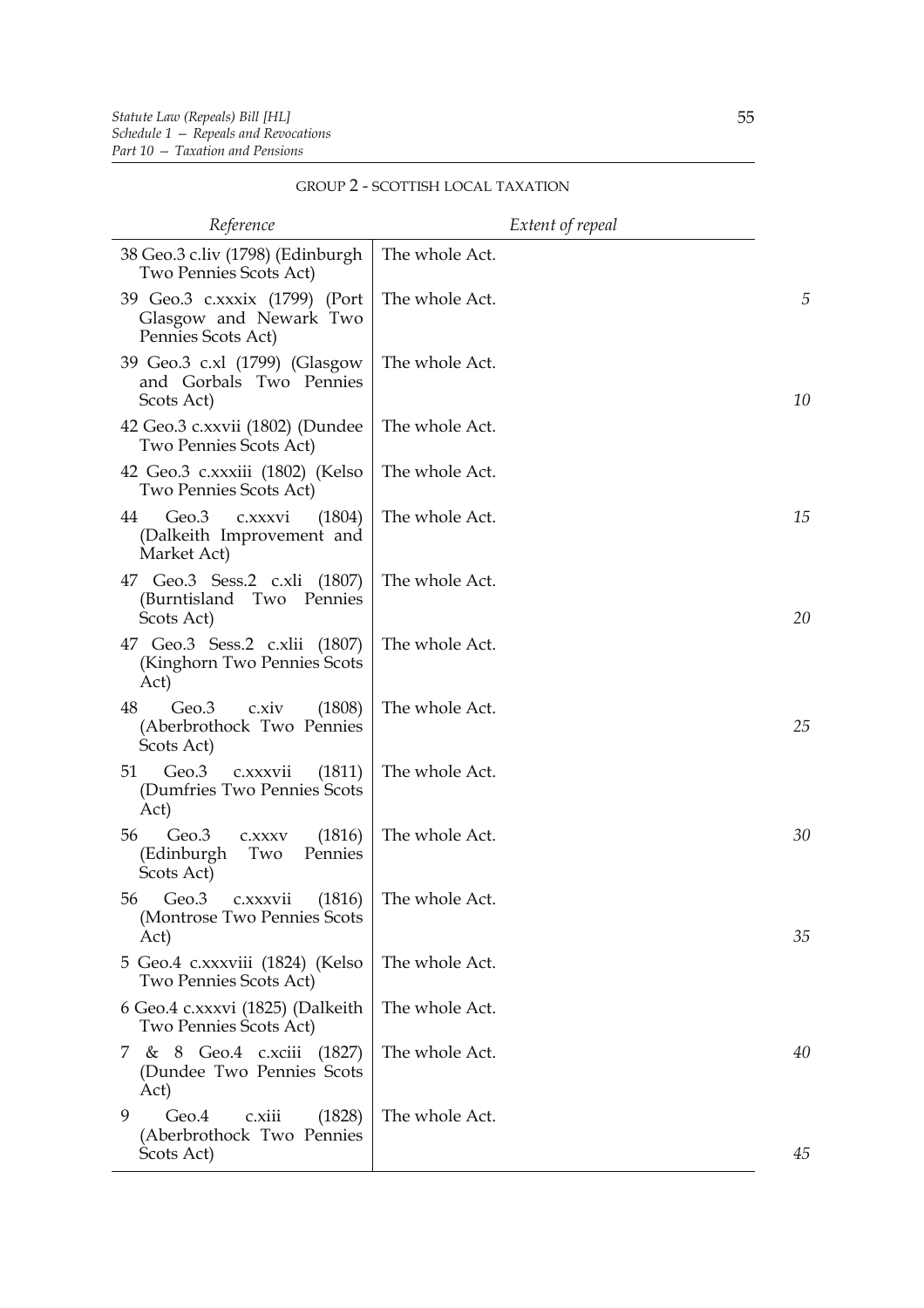| Reference                                                           | Extent of repeal                                                                                        |    |
|---------------------------------------------------------------------|---------------------------------------------------------------------------------------------------------|----|
| Public Records Act 1958 (6 & 7<br>Eliz. $2 c.51$ )                  | In Schedule 1, in Part 2 of the Table, the entry<br>for the Personal Accounts<br>Delivery<br>Authority. | 5  |
| Commissioner<br>Parliamentary<br>Act 1967 (c.13)                    | In Schedule 2, the entry for the Personal<br>Accounts Delivery Authority.                               |    |
| House<br>of<br>Commons<br>Disqualification Act 1975<br>(c.24)       | In Schedule 1, in Part 2, the entry for the<br>Personal Accounts Delivery Authority.                    | 10 |
| Ireland Assembly<br>Northern<br>Disqualification Act 1975<br>(c.25) | In Schedule 1, in Part 2, the entry for the<br>Personal Accounts Delivery Authority.                    |    |
| Freedom of Information Act<br>$2000$ (c.36)                         | In Schedule 1, in Part 6, the entry for the<br>Personal Accounts Delivery Authority.                    | 15 |

## GROUP 3 - PERSONAL ACCOUNTS DELIVERY AUTHORITY

#### PART 11

#### **TURNPIKES**

#### GROUP 1 - GLOUCESTERSHIRE AND OXFORDSHIRE

| Reference                                                    | Extent of repeal |    |
|--------------------------------------------------------------|------------------|----|
| 9<br>Will.3<br>(1697)<br>c.18<br>(Gloucestershire Roads Act) | The whole Act.   | 20 |
| 12<br>Geo.1<br>c.18<br>(1725)<br>(Tewkesbury Roads Act)      | The whole Act.   |    |
| (1725)<br>12<br>Geo.1<br>c.24<br>(Gloucestershire Roads Act) | The whole Act.   | 25 |
| 4 Geo.2 c.23 (1730) (Oxford and<br>Gloucester Roads Act)     | The whole Act.   |    |
| 17 Geo.2 c.10 (1743) (Oxford<br>and Gloucester Roads Act)    | The whole Act.   |    |
| 19 Geo.2 c.18 (1745) (Gloucester<br>Roads Act)               | The whole Act.   | 30 |
| 24 Geo.2 c.28 (1750) (Gloucester<br>and Oxford Roads Act)    | The whole Act.   |    |
| 26 Geo.2 c.70 (1753) (Oxford<br>and Gloucester Roads Act)    | The whole Act.   | 35 |
| Geo.2<br>(1756)<br>29<br>c.51<br>(Gloucestershire Roads Act) | The whole Act.   |    |
| 29 Geo.2 c.58 (1756) (Gloucester<br>Roads Act)               | The whole Act.   |    |
| 29 Geo.2 c.81<br>(1756)<br>(Berks)<br>Roads Act)             | The whole Act.   | 40 |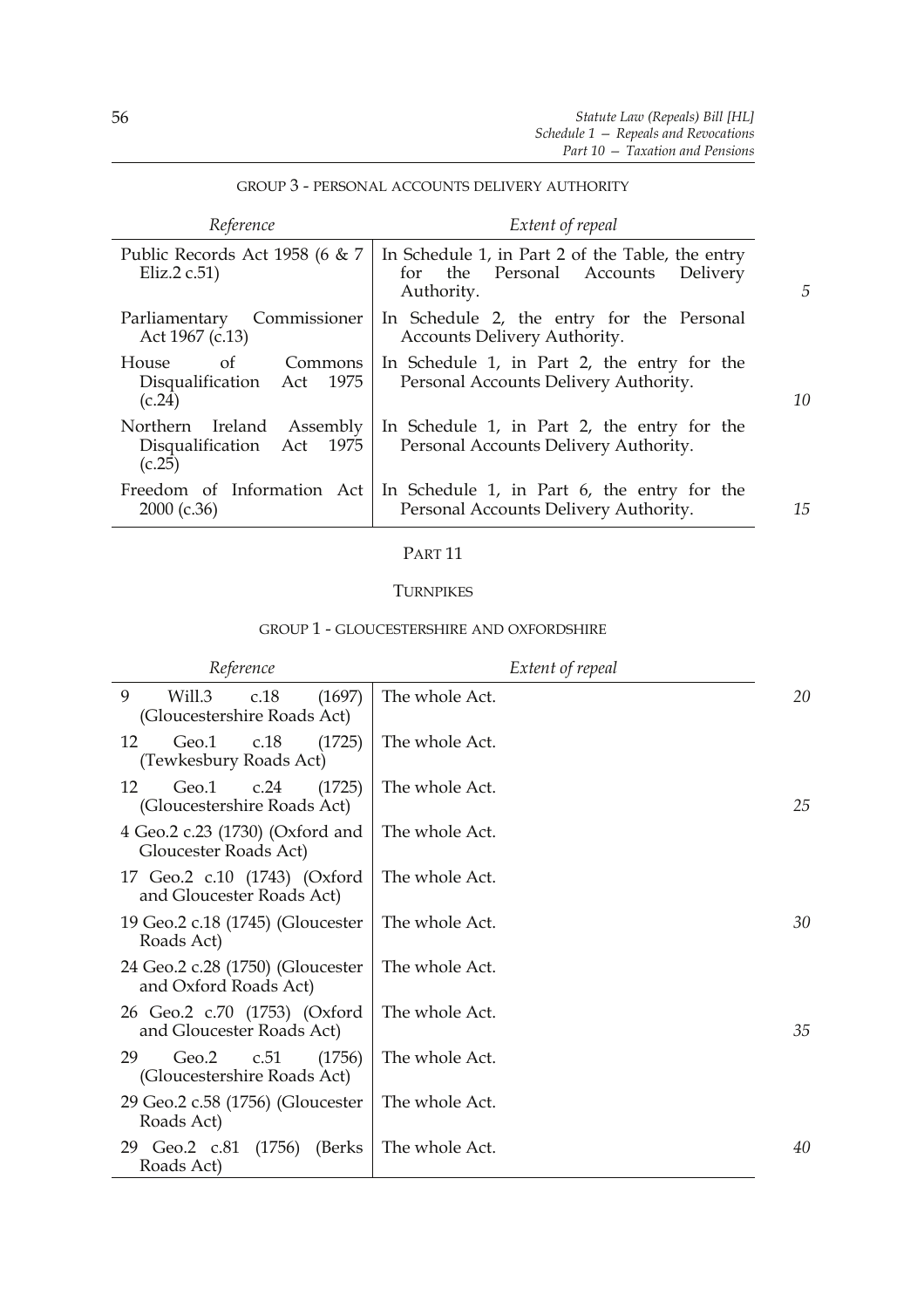| Reference                                                                  | Extent of repeal |    |
|----------------------------------------------------------------------------|------------------|----|
| 31<br>Geo.2<br>c.64<br>(1757)<br>Gloucestershire Roads Act)                | The whole Act.   |    |
| 31 Geo.2 c.65 (1757) (Gloucester<br>Roads Act)                             | The whole Act.   | 5  |
| 5 Geo.3 c.80 (1765) (Oxford and<br>Gloucester Roads Act)                   | The whole Act.   |    |
| 8 Geo.3 c.41 (1768) (Gloucester<br>and Oxford Roads Act)                   | The whole Act.   |    |
| 8 Geo.3 c.61 (1768) (Abingdon<br>to Swinford Roads Act)                    | The whole Act.   | 10 |
| 11 Geo.3 c.73 (1771) (Oxford<br>Roads Act)                                 | The whole Act.   |    |
| Geo.3<br>14<br>c.111<br>(1774)<br>(Gloucestershire Roads Act)              | The whole Act.   | 15 |
| 18 Geo.3 c.99 (1778)<br>(Berks)<br>Roads Act)                              | The whole Act.   |    |
| 18<br>Geo.3<br>c.102<br>(1778)<br>(Gloucester Roads Act)                   | The whole Act.   |    |
| 19 Geo.3 c.93 (1779) (Gloucester<br>Roads Act)                             | The whole Act.   | 20 |
| 20 Geo.3 c.70 (1780) (Gloucester<br>Roads Act)                             | The whole Act.   |    |
| 20 Geo.3 c.76 (1780) (Burford to<br>Preston Road Act)                      | The whole Act.   | 25 |
| 21 Geo.3 c.87 (1781) (Oxford<br>Roads Act)                                 | The whole Act.   |    |
| 23<br>Geo.3<br>c.104<br>(1783)<br>(Gloucester Roads Act)                   | The whole Act.   |    |
| Geo.3<br>23<br>c.106<br>(1783)<br>(Gloucestershire Roads Act)              | The whole Act.   | 30 |
| 30 Geo.3 c.106 (1790) (Berks<br>Roads Act)                                 | The whole Act.   |    |
| 31 Geo.3 c.103 (1791) (Bicester to<br>Aynho Road Act)                      | The whole Act.   | 35 |
| 31 Geo.3 c.111 (1791) (Oxford<br>and Gloucester Roads Act)                 | The whole Act.   |    |
| 31 Geo.3 c.116 (1791) (Warwick<br>and Gloucester Roads Act)                | The whole Act.   |    |
| 33 Geo.3 c.137 (1793) (Witney to<br>Clanfield Road Act)                    | The whole Act.   | 40 |
| 33 Geo.3 c.180 (1793) (Bicester<br>Roads Act)                              | The whole Act.   |    |
| Geo.3<br>c.170<br>(1797)<br>37<br>Oxford<br>(Adderbury<br>and<br>Road Act) | The whole Act.   | 45 |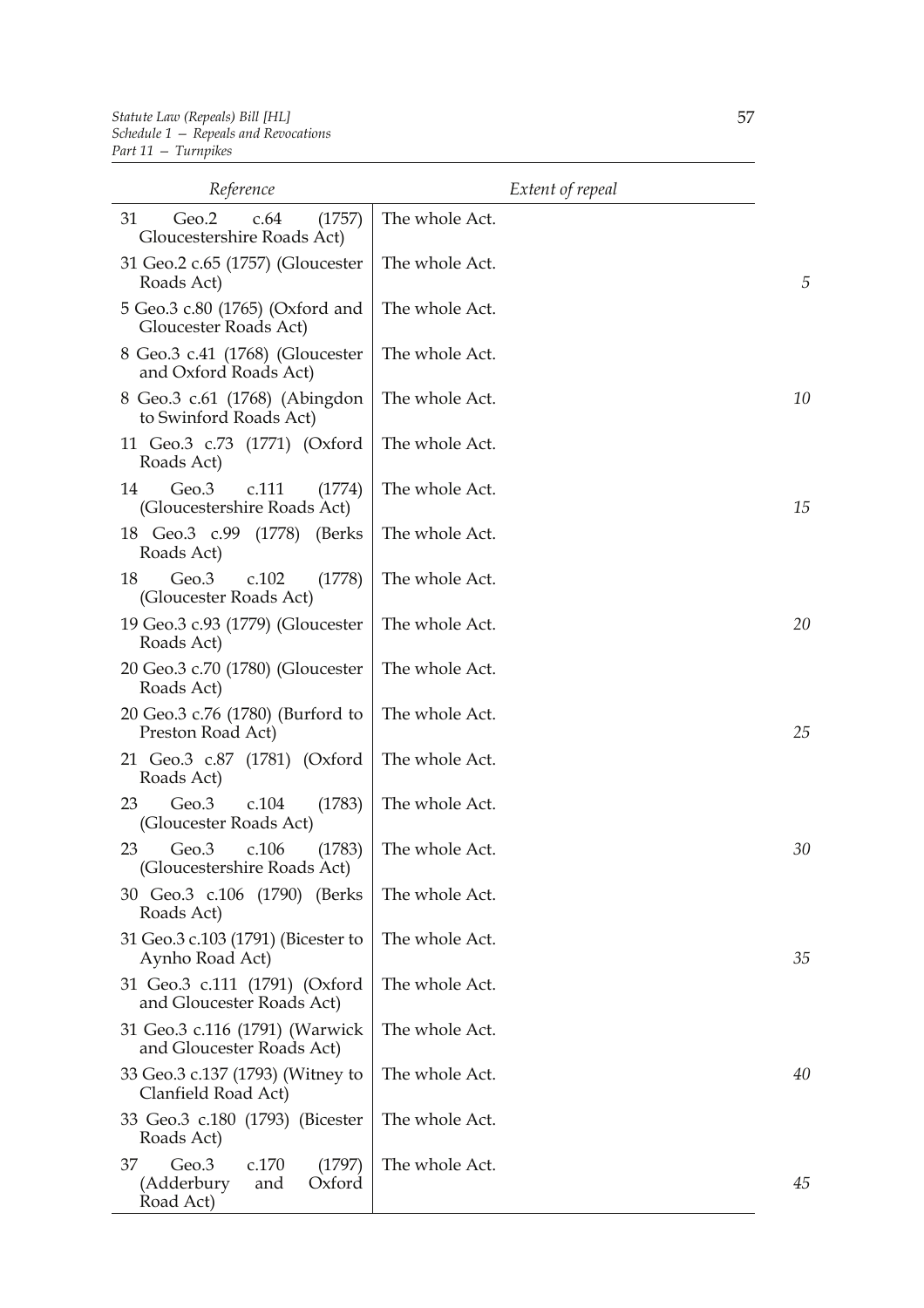| Reference                                                                                                                                                               | Extent of repeal |    |
|-------------------------------------------------------------------------------------------------------------------------------------------------------------------------|------------------|----|
| 38<br>Geo.3<br>(1798)<br>c.xii<br>(Gloucester, Cheltenham and<br>Tewkesbury Roads Act)                                                                                  | The whole Act.   |    |
| 38 Geo.3 c.xiii (1798) (Crickley<br>Campsfield<br>Hill,<br>and<br>Kidlington Roads Act)                                                                                 | The whole Act.   | 5  |
| 38 Geo.3 c.lxv (1798) (Oxford<br>District of Farringdon Road<br>Act)                                                                                                    | The whole Act.   | 10 |
| 39 & 40 Geo.3 c.xvi (1800)<br>Woodstock<br>(Witney)<br>and<br>Roads Act)                                                                                                | The whole Act.   |    |
| 39 & 40 Geo.3 c.xcvi (1800)<br>(Road from Gloucester to the<br><b>Bristol Road Act)</b>                                                                                 | The whole Act.   | 15 |
| 41 Geo.3 c.xvi (1801) (Road<br>from Burford to Dancy's<br>Fancy Act)                                                                                                    | The whole Act.   |    |
| 41 Geo.3 c.lxxxv (1801) (Tetbury<br>Roads Act)                                                                                                                          | The whole Act.   | 20 |
| Geo.3<br>41<br>c.cxxxvii<br>(1801)<br>(Kidlington Green Road Act)                                                                                                       | The whole Act.   |    |
| 45 Geo.3 c.cix (1805) Road from<br>Newnham to St. Whites<br>(Gloucestershire) Act                                                                                       | The whole Act.   | 25 |
| 51<br>Geo.3<br>c.xlvi<br>(1811)<br>(Abingdon<br>and Swinford<br>Road Act)                                                                                               | The whole Act.   |    |
| 52<br>Geo.3<br>(1812)<br>c.xxvii<br>(Cirencester Road Act)                                                                                                              | The whole Act.   | 30 |
| 53 Geo.3 c.cxxxiii (1813) (Road   The whole Act.<br>from<br>Neat<br>Enstone<br>and<br>Chipping Norton Turnpike<br>Weston-on-the-<br>Road to<br>Green (Oxfordshire) Act) |                  | 35 |
| 53 Geo.3 c.cc (1813) (Bicester<br>and Aynho Road and Branch<br>Act)                                                                                                     | The whole Act.   |    |
| Geo.3<br>55<br>(1815)<br>c.xxxviii<br>(Witney and Clanfield Road<br>Act)                                                                                                | The whole Act.   | 40 |
| 56 Geo.3 c.i (1816) (Chapel on<br>the Heath (Oxfordshire) and<br>Bourton on the Hill Road<br>Act)                                                                       | The whole Act.   | 45 |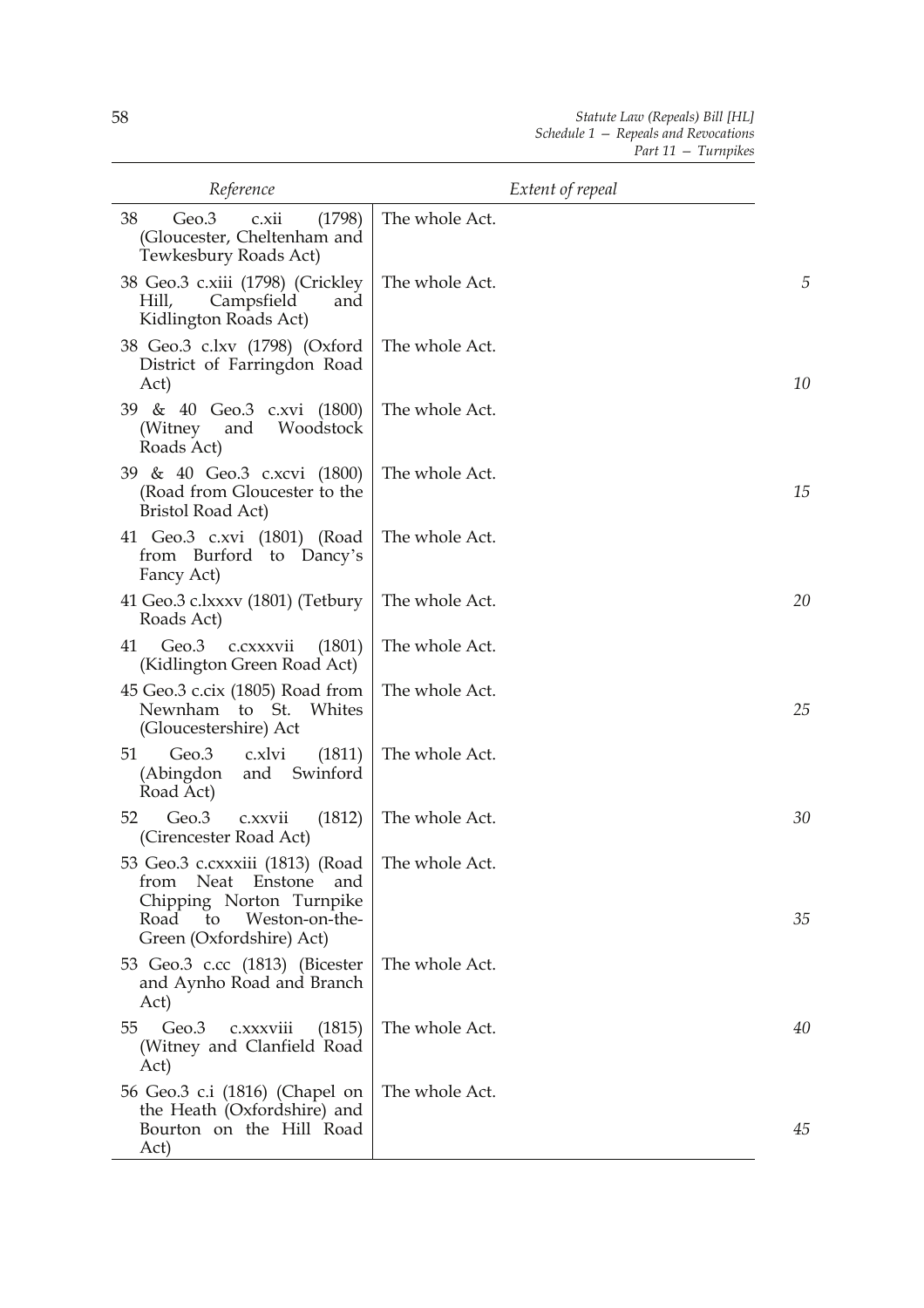| Reference                                                                                                          | Extent of repeal |    |
|--------------------------------------------------------------------------------------------------------------------|------------------|----|
| 58 Geo.3 c.v (1818) (Roads from<br>Gloucester to Cheltenham<br>Act)                                                | The whole Act.   |    |
| 58 Geo.3 c.lxxii (1818) (Road<br>from Chipping Campden to<br>Old Stratford Act)                                    | The whole Act.   | 5  |
| 59 Geo.3 c.lxxxiv (1819) (Roads<br>from Fryer Bacon's Study<br>(Oxford District) Act)                              | The whole Act.   | 10 |
| 59<br>Geo.3<br>c.cxxii<br>(1819)<br>(Adderbury<br>Oxford<br>and<br>Road Act)                                       | The whole Act.   |    |
| 59<br>Geo.3<br>c.cxxiv<br>(1819)<br>(Didbrook and Stow-on-the-<br>Wold Road Act)                                   | The whole Act.   | 15 |
| 2 Geo.4 c.vi<br>(1821)<br>&<br>1<br>(Gloucester and Clay Pitts)<br>Road Act)                                       | The whole Act.   |    |
| 1 & 2 Geo.4 c.lxxxii (1821)<br>(Gloucester to Bristol Road<br>and Branches Act)                                    | The whole Act.   | 20 |
| 1 & 2 Geo.4 c.lxxxiii (1821)<br>(Roads)<br>Tetbury,<br>from<br>Hill<br>Frocester<br>and<br>from<br>Latterwood Act) | The whole Act.   | 25 |
| 1 & 2 Geo.4 c.lxxxvi (1821)<br>(Weston-on-the-Green<br>and<br>Kidlington Road Act)                                 | The whole Act.   |    |
| $& 2$ Geo.4 c.cix<br>(1821)<br>1<br>Hill<br>(Crickley)<br>and<br>Campsfield Roads Act)                             | The whole Act.   | 30 |
| 3 Geo.4 c.xxxvi (1822) (Culham,<br>Abingdon and Fyfield Roads<br>Act)                                              | The whole Act.   | 35 |
| 3 Geo.4 c.xlvii (1822) (Burford<br>and Dancy's Fancy Road Act)                                                     | The whole Act.   |    |
| Geo.4<br>c.lxi<br>3<br>(1822)<br>(Gloucestershire Roads Act)                                                       | The whole Act.   |    |
| 3 Geo.4 c.lxiii (1822) (Tetbury<br>Roads Act)                                                                      | The whole Act.   | 40 |
| 3 Geo.4 c.xc (1822) (Road from<br>Banbury to Edgehill Act)                                                         | The whole Act.   |    |
| 3<br>Geo.4<br>c.xciii<br>(1822)<br>(Chippenham<br>and<br>Westerleigh Road Act)                                     | The whole Act.   | 45 |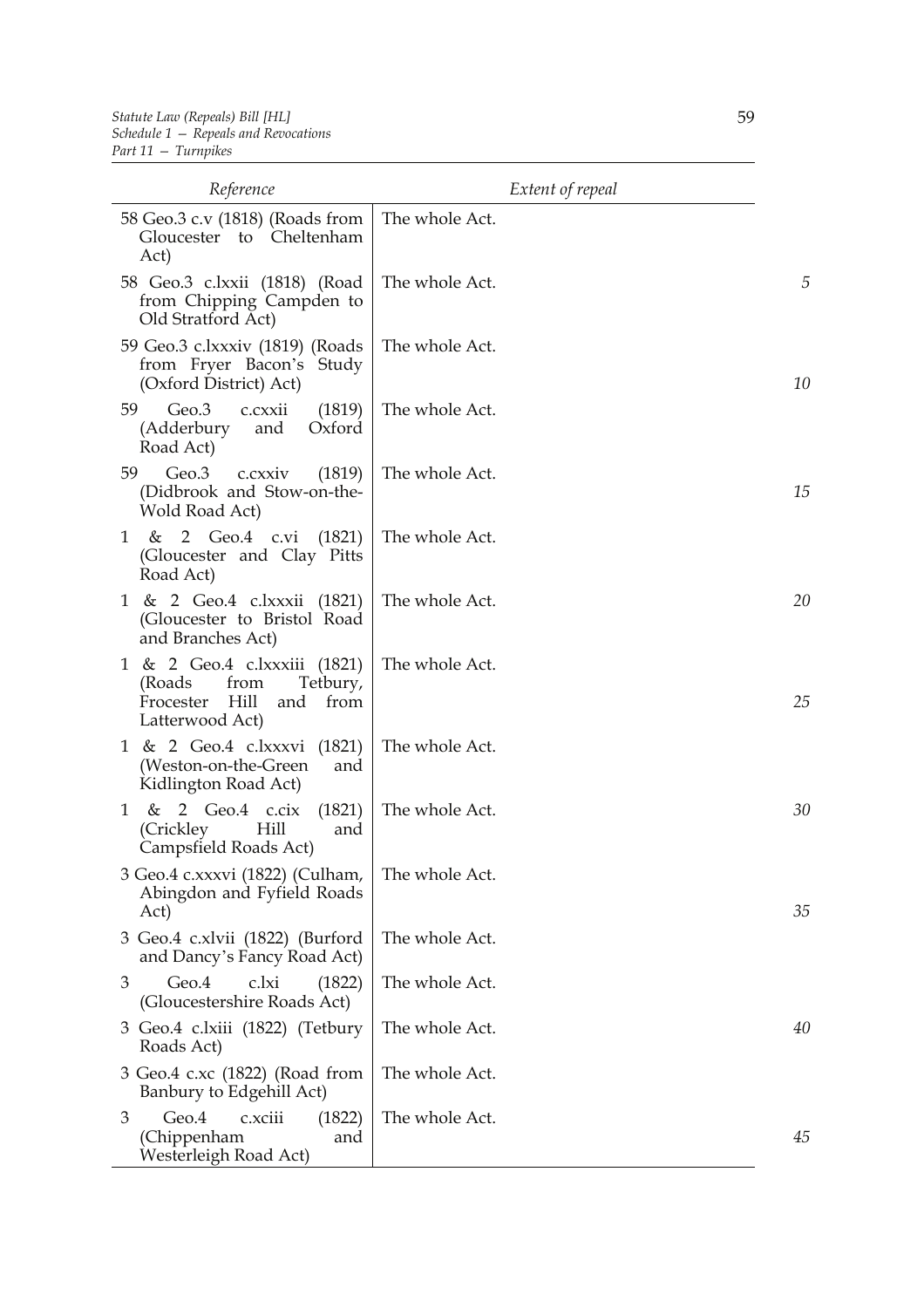| Reference                                                                                                            | Extent of repeal |    |
|----------------------------------------------------------------------------------------------------------------------|------------------|----|
| 4 Geo.4 c.cv (1823) (Banbury,<br>Brailes and Barcheston Road<br>Act)                                                 | The whole Act.   |    |
| 5 Geo.4 c.ix (1824) (Burford<br>Lane and Stow-on-the-Wold<br>Roads Act)                                              | The whole Act.   | 5  |
| 5 Geo.4 c.xi (1824) (Roads from<br>Newent Act)                                                                       | The whole Act.   |    |
| 5 Geo.4 c.cxl (1824) (Evesham<br>and Cheltenham Turnpike<br>Roads Act)                                               | The whole Act.   | 10 |
| 6 Geo.4 c.clv (1825) (Warwick,<br>Worcester, Gloucester<br>and<br>Oxford Roads Act)                                  | The whole Act.   | 15 |
| 7 Geo.4 c.xii (1826) (Marshfield<br>District of Roads Act)                                                           | The whole Act.   |    |
| c.lxxviii<br>Geo.4<br>(1826)<br>7.<br>(Tewkesbury Roads Act)                                                         | The whole Act.   |    |
| & 8 Geo.4 c.xvi (1827)<br>7<br>(Gloucester, Birdlip Hill and<br>Crickley Hill Roads Act)                             | The whole Act.   | 20 |
| 2 & 3 Will.4 c.xxxiv (1832)<br>(Buckingham to<br><b>Hanwell</b><br>(Oxfordshire) Road Act)                           | The whole Act.   | 25 |
| 3 & 4 Will.4 c.lv (1833) (Roads<br>from Gloucester City Act)                                                         | The whole Act.   |    |
| 3 & 4 Will.4 c.lxxiii (1833) (Road<br>Faringdon to<br>from Great<br>Burford Act)                                     | The whole Act.   | 30 |
| 3 & 4 Will.4 c.xci (1833) (Fyfield<br>and St. John's Bridge, and<br>Kingston Bagpuize<br>and<br>Newbridge Roads Act) | The whole Act.   |    |
| 4 & 5 Will.4 c.xciv (1834)<br>(Barrington and Campsfield<br>and Enslow Bridge Roads<br>(Oxfordshire) Act)            | The whole Act.   | 35 |
| 5 & 6 Will.4 c.ciii (1835) (Oxford,<br>Fifield and Witney Roads<br>Act)                                              | The whole Act.   | 40 |
| 1 & 2 Vict. c.xlvi (1838) (Thame<br>Roads Act)                                                                       | The whole Act.   |    |
| 4 & 5 Vict. c.c (1841) (Henley-<br>upon-Thames,<br>Dorchester<br>and Oxford Road Act)                                | The whole Act.   | 45 |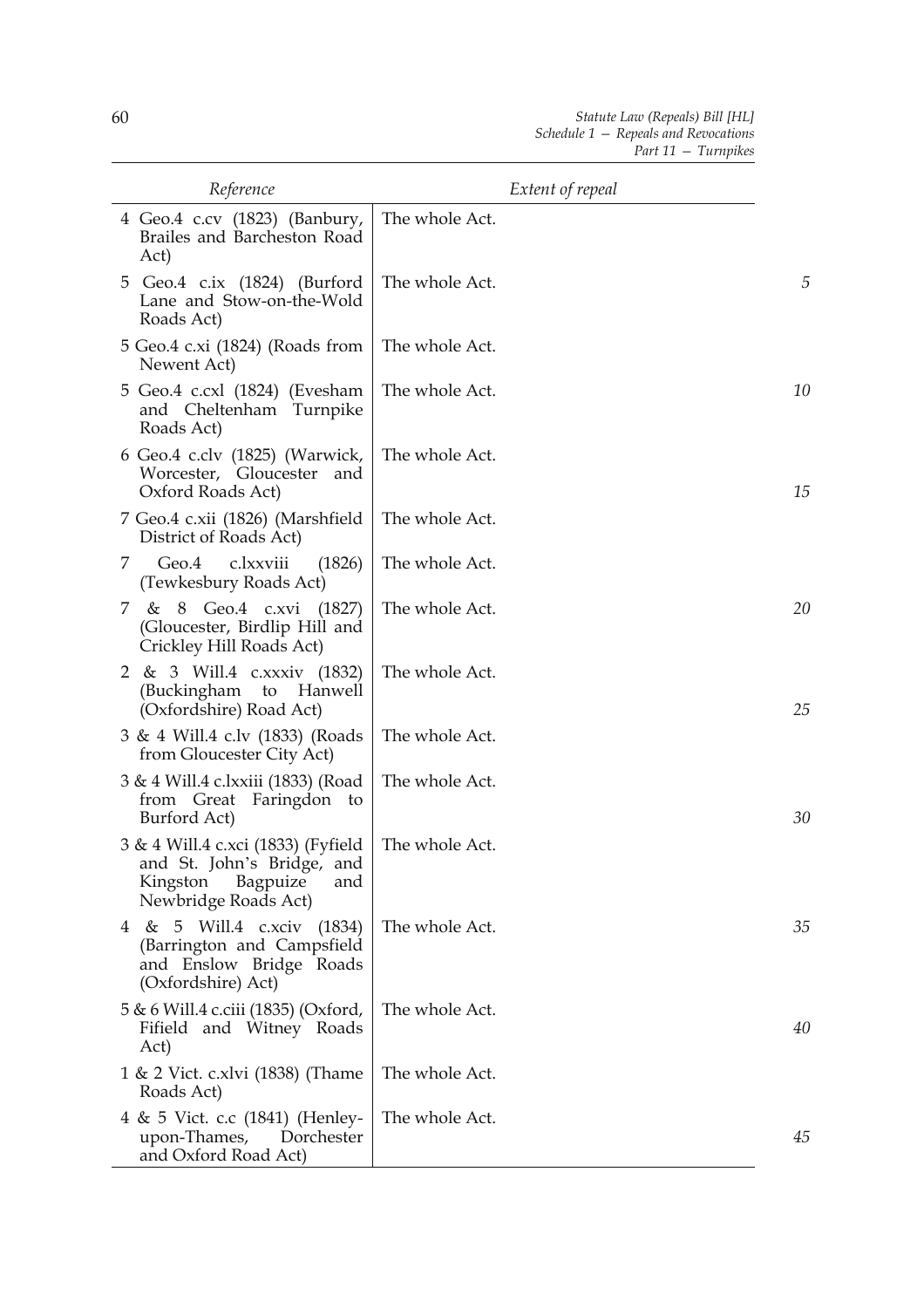| Reference                                                                                                                      | Extent of repeal |    |
|--------------------------------------------------------------------------------------------------------------------------------|------------------|----|
| (1841)<br>4 & 5 Vict. c.cvii<br>(Nuffield)<br>and<br>Faringdon<br>Road Act)                                                    | The whole Act.   |    |
| 5 Vict. c.cxi<br>$\&$<br>(1841)<br>4<br>(Abingdon and Chilton Pond<br>Road Act)                                                | The whole Act.   | 5  |
| 9 Vict.<br>&<br>(1845)<br>8<br>C.XXX<br><b>New</b><br>(Stokenchurch<br>and<br>Woodstock<br>Road<br>and<br><b>Branches Act)</b> | The whole Act.   | 10 |
| 8 & 9 Vict. c.cli (1845) (Road<br>from Harwell to Streatley<br>(Berkshire) Act)                                                | The whole Act.   |    |
| 10 Vict. c.vii<br>9<br>&<br>(1846)<br>(Woodstock and Rollright<br>Lane Road (Oxfordshire) Act)                                 | The whole Act.   | 15 |
| Cheltenham<br>and<br>Painswick<br>Turnpike Road Act 1851 (14<br>& 15 Vict. c.xi)                                               | The whole Act.   | 20 |
| Cheltenham and Gloucester<br>Turnpike Road Act 1851 (14<br>$& 15$ Vict. c.xii)                                                 | The whole Act.   |    |
| Stroud<br>and<br>Gloucester<br>Turnpike Road Act 1851 (14<br>& 15 Vict. c.l)                                                   | The whole Act.   | 25 |
| Shillingford, Wallingford and<br>Reading Road Act 1852 (15 &<br>16 Vict. c.lxxix)                                              | The whole Act.   |    |
| Stroud and Bisley Road Act<br>1852 (15 & 16 Vict. c.lxxxvii)                                                                   | The whole Act.   | 30 |
| Asthall and Buckland Road Act<br>1852 (15 & 16 Vict. c.cxxxix)                                                                 | The whole Act.   |    |
| Burford,<br>Leachlade,<br>and<br>Swindon Turnpike Roads Act<br>1853 (16 & 17 Vict. c.civ)                                      | The whole Act.   | 35 |
| Saint<br>Leonard's<br>Upton<br>Turnpike Roads Act 1853 (16<br>& 17 Vict. c.cxxvi)                                              | The whole Act.   |    |
| Kingswood District of Roads<br>Act 1854 (17 & 18 Vict. c.xxi)                                                                  | The whole Act.   | 40 |
| Painswick<br>Stroud,<br>and<br>Gloucester Road Act 1854 (17<br>& 18 Vict. c.xcv)                                               | The whole Act.   |    |
| Charlbury Roads Act 1855 (18 &<br>19 Vict. c.lxxxv)                                                                            | The whole Act.   | 45 |
| Lightpill and Birdlip Road Act<br>1855 (18 & 19 Vict. c.cvi)                                                                   | The whole Act.   |    |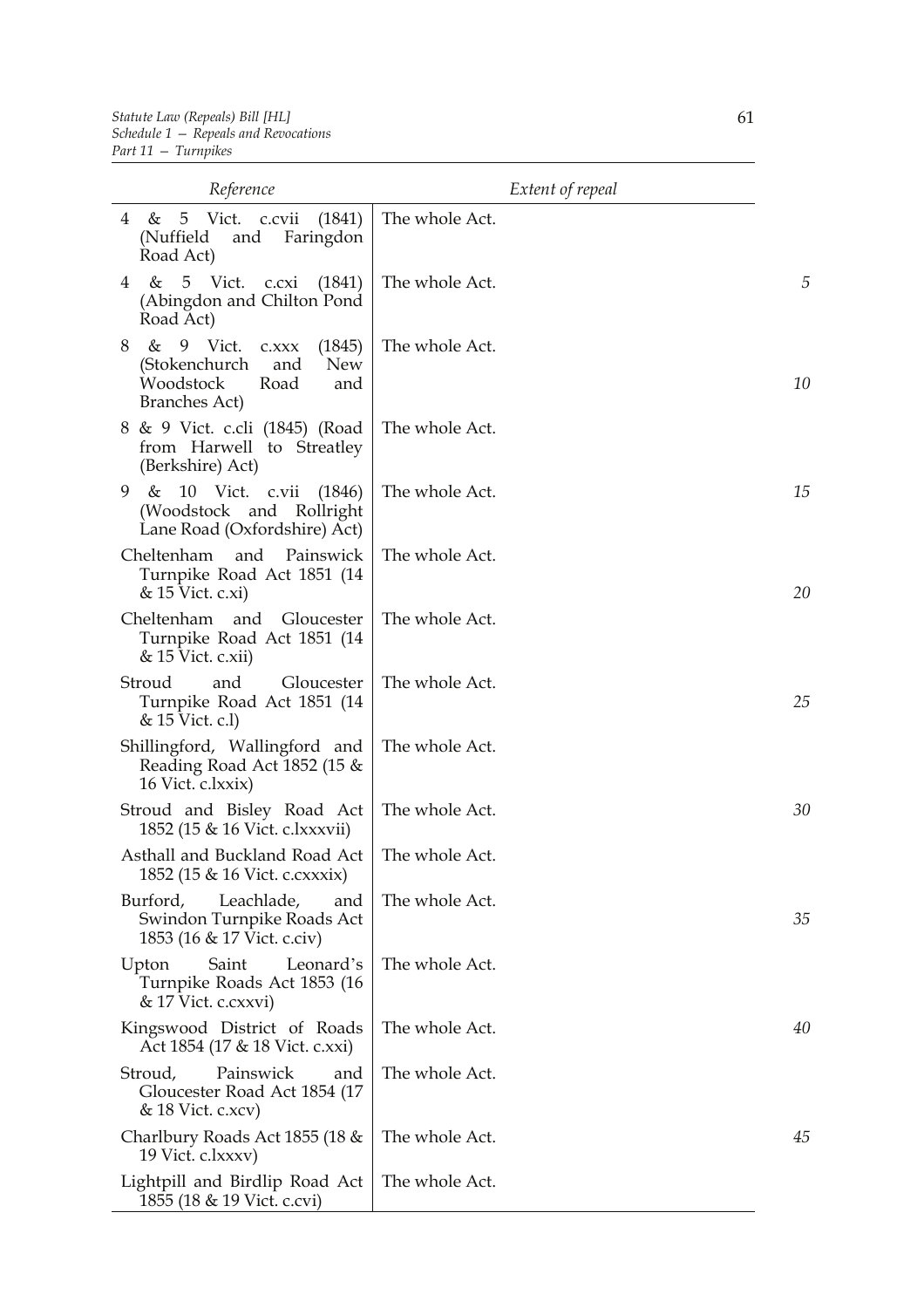| Reference                                                                               | Extent of repeal |    |
|-----------------------------------------------------------------------------------------|------------------|----|
| and<br>Stroud,<br>Cainscross<br>Minchinhampton Road Act<br>1855 (18 & 19 Vict. c.cviii) | The whole Act.   |    |
| Stroud and Chalford Turnpike<br>Roads Act 1855 (18 & 19 Vict.<br>c.cix)                 | The whole Act.   | 5  |
| Dean Forest Turnpike Roads<br>Act 1858 (21 & 22 Vict.<br>c.lxxxvi)                      | The whole Act.   | 10 |
| Winchcomb Roads Act 1865 (28)<br>& 29 Vict. c.clxxi)                                    | The whole Act.   |    |
| Huntley Roads Act 1866 (29 &<br>30 Vict. c.c)                                           | The whole Act.   |    |
| Forest of Dean Turnpike Trust<br>Abolition Act 1888 (51 & 52<br>Vict. c. cxciii)        | The whole Act.   | 15 |

#### GROUP 2 - SURREY

| Reference                                                                            | Extent of repeal |    |
|--------------------------------------------------------------------------------------|------------------|----|
| 8<br>&<br>9<br>Will.3<br>c.15<br>(1696)<br>Surrey<br>(Highways<br>and<br>Sussex Act) | The whole Act.   | 20 |
| 4 Geo.1 c.4 (1717) (London, East<br>Grinstead, Sutton and Kingston<br>Roads Act)     | The whole Act.   | 25 |
| 4 Geo.1 c.5 (1717) (Southwark,<br>Greenwich and Lewisham<br>Roads Act)               | The whole Act.   |    |
| 6 Geo.1 c.26 (1719) (Surrey and<br>Kent Roads Act)                                   | The whole Act.   | 30 |
| 10 Geo.1 c.13 (1723) (Surrey and<br>Sussex Roads Act)                                | The whole Act.   |    |
| 10 Geo.2 c.23 (1736) (Surrey and<br>Sussex Roads Act)                                | The whole Act.   |    |
| 11 Geo.2 c.36 (1737) (Surrey and<br>Kent Roads Act)                                  | The whole Act.   | 35 |
| 25 Geo.2 c.51 (1751)<br>(South<br>London Roads Act)                                  | The whole Act.   |    |
| 31<br>Geo.2<br>c.77<br>(1757)<br>(Leatherhead and Guildford<br>Road Act)             | The whole Act.   | 40 |
| 31 Geo.2 c.78 (1757) (Guildford<br>and Farnham Road Act)                             | The whole Act.   |    |
| 10 Geo.3 c.82 (1770) (Surrey and<br>Sussex Roads Act)                                | The whole Act.   | 45 |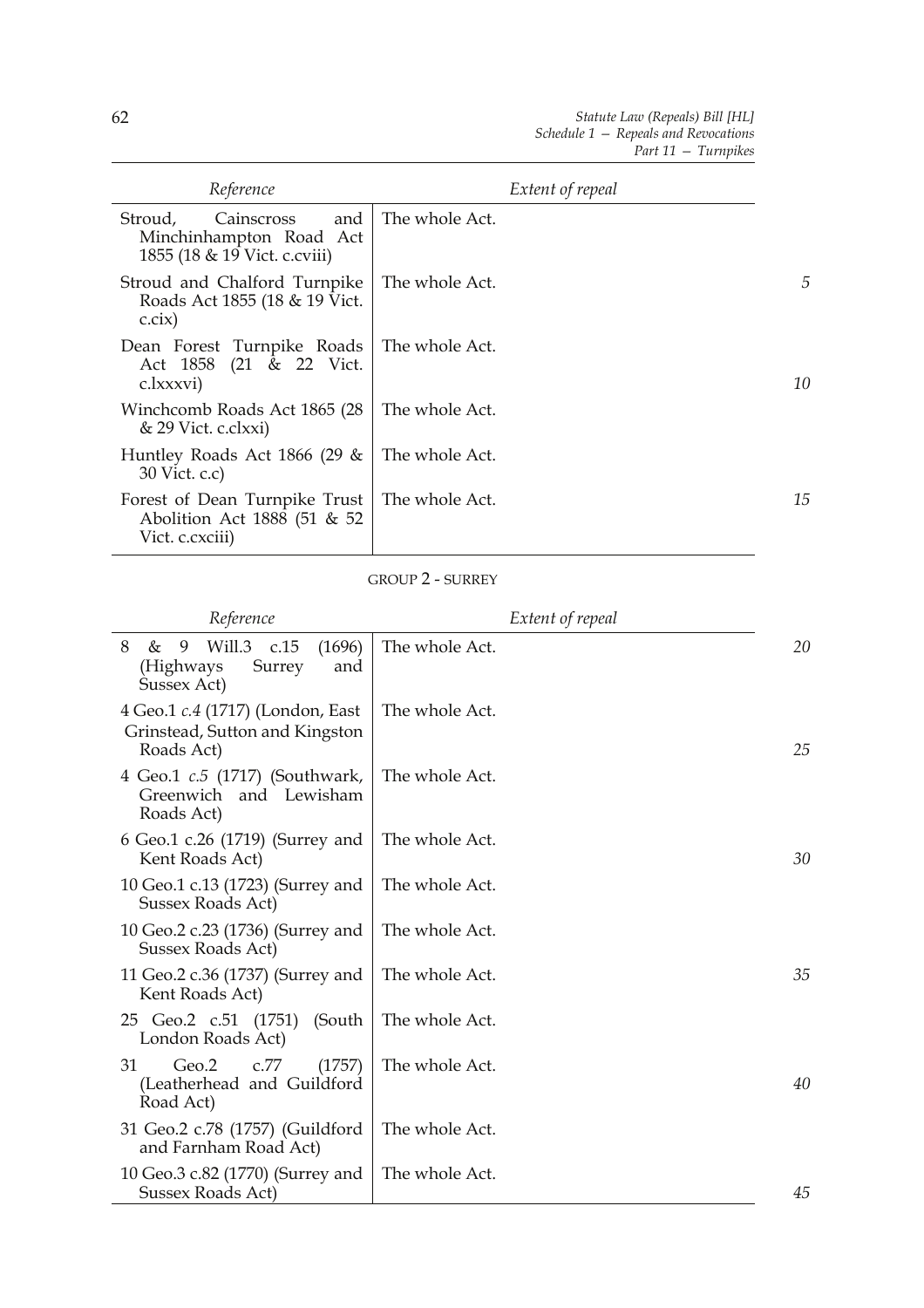| Reference                                                                          | Extent of repeal |    |
|------------------------------------------------------------------------------------|------------------|----|
| 19 Geo.3 c.104 (1779) (Surrey<br>Roads Act)                                        | The whole Act.   |    |
| 20 Geo.3 c.96 (1780) (Guildford<br>to Farnham Road Act)                            | The whole Act.   | 5  |
| 39 & 40 Geo.3 c.xxvii (1800)<br>(Leatherhead<br>Stoke<br>and<br>(Surrey) Road Act) | The whole Act.   |    |
| Geo.3<br>c.xliii<br>(1801)<br>41<br>(Guildford to Farnham Road<br>Act)             | The whole Act.   | 10 |
| 55 Geo.3 c.xlviii (1815) (Sutton<br>(Surrey), Reigate and Povey<br>Cross Road Act) | The whole Act.   |    |
| 56 Geo.3 c.xxx (1816) (Road<br>from Gatton Lodge to Povey<br>Cross (Surrey) Act)   | The whole Act.   | 15 |
| 3 Geo.4 c.lxvii (1822) (Guildford<br>to Farnham Road Act)                          | The whole Act.   |    |
| 3 Geo.4 c.xcvii (1822) (Road<br>from Leatherhead to Stoke<br>(Surrey) Act)         | The whole Act.   | 20 |
| 7 Geo.4 c.xiii (1826) (Godalming<br>and Pains Hill Road Act)                       | The whole Act.   |    |
| 7 Geo.4 c.lxxx (1826) (Farnham<br>Petersfield<br>and<br>Turnpike<br>Road Act)      | The whole Act.   | 25 |
| 10 Geo.4 c.xx (1829) (Wrotham<br>Heath and Croydon<br>and<br>Godstone Road Act)    | The whole Act.   | 30 |
| c.lxiv<br>10<br>Geo.4<br>(1829)<br>(Guildford and Alfold Bars<br>Road Act)         | The whole Act.   |    |
| 11 Geo.4 & 1 Will.4 c.vi (1830)<br>(Road from Horsham Act)                         | The whole Act.   | 35 |
| 1 Will.4 c.v (1831) (Hounslow<br>Heath and Egham Hill Road<br>Act)                 | The whole Act.   |    |
| 1 Will.4 c.xxviii (1831) (Milford<br>and Haslemere Road Act)                       | The whole Act.   | 40 |
| 1 Will.4 c.xlii (1831) (Horley<br>Common, Black Corner and<br>Cuckfield Road Act)  | The whole Act.   |    |
| 3 & 4 Will.4 c.xxxviii (1833)<br>(Egham Hill and Bagshot<br>Road Act)              | The whole Act.   | 45 |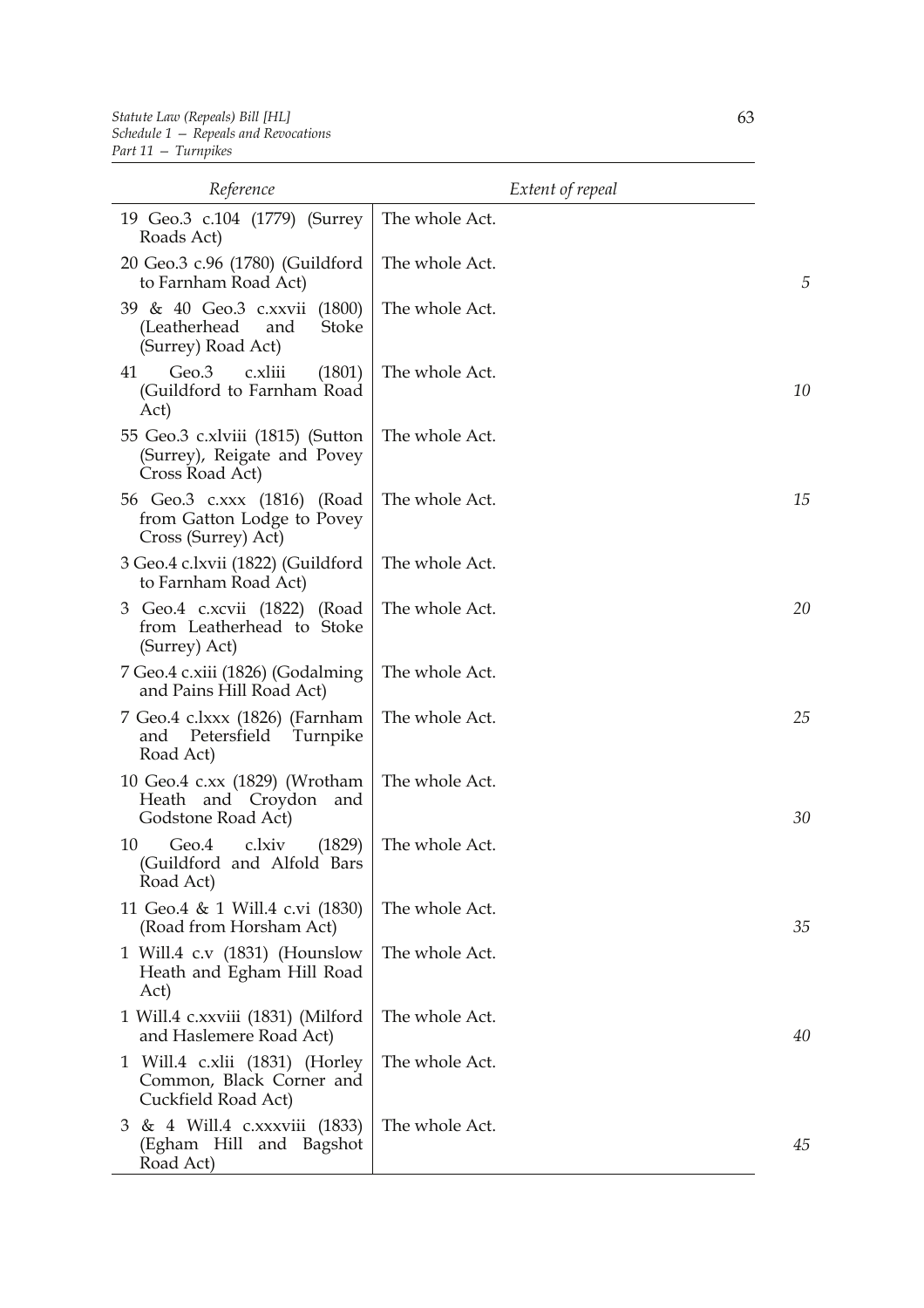*25*

| Reference                                                                                                 | Extent of repeal |    |
|-----------------------------------------------------------------------------------------------------------|------------------|----|
| 3 & 4 Will.4 c.liii (1833) (Ockley<br>and Warnham Road Act)                                               | The whole Act.   |    |
| Croydon and Reigate Turnpike<br>Road Act 1850 (13 & 14 Vict.<br>c.xlix)                                   | The whole Act.   | 5  |
| Godstone<br>Highgate<br>and<br>Turnpike Trust Liquidation<br>of Debt Act 1850 (13 & 14<br>Vict. c.lxxxiv) | The whole Act.   | 10 |
| Surrey and Sussex Roads Act<br>1850 (13 & 14 Vict. c.lxxxv)                                               | The whole Act.   |    |
| Bramley<br>and<br>Ridgewick<br>Turnpike Road Act 1852 (15<br>$& 16$ Vict. c.xcii)                         | The whole Act.   | 15 |
| Petworth Turnpike Roads Act<br>1854 (17 & 18 Vict. c.lxxi)                                                | The whole Act.   |    |
| Dorking<br>Horsham<br>and<br>Turnpike Road Act 1858 (21<br>$& 22$ Vict. c.xlix)                           | The whole Act.   | 20 |
| Leatherhead<br>and<br>Kingston<br>Turnpike Road Act 1861 (24<br>& 25 Vict. c.xxvii)                       | The whole Act.   |    |

## GROUP 3 - LONDON TO HOLYHEAD

## (1) FINANCE

| Reference                                                                   | Extent of repeal |    |
|-----------------------------------------------------------------------------|------------------|----|
| 55 Geo.3 c.152 (1815) (Holyhead<br>Roads Act)                               | The whole Act.   |    |
| 1 Geo.4 c.70 (1820)<br>(Roads)<br>(London to Chirk) Act)                    | The whole Act.   | 30 |
| 1 & 2 Geo.4 c.30<br>(1821)<br>(Holyhead Roads Act)                          | The whole Act.   |    |
| 6 Geo.4 c.100 (1825) (Holyhead<br>Road Act)                                 | The whole Act.   |    |
| 7 Geo.4 c.76 (1826) (Holyhead<br>Bridges and Roads Act)                     | The whole Act.   | 35 |
| 7 & 8 Geo.4 c.35 (1827) (London<br>and Holyhead and Liverpool<br>Roads Act) | The whole Act.   |    |
| 9 Geo.4 c.75 (1828) (Holyhead<br>Roads Act)                                 | The whole Act.   | 40 |
| 11 Geo.4 & 1 Will.4 c.67 (1830)<br>(Holyhead, Liverpool Roads<br>Act)       | The whole Act.   |    |

 $\overline{a}$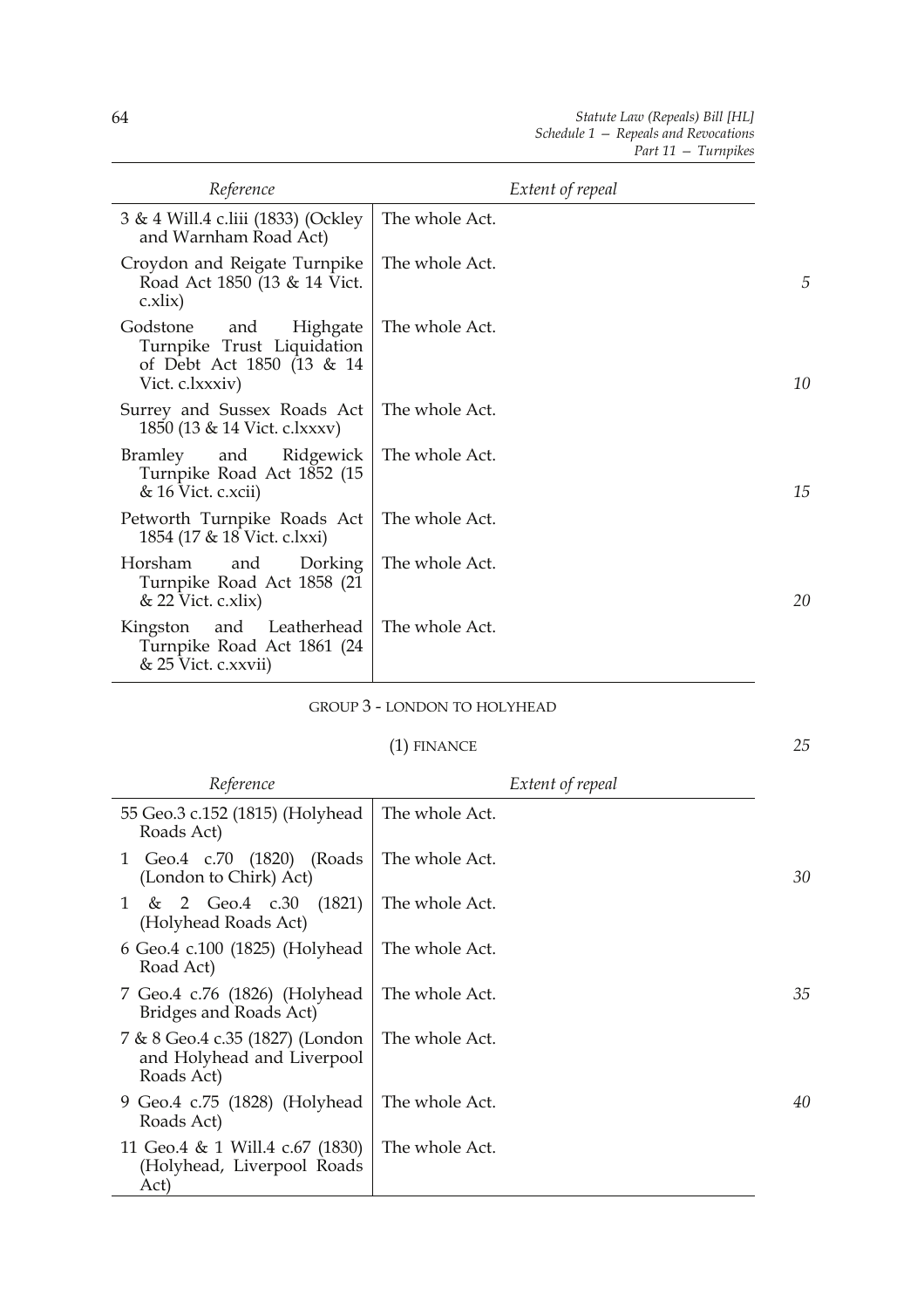| Reference                                                         |                | Extent of repeal |                |
|-------------------------------------------------------------------|----------------|------------------|----------------|
| 4 & 5 Will.4 c.66 (1834) (Menai<br>and Conway Bridges Act)        | The whole Act. |                  |                |
| (1835)<br>5 & 6 Will.4 c.21<br>(Shrewsbury to Bangor Road<br>Act) | The whole Act. |                  | $\overline{D}$ |
| 6 & 7 Will.4 c.35 (1836) (London<br>and Holyhead Road Act)        | The whole Act. |                  |                |
| Holyhead Road Relief Act 1861<br>$(24 \& 25$ Vict. c.28)          | The whole Act. |                  | 10             |
| Highgate Archway Act 1884 (47)<br>& 48 Vict. c.xxi)               | The whole Act. |                  |                |

## (2) TURNPIKE

| Reference                                                                            | Extent of repeal |    |
|--------------------------------------------------------------------------------------|------------------|----|
| 15<br>Geo.3 c.73<br>(1775)<br>(Old<br>Stratford to Dunchurch Road<br>Act)            | The whole Act.   | 15 |
| 18 Geo.3 c.88 (1778) (Salop<br>Roads Act)                                            | The whole Act.   |    |
| 32 Geo.3 c.159 (1792) (Dunstable<br>to Hockliffe Road Act)                           | The whole Act.   | 20 |
| 36 Geo.3 c.141<br>(1796) (Old<br>Stratford<br>and<br>Dunchurch<br>Road Act)          | The whole Act.   |    |
| 39 Geo.3 c.xvi (1799) (Watling<br>Street Turnpike Road Act)                          | The whole Act.   | 25 |
| 48 Geo.3 c.lxv (1808) (Watling<br>Street Road Act)                                   | The whole Act.   |    |
| 52 Geo.3 c.lvii (1812) (Roads<br>through Coventry Act)                               | The whole Act.   | 30 |
| 54 Geo.3 c.cxxi (1814) (Road<br>from Dunstable to Hockliffe<br>Act)                  | The whole Act.   |    |
| 54 Geo.3 c.cxxvi (1814) (Old<br>Dunchurch<br>Stratford<br>and<br>Road Act)           | The whole Act.   | 35 |
| 60 Geo.3 & 1 Geo.4 c.v (1820)<br>(Buildwas Bridge and Tern<br>Bridge Road Act)       | The whole Act.   |    |
| & 2 Geo.4 c.cvii<br>(1821)<br>1<br>(Dunstable and Pondyards<br>Road Act)             | The whole Act.   | 40 |
| 3<br>Geo.4<br>$(1822)$ $(Old$<br>c.xci<br>Stratford<br>Dunchurch<br>and<br>Road Act) | The whole Act.   | 45 |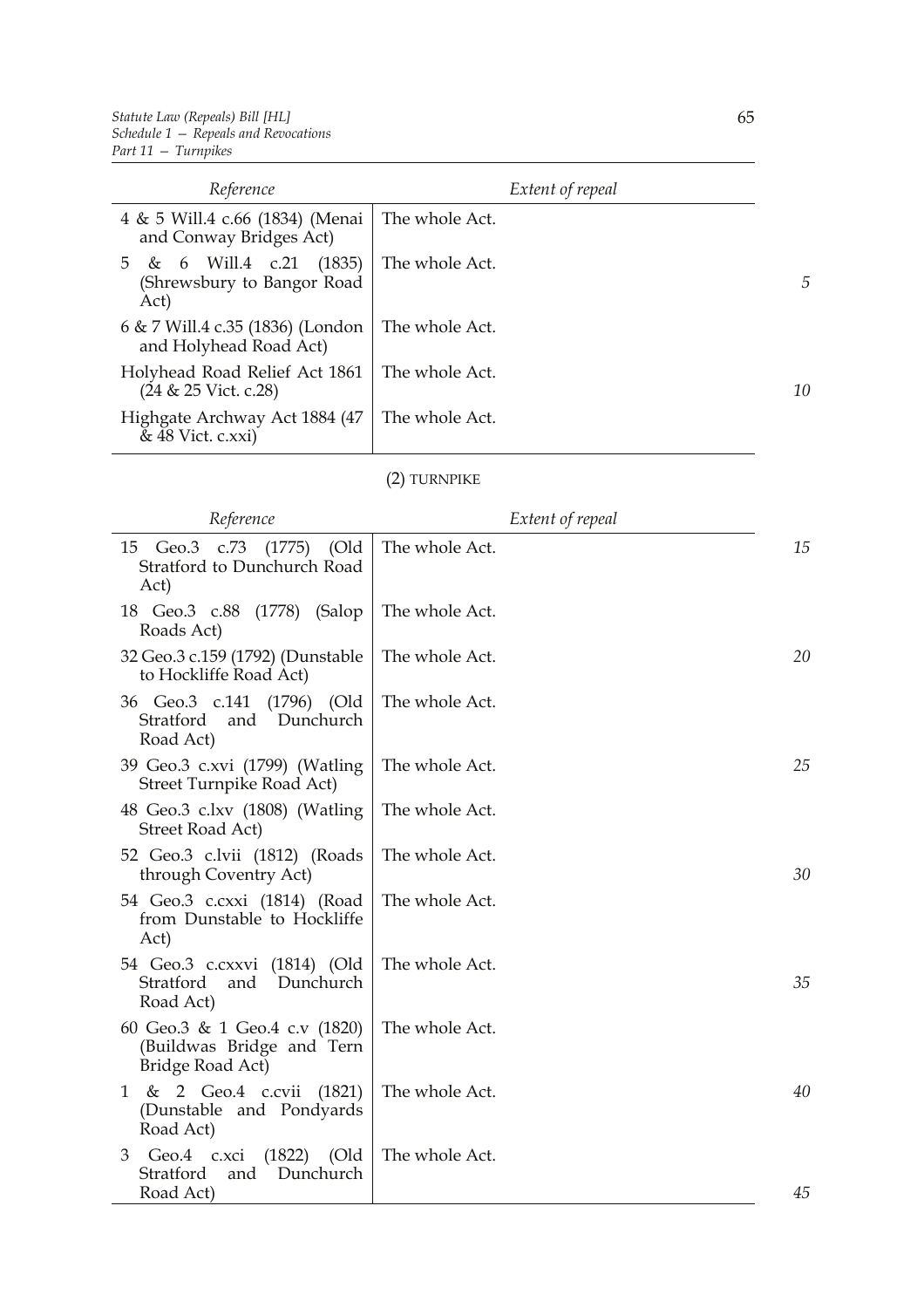| Reference                                                                                                     | Extent of repeal |    |
|---------------------------------------------------------------------------------------------------------------|------------------|----|
| 6 Geo.4 c.viii (1825) (Bridgnorth<br>(Salop.) and Shiffnall Road<br>Act)                                      | The whole Act.   |    |
| 6 Geo.4 c.clxi (1825) (Shiffnall<br>Roads Act)                                                                | The whole Act.   | 5  |
| 7 & 8 Geo.4 c.xv (1827) (Roads<br>from Watling Street, Birches<br>Brook and Ball's Hill (Salop.)<br>Act)      | The whole Act.   | 10 |
| 10 Geo.4 c.lxxiv (1829) (Watling<br>Street Road (Shrewsbury<br>District) Act)                                 | The whole Act.   |    |
| 11 Geo.4 & 1 Will.4 c.lxxxiii<br>(1830) (Hockliffe and Stony<br>Stratford Road Act)                           | The whole Act.   | 15 |
| 1 Will.4 c.xiv (1831) (Watling<br>Mancester<br>Street,<br>and<br>(Warwickshire) and Wolvey<br>Heath Road Act) | The whole Act.   | 20 |
| 1 & 2 Will.4 c.lxiii<br>(1831)<br>(Aylesbury<br>Hockliffe<br>and<br>Road Act)                                 | The whole Act.   |    |
| 2 & 3 Will.4 c.iv (1832) (Road<br>from Hardingston to Old<br>Stratford<br>(Northamptonshire) Act)             | The whole Act.   | 25 |
| 3 & 4 Will.4 c.xcix (1833)<br>(Watling Street (Shrewsbury<br>Wellington Districts)<br>and<br>Act)             | The whole Act.   | 30 |

## SCHEDULE 2 Section 1

**SAVINGS** 

*Philanthropic Society's Act 1806 (c.cxliv)*

1 The repeal by this Act of the Philanthropic Society's Act 1806 (c.cxliv) does not affect the status of the Royal Philanthropic Society as a body corporate. *35*

*Provisional Orders Confirmation Acts*

- 2 The repeal by this Act of—
	- (a) the Poor Law Board's Provisional Orders Confirmation Act 1869 (c.cxxiii);
	- (b) the Local Government Board's (Poor Law) Provisional Orders Confirmation (Birmingham, etc) Act 1878 (c.civ); or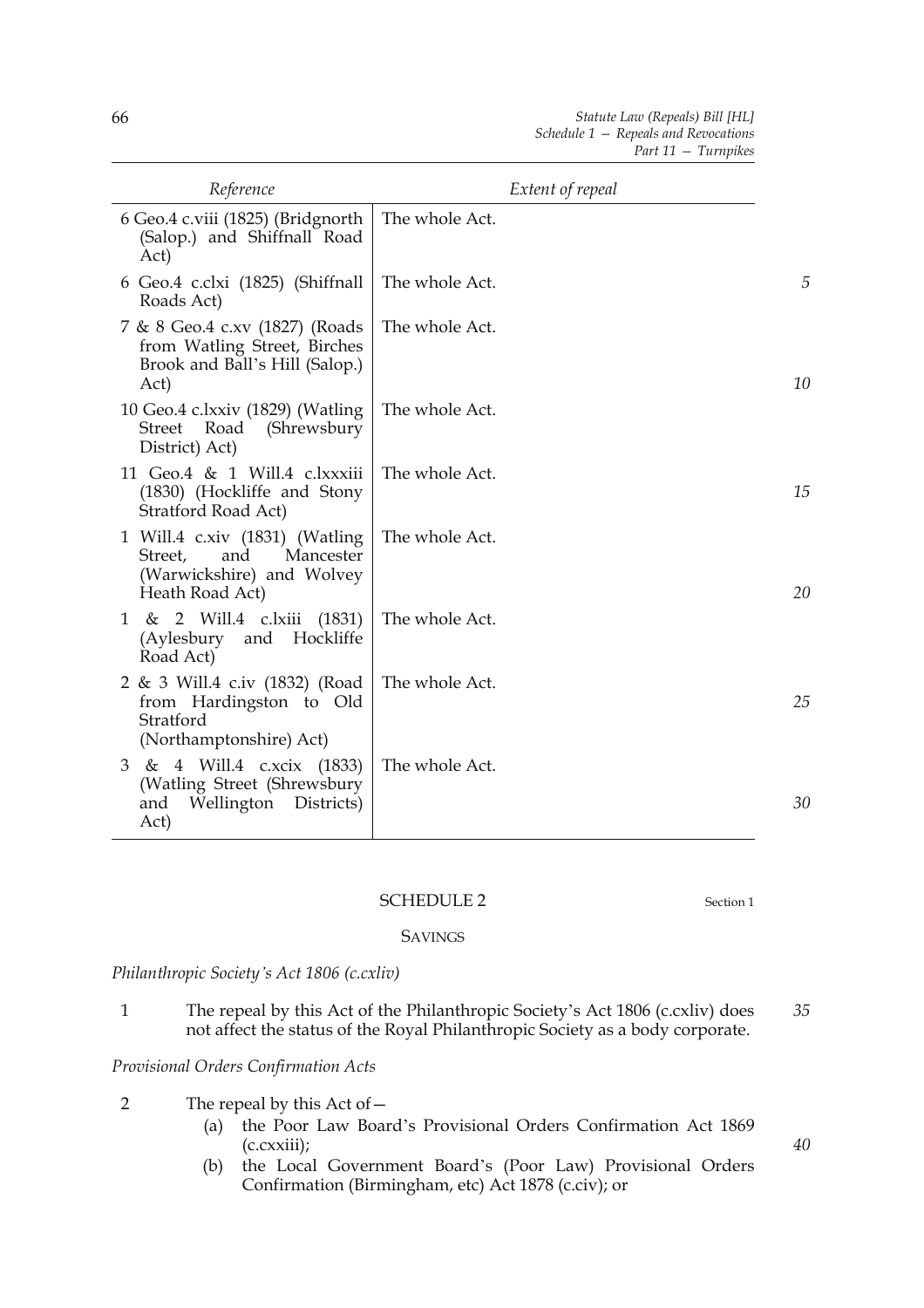(c) the Local Government Board's Provisional Orders Confirmation (Poor Law) Act 1879 (c.cvi)

does not affect the continued operation of any provisions of a Provisional Order confirmed by that Act which still have effect immediately before the passing of this Act. **5**